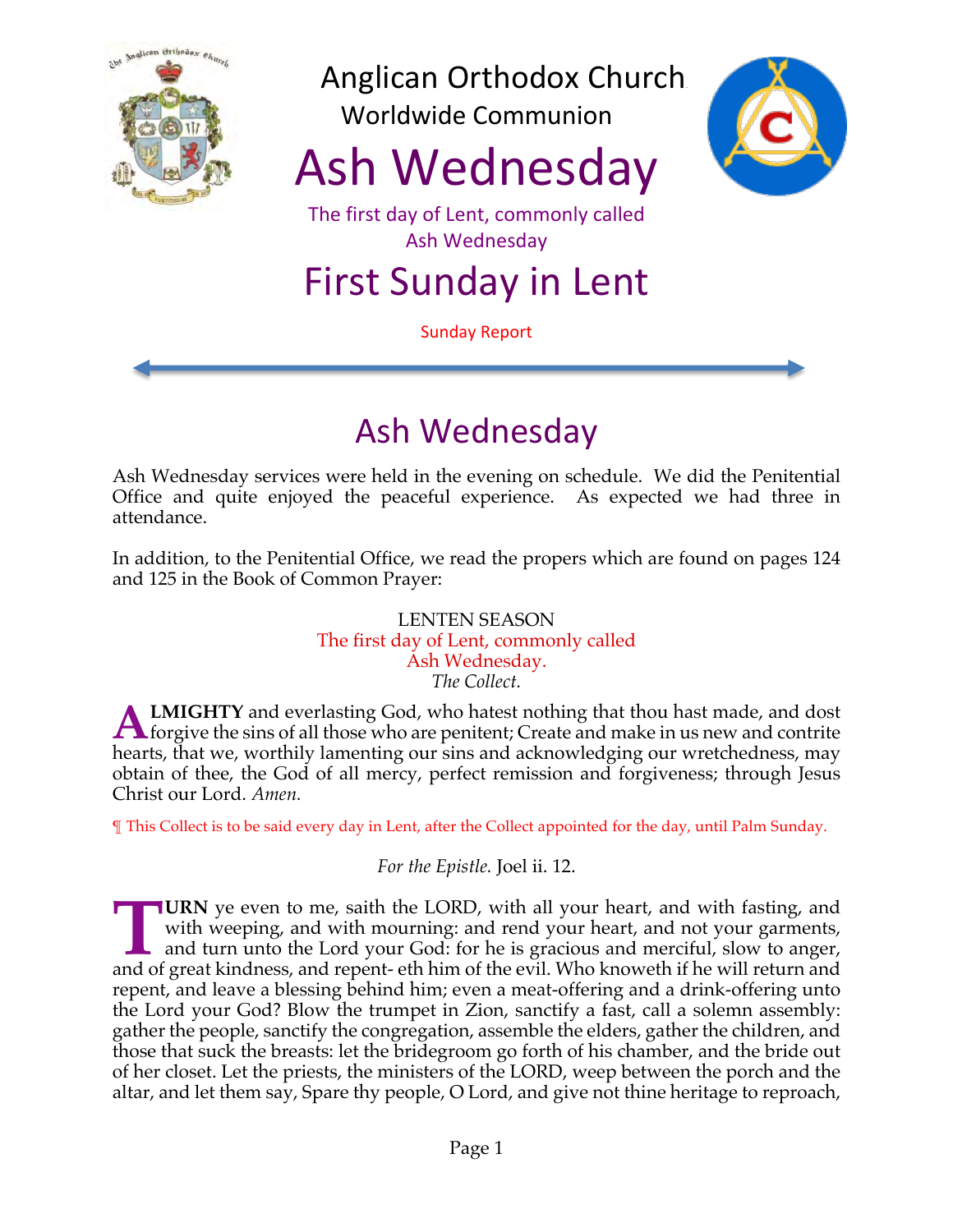that the heathen should rule over them: wherefore should they say among the people, Where is their God?

*The Gospel.* St. Matthew vi. 16.

**HEN** fast, be not, as the hypocrites, of a sad countenance: for they disfigure their faces, that they may appear unto men to fast. Verily I say unto you, They have their reward. But thou, when thou fastest, anoint thine head, and wash thy face; **that they** fast, be not, as the hypocrites, of a sad countenance: for they disfigure their faces, that they may appear unto men to fast. Verily I say unto you, They have that thou appear not unto men to fast, but unto thy Father, which seeth in secret, shall reward thee openly. Lay not up for yourselves treasures upon earth, where moth and rust doth corrupt, and where thieves break through and steal: but lay up for yourselves treasures in heaven, where neither moth nor rust doth corrupt, and where thieves do not break through nor steal: for where your treasure is, there will your heart be also.

¶ The same Collect, Epistle, and Gospel shall serve for every day after, unto the next Sunday, except upon the Feast of St. Matthias.

# *Bishop Jerry Ogles on Ash Wednesday*

Devotion on Ash Wednesday – 1 March 2017, Anno Domini



16 Moreover when ye fast, be not, as the hypocrites, of a sad countenance: for they disfigure their faces, that they may appear unto men to fast. Verily I say unto you, They have their reward. 17 But *thou, when thou fastest, anoint thine head, and wash thy face; 18 That thou appear not unto men* to fast, but unto thy Father which is in secret: and thy Father, which seeth in secret, shall reward *thee openly.* Matt 6:16-18

Ash Wednesday marks the beginning of the Season of Lent. It is a season of penance, reflection, and fasting which prepares us for Christ's Resurrection on Easter Sunday, through which we attain redemption. Why do we refer to this first day of Lent as '*Ash Wednesday*?' The answer of course is that the season is one during which we contemplate the final journey of Christ to Jerusalem and eventually to the terrible Passion of the Cross, and all for our sins and not His own, for Christ was without sin.

One of the foremost American heroes General Robert E. Lee. Once, when asked by one of his men, "how often a man ought to fast?" General Lee responded, "If a man will but fast from his sins, he may eat what he pleases." Good advice. How many of us, however, are able to fast from our sins? Ashes represent mourning, but we are not to broadcast our fasting and mourning. Perhaps we would be better advised, instead of applying a little dot of ash to our foreheads for all to see, to apply them to the chamber doors of our hearts.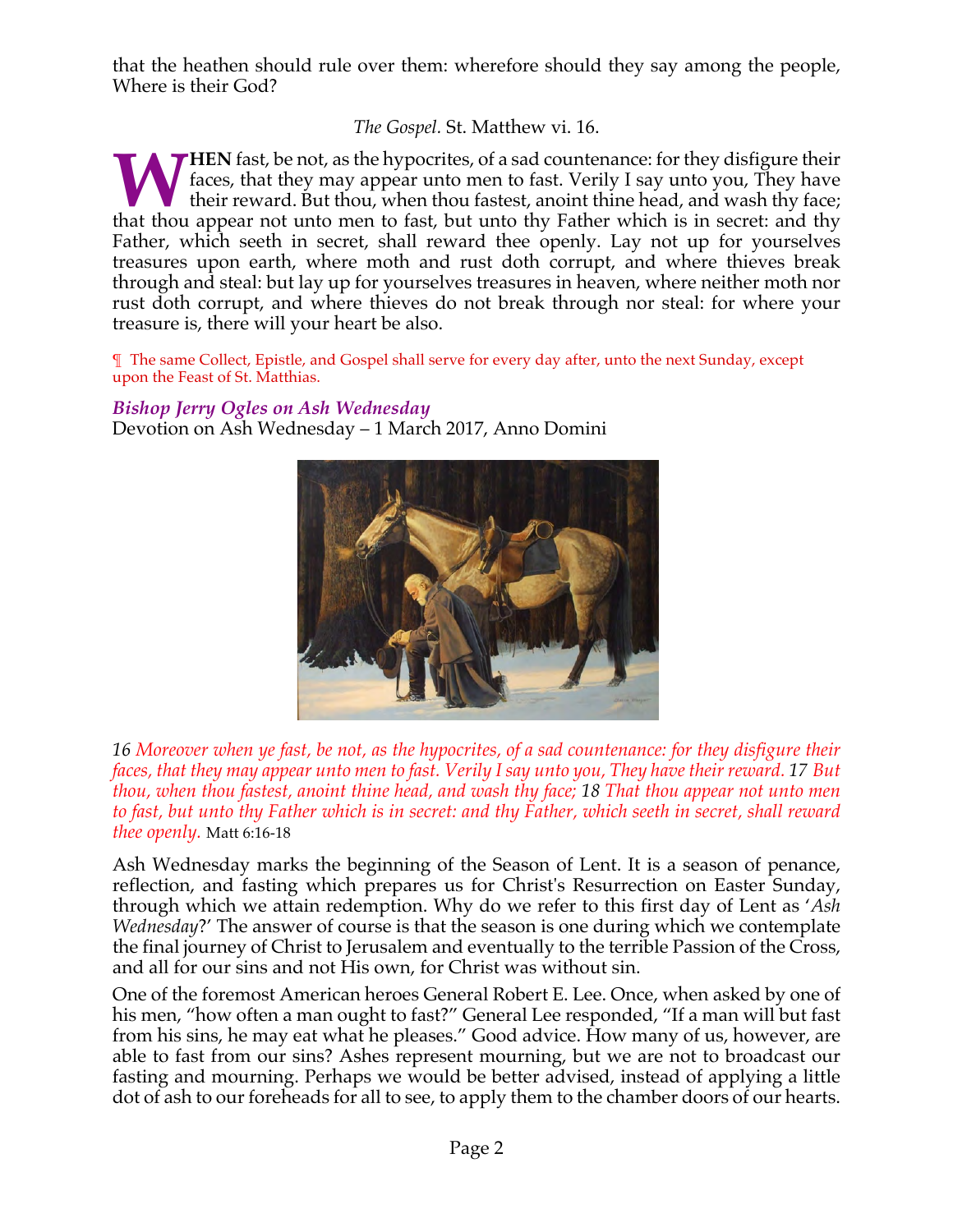It was OUR sins that sent Christ to the Cross. We fall woefully short of the righteousness of God, and we do so with amazing regularity.

In our personal lives, if we offend a friend unfairly, we will usually seek to avoid looking that friend in the eye until the memory of our unfaithfulness passes and we make amends. How like the habits of man in avoiding coming to the presence of God after egregious sin. We hide, as Adam in the Garden, from His presence, and we are ashamed.

The lectionary Gospel for today (Luke 15:10-32) relates the story of the Prodigal Son and, I might add, the faithful and loving Father. The irreverent son requested his inheritance if while his father yet lived. His father, being a good father and wise, did not argue the issue but, instead, divided to his son his share of the inheritance. The profligate son received his gold and "*took his journey into a far country, and there wasted his substance with riotous living."* (Luke 15:13) When we depart from God in our sins, we, too, go a great distance from His Love and Provision. We must also remember that when we go a far distance away, we have a far distance in returning. The young man suffered no shortage of friends during his time of plenty. But he finally spent all that he had received and began to be in want. When we are in want, we feel an immense emptiness either of heart or of stomach. And then, "*there arose a mighty famine in that land"* (Luke 15:14). Any time the Christian goes away from God (as Naomi and her family out of the House of Bread and Praise, and into Moab) there will be a famine of the Bread of Life - so with this young man.

*"And he went and joined himself to a citizen of that country; and he sent him into his fields to feed swine*" (Luke 15:15) If we are not joined to our Father and family, we will certainly be joined to some other. The stranger has no familial concern for us. He cares not whether we live or die. His only concern will be in how much use he can get from us for as little treasure as possible. This young Hebrew boy was now feeding and living with the swine – a most lamentable state for a true Hebrew. He was so hungry, he could have eaten the pig's food. He was at his lowest bar: tired, hungry, filthy, and broken. "*And when he came to himself*…." (Luke 15:17). Before there is hope of amendment, there must first come a waking of the spirit. The young man awakened to his misery and his error.

The son made a resolution while standing in the filth of the pig sty: "*I will arise and go to my father, and will say unto him, Father, I have sinned against heaven, and before thee, And am no more worthy to be called thy son: make me as one of thy hired servants. (*Luke 15:18-19) When we realize our prodigality, we must resolve, first, to make amendment of our condition. This the young man did. A resolution is no legal tender unless acted upon: "*And he arose, and came to his father***!"** (Luke 15:20).

His Father was a type of our heavenly Father. Once the young man left his presence, he did not pursue and plead him to return. This would have been futile and would never have caused the young man to realize his foolishness. Instead, the father kept up with reports of his son. He waited in the portal of his home watching and waiting. He watched down the same road over which his son departed. One day, he saw a figure approaching on the road as it wound out to the horizon. The person he saw was disheveled, ragged, stooped with care, and filthy. But the father was not fooled! He knew his son better, perhaps, than the son knew himself! Though he had grown old, the father ran to meet his son while he was yet a great distance away. He fell on his shoulders, embraced him, and kissed him.

Who but a father would embrace and kiss a filthy young boy who smelled of the waste of pigs? Who will receive you into His loving arms and greet you with a Holy Kiss but your Heavenly Father? The son confessed his unworthiness to be a son to his father, but his father did not acknowledge that confession out of love for his son. The old father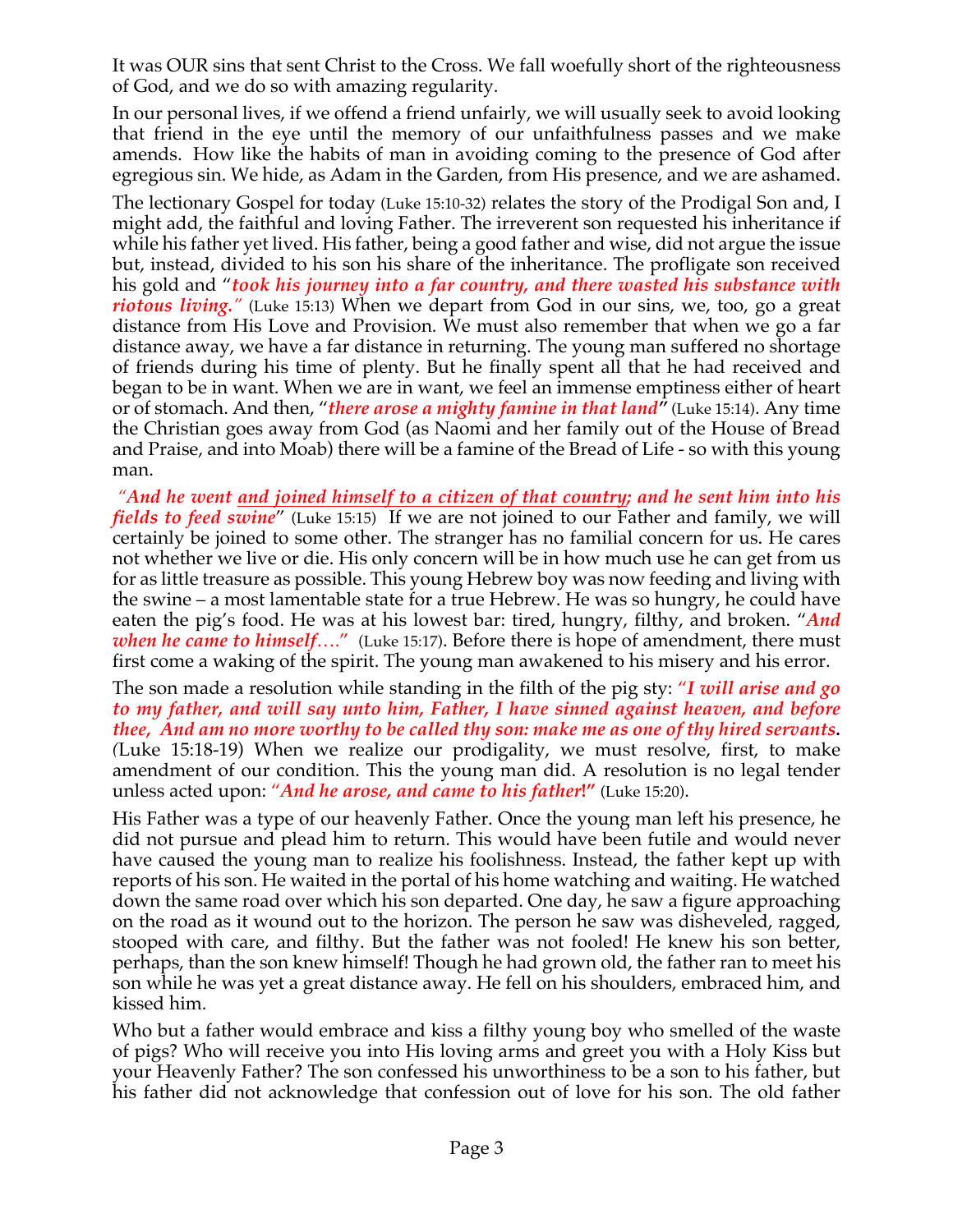ordered "the best robe, and put it on him; and put a ring on his hand, and shoes on his *feet"* (Luke 15:22) God our Father, too, provides the returning sinner with the best robe (a White Robe of Righteousness), a Signet Ring of authority, and shoes for his feet to provide him the Liberty of the Kingdom.

Our best fast today will be to turn from the ashes of our sins, and turn to God our Father, and do it without delay!

Remember the Season.

#### *An Ashless Ash Wednesday for Anglicans*

http://theheritageanglicannetwork.blogspot.com/

In the sixteenth century the English Reformers abolished the imposition of ashes on the heads of parishioners on Ash Wednesday due to the superstitious beliefs that had become associated with the practice. The practice was too closely tied the Medieval doctrines of attrition, auricular confession, contrition, priestly absolution, and penance.

The imposition of ashes was not reintroduced into the Church of England and her daughter churches until the nineteenth century and then by the Ritualists. It was one of the errors in doctrine, practice, and ritual the Romeward Movement revived to make the Anglican Church more like the Roman Catholic Church in the hopes they would help to affect a reunion between the Church of England and the Church of Rome.

The 1979 Book of Common Prayer popularized the practice in the Episcopal Church in the closing decades of the twentieth century.

The following articles on Ashes, Ash Wednesday, Fasting, and Lent are taken from A Protestant Dictionary, which was published under the auspices of the Protestant Reformation Society in 1904, and was compiled for Evangelicals in the Church of England and the Church of Ireland.

**Ashes** Used for sprinkling persons by the Romish Church. Before use, the ashes are dedicated previously by a special prayer offered by a bishop. In that prayer, invocation is made to God "that whosoever shall sprinkle themselves with these ashes for the redemption of their sins may obtain health of body and protection of soul."

**Ash-Wednesday** A mediaeval title given to the first day of Lent. It had formerly two names: (1) "Caput jejunii," the "head of the fast," and (2) "Dies cinerum." The forty days of Lent, being appointed in memory of our Lord's fast in the wilderness as a season of abstinence, date from the Wednesday of the first week, because it was never the custom to fast on Sundays, and in this way the full number of forty is made up. The name of "Ash Wednesday" was given in reference to an ancient discipline, described by Gratian, according to which penitents had to appear before the Bishop and Clergy clothed in sack cloth. The seven penitential Psalms were then sung, after which ashes were thrown upon them, and they covered their heads with sackcloth. The Church of England, however, has in no way retained or sanctioned those superstitions. By the Scriptures appointed to be read and the prayers to be used, she has rather exhibited the true ideal of a fast. The old title of Ash-Wednesday is only employed as an alternative for the " first day of Lent," because before the Reformation it was "commonly so called." The revival of such practices is therefore entirely foreign to her prescribed ritual and is illegal.

**Fasting** There is no command to fast in the New Testament. In the Sermon on the Mount our Lord, speaking to Jews who were then accustomed to fast, says: "When thou fastest, anoint thine head and wash thy face ; that thou appear not unto men to fast,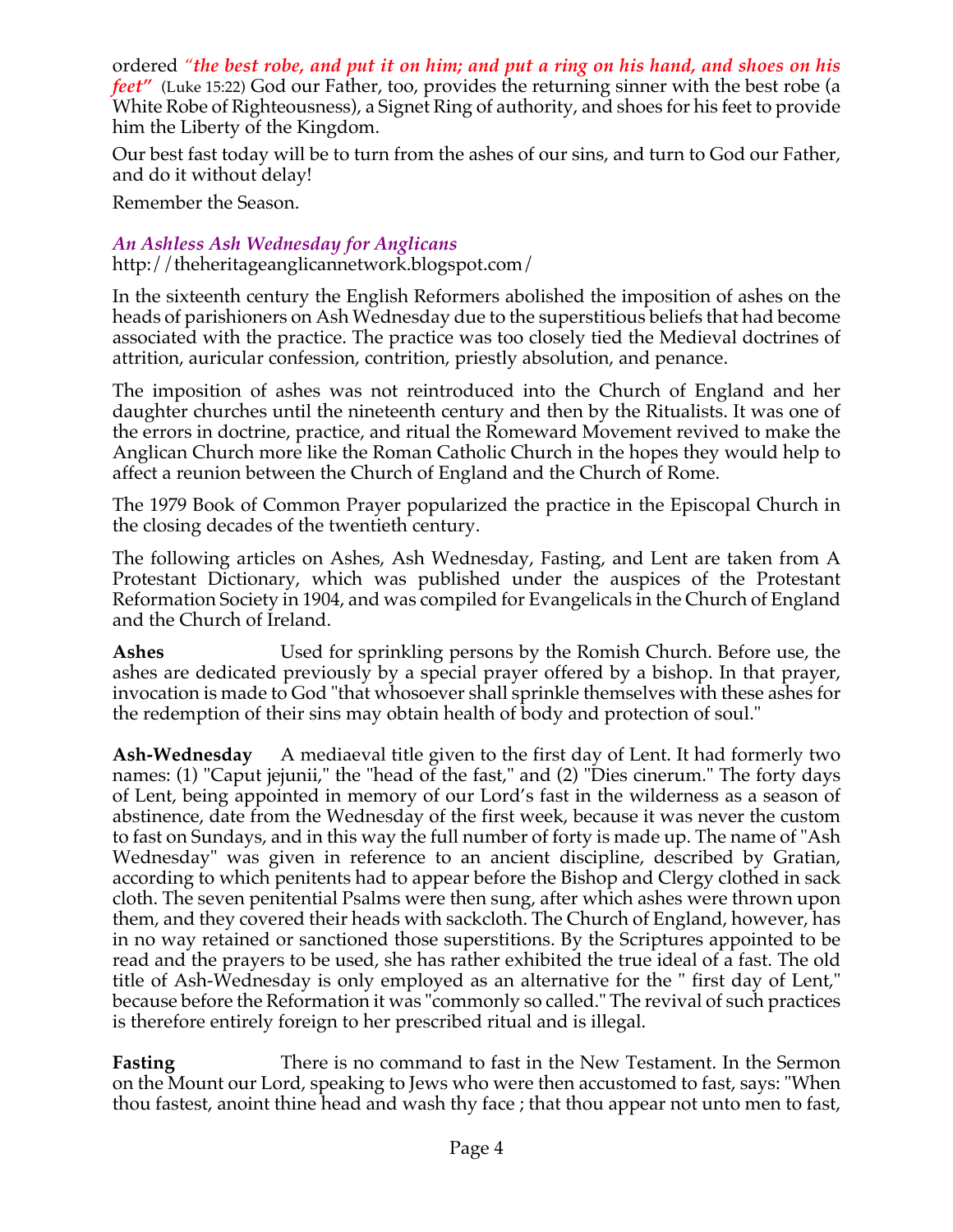but unto thy Father which is in secret ; and thy Father, which seeth in secret, shall reward thee openly (Matt. vi. 17, 18). Under the Old Testament there was but one fast distinctly enjoined namely, "the fast" on the great day of atonement (Lev. xvi. 29-31), which is referred to in Acts xxvii. 9. Other fasts were, however, enjoined on special occasions by the direction of the civil or religious authorities (e.g. Jer, xxxvi. 9). After the destruction of the Jewish State fasts became more numerous (Zech. vii. 5). But when the Lord was inquired of concerning those fasts, the answer given by the prophet Zechariah showed that those fasts were neither enjoined nor forbidden, and that persons were at liberty to make use of such days or not, according as they found fasting beneficial or otherwise to themselves; such acts not being regarded as in themselves meritorious in the sight of God (Zech. vii. 5/.). The Lord, by the mouth of Isaiah (ch. Iviii. 5-7), asks, " Is it such a fast that I have chosen ? a day for a man to afflict his soul ? is it to bow down his head as a bulrush, and to spread sackcloth and ashes under him ? wilt thou call this a fast, and an acceptable day to the Lord ? Is not this the fast that I have chosen ? to loose the bands of wickedness ; to undo the heavy burdens? . . . Is it not to deal thy bread to the hungry, and that thou bring the poor that are cast out to thy house ? When thou seest the naked, that thou cover him ; and that thou hide not thyself from thine own flesh ? "

Our Lord' s teaching concerning the times most suitable for fasting is set forth in the following passage: " Can the children of the bride-chamber mourn, as long as the bride groom is with them ? but the days will come, when the bridegroom shall be taken from them, and then shall they fast" (Matt. ix. 15), which passage has been explained by the Church of England in her Homily of Fasting, Part II., as follows: "Ye shall note, that so long as God revealeth His mercy unto us, and giveth us of His benefits, either spiritual or corporal, we are said to be with the Bridegroom at the marriage. . . . But the marriage is said then to be ended, and the Bridegroom to be gone, when Almighty God smiteth us with affliction, and seenieth to leave us in the midst of a number of adversities. So God sometimes striketh private men privately with sundry adversities, as trouble of mind, loss of friends, loss of goods, long and dangerous sicknesses, & c. Then it is a fit time for that man to humble himself to Almighty God by fasting, and to mourn and bewail his sins with a sorrowful heart. . . . Again, when God shall afflict a whole region or country with wars, with famine, with pestilence . . . and such other calamities, then is it time for all states and sorts of people . . . to humble themselves by fasting, and bewail their sinful living before God."

The principle here laid down can be exemplified from Scripture histories. David fasted when his child was sick (2 Sam. xii. 16) ; Esther, with her maidens, fasted ere she went in to Ahasuerus (Esth. iv. 16) ; Ezra fasted at the river of Ahava (Ezra viii. 21); Daniel set himself to seek the Lord by prayer and fasting (Dan. ix. 3). Christ said of certain demons, "This kind can come forth by nothing but by prayer and fasting" (Mark ix. 29), but the oldest MSS. omit the words "and fasting." (See R.V. and marginal note on Matt. xvii. 21.) And prior to the solemn ordination of elders, Paul and Barnabas "prayed with fasting" (Acts xiv. 23).

Our Lord Himself fasted forty days and forty nights, but during that time He did not experience the pangs of hunger. The Gospels which record the Temptation, all call attention to that fact. St. Matthew says, " He was afterward an hungered " (Matt. iv. 2). St. Mark does not mention the fasting (Mark i. 12, 13). St. Luke says of those days, "And when they were ended, He afterward hungered." The forty days appear, therefore, to have been spent in rapt ecstasy and contemplation. The actual temptation occurred at the close of that period.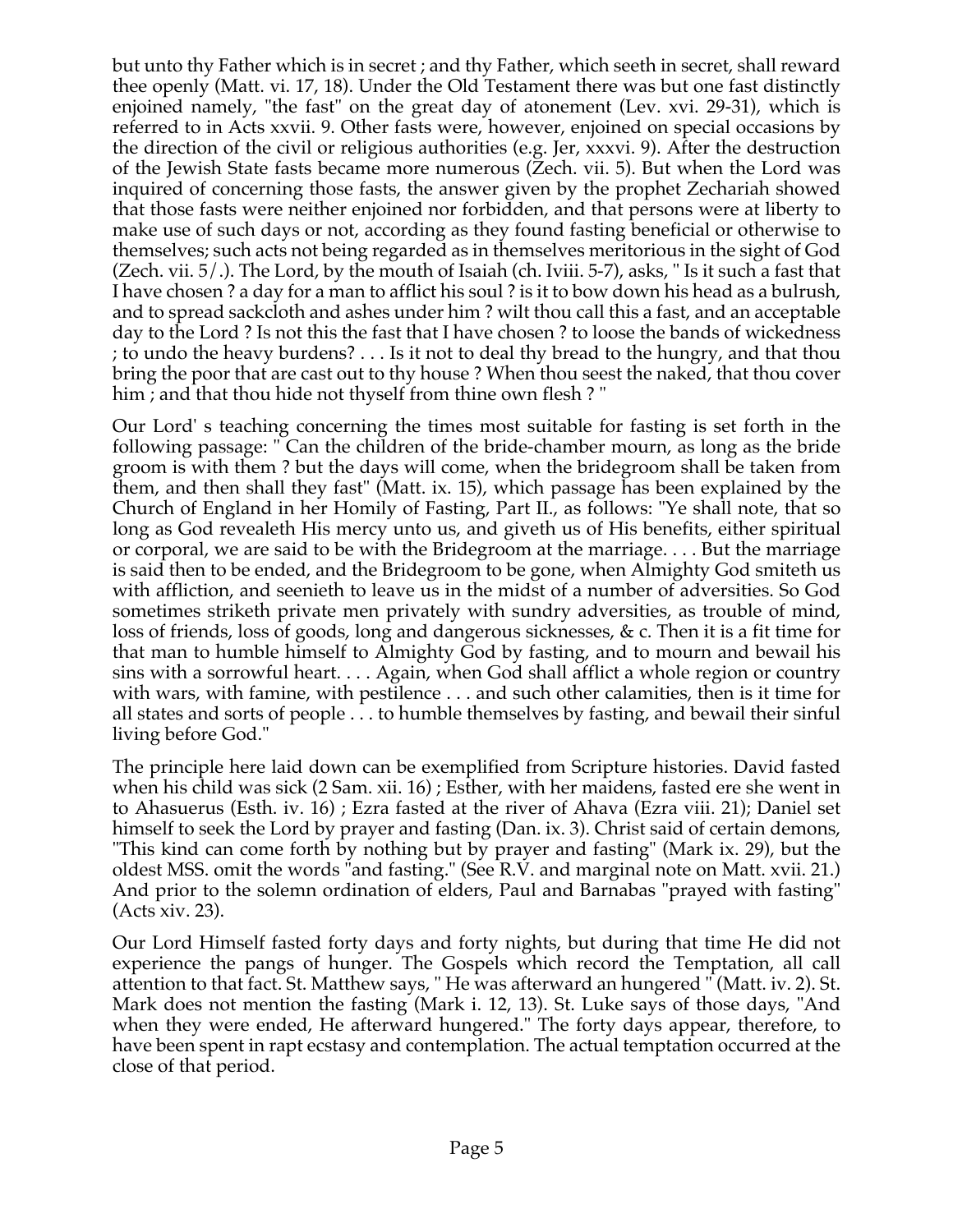Fasting, therefore, appears to be of value only when employed for the purpose of giving oneself up to continuous prayer, while abstinence from special kinds of food is nowhere enjoined or recommended in Scripture, although Daniel, in his penitential sorrow of three weeks, abstained from all pleasant food (Dan. x. 2, 3). St. Paul alludes to the "commanding to abstain from meats" as a mark of the apostasy (1 Tim. iv. 3), and a sign of weak faith in persons who attached importance to such trifling matters. " The kingdom of God is not meat and drink, but righteousness and peace, and joy in the Holy Ghost " (Rom. xiv. 17, and the whole of that chapter). In fine, when fasting is employed in order to be able to spend the time in prayer, it may be recommended ; but abstinence from food as a means of punishing the body and laying up " merit " is to be strongly condemned. An abstinence from certain food may be useful for "bodily exercise" or discipline "bodily exercise profiteth a little," or "for a little while " (1 Tim. iv. 8) such exercise has occasionally been useful, but is not to be regarded as really a spiritual work.

The prohibition to eat meat on fast days, prescribed by the statute 2 & 3 Edward VI., c. 19, which may be alluded to in "the Tables and Rules " attached to the Book of Common Prayer which mentions " the Fasts, and Days of Abstinence to be observed in the year," is further dwelt on in the Homily on Fasting, Part II., which states that the statute of Edward VI. referred to, was framed for political reasons. It was " in consideration of the maintaining of fisher-towns bordering upon the seas, and for the increase of fishermen, of whom do spring mariners to go upon the sea, to the furnishing of the navy of the realm. . . . Such laws of princes and other magistrates are not made to put holiness in one kind of meat and drink more than another, to make one day more holy than another, but are grounded merely upon policy," namely, as afterwards explained, for the increase and support of the English navy, and "for the sooner reducing of victuals to a more moderate price, to the better sustenance of the poor." [C. H. H. W.]

Lent The word is derived either from the A.S. lencten (spring), or from the Dutch lenten (to make mild), the severity of winter being then relaxed. Lent is a period of forty days in the spring, immediately before Easter, prescribed as a time of fasting. The Greek and Latin names for Lent simply indicate the number of its days. Lent is asserted to have been of early, and even of Apostolic origin, but, had the latter been the case, some allusion would have been made to it in the New Testament. But in the New Testament there is no fast prescribed, nor even a positive exhortation to fasting (see FASTING). Our Lord s declaration in the A.V. concerning the boy possessed with an unclean spirit, is often quoted that "this kind can come forth by nothing, but by prayer and fasting" (Matt. xvii. 21; Mark ix. 29). All the best MSS., however, omit the entire verse in the account in St. Matthew, and the word " fasting " in that of St. Mark (see R.Y.). The same omission is made by the R.V. on MS. authority with regard to the word "fasting" in two other verses, viz., Acts x. 30 ; 1 Cor. vii. 5. That the oldest MSS. should agree in omitting all reference to fasting in four passages in the New Testament, where fasting was supposed to be mentioned, is highly suggestive of interpolations made in the sacred text to suit the ideas of a non-Apostolic Age.

The forty days of Lent are often said to have been instituted as a fast in memory of our Lord's "fast" of a similar period in the wilderness. But the Lord passed that period in a state of exalted spiritual meditation or ecstasy, for St. Matthew distinctly states that Christ's hunger was subsequent to the forty days, "When he had fasted forty days and forty nights, he was afterward an hungred" (Matt. iv. 2). Lent had originally no real connection with the forty days fast in the desert. Lent seems to have been first established by a Pope, about AD 130, to be a tithe of the year (thirty-six days only), and was for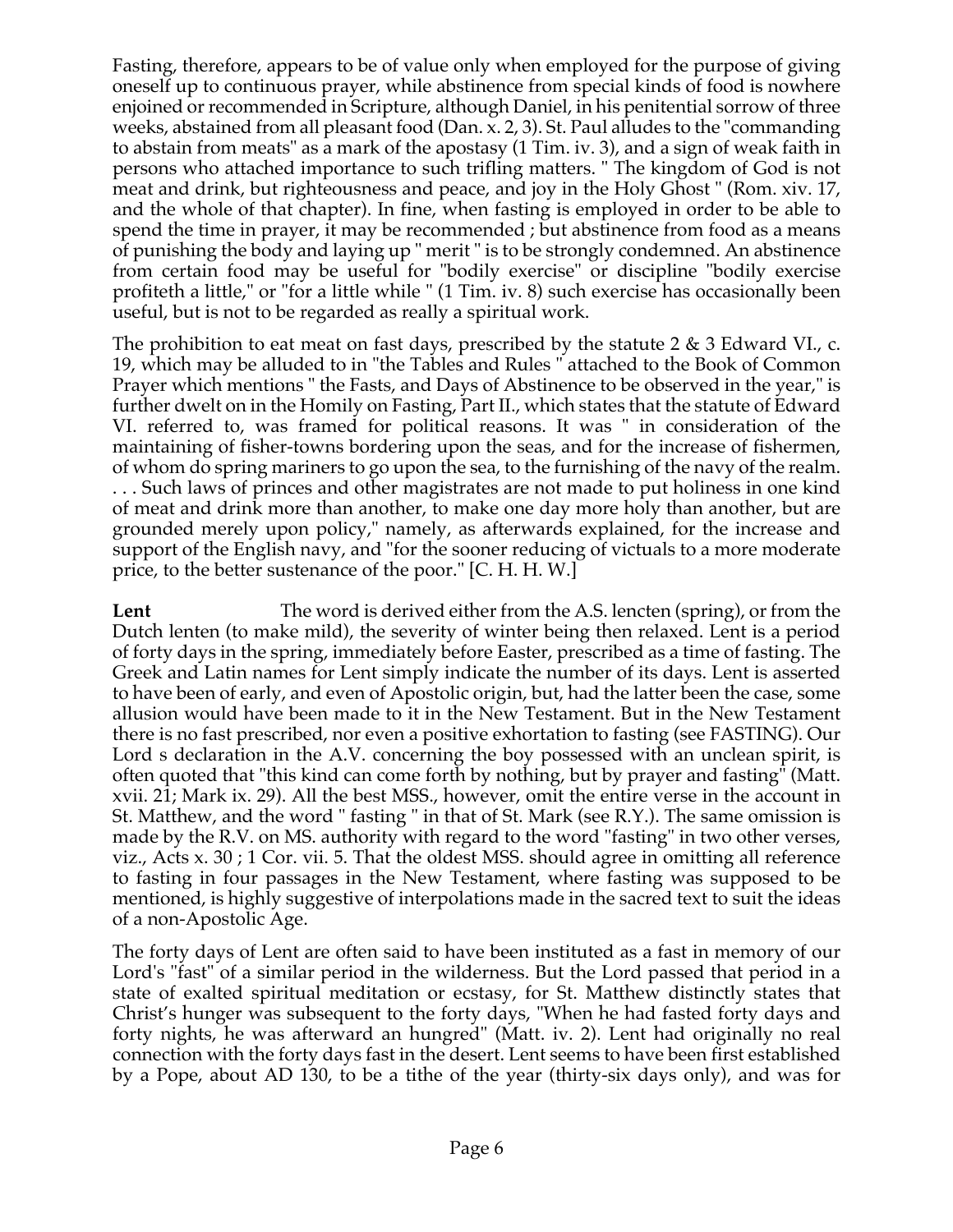centuries confined to that period. When the additional four days were added is not certain, probably not till the time of Pope Gregory II., who died in 731.

Our Lord, in Matt. ix. 15, indicated that the providential circumstances of life were the true guide as to seasons of fasting. Cassian, a disciple of Chrysostom in the fifth century, contrasting the Primitive Church with that of his own day, said, " It ought to be known that the observance of the forty days had no existence so long as the perfection of that Primitive Church remained inviolate." Lent helped in later times to increase the power of the priests. For in the Roman and Eastern Churches dispensations which permit the eating of meat on fast days may be obtained for a money payment, and fines are levied on those who break the Church law by eating meat on such days without a dispensation.

#### *Lent*

Lent is here, it started last Wednesday, called Ash Wednesday. So, what does the word **Lent** mean? It has an obscure origin, and is probably a corruption of Lencten, or a similar term in ancient Anglo, Saxon, and Germanic languages, all of which referred to spring, new life, and hope. Although it is generally considered to be a time of mourning and repentance, it is more than that, it is like death, a time of new life and hope because by means of the death of Christ, we receive new life.

Many avoid Lent and Holy Week because they think it isn't a happy and uplifting time but to be honest, neither is most of life. Sometimes we come to church all scrubbed up, dressed nicely, with smiles on our faces, and when people ask how we are, we reply that everything is fine and we even boast how wonderful things are—but is it? Life is not always uplifting, or wonderful, or pleasant, or joyous. To claim it is, is to miss the whole point of the incarnation! God became flesh in Jesus Christ. Jesus faced temptation, He suffered hunger and thirst, He suffered the agony of crucifixion. Jesus our God did not face these things so that we would be exempt from them, He faced these things so that we would have dignity in them, He faced these things that in Him we might have triumph.

The forty days commemorate the significant "forty" periods in Scripture (although forty is not always significant), including the forty years the Jews wandered in the desert after they had been rescued by God from Egypt, and which did not end until they repented. Jonah preached to Nineveh that God's judgment would come on them in forty days. During that time the people repented and thus were spared God's judgment. Jesus was tested by the Devil in the desert for forty days before He began His public ministry, announcing salvation to the repentant and judgment to those who continued to rebel against God. Jesus prophesied that God's judgment would come against Israel for rejecting Him as Messiah within the time of His own generation (Matt. 24; Luke 21; Mark 13). Within forty years of His death, burial, and resurrection, Jerusalem was destroyed and the temple was so ravaged that "not one stone [was] left here upon another" (Matt. 24:2). The Jewish Christians, however, escaped this judgment of God by fleeing to Pella before the final Roman siege, just as Jesus had warned them to do (Matt. 24:16-21).

Lent is a time for Christians to contemplate their sinfulness, repent, ask God's forgiveness, and realize the infinite sacrifice God made on their behalf. It is to be a time of quiet contemplation, but not a time of despair, since it culminates in the commemoration of the resurrection. Traditionally, those who are joining the church spend this period in special instruction regarding Christian doctrine, practice, and responsibility. Historically, prospective members ("catechumens") did not participate in the Lord's Supper portion of the Sunday services until they were received into full membership on the Sunday of the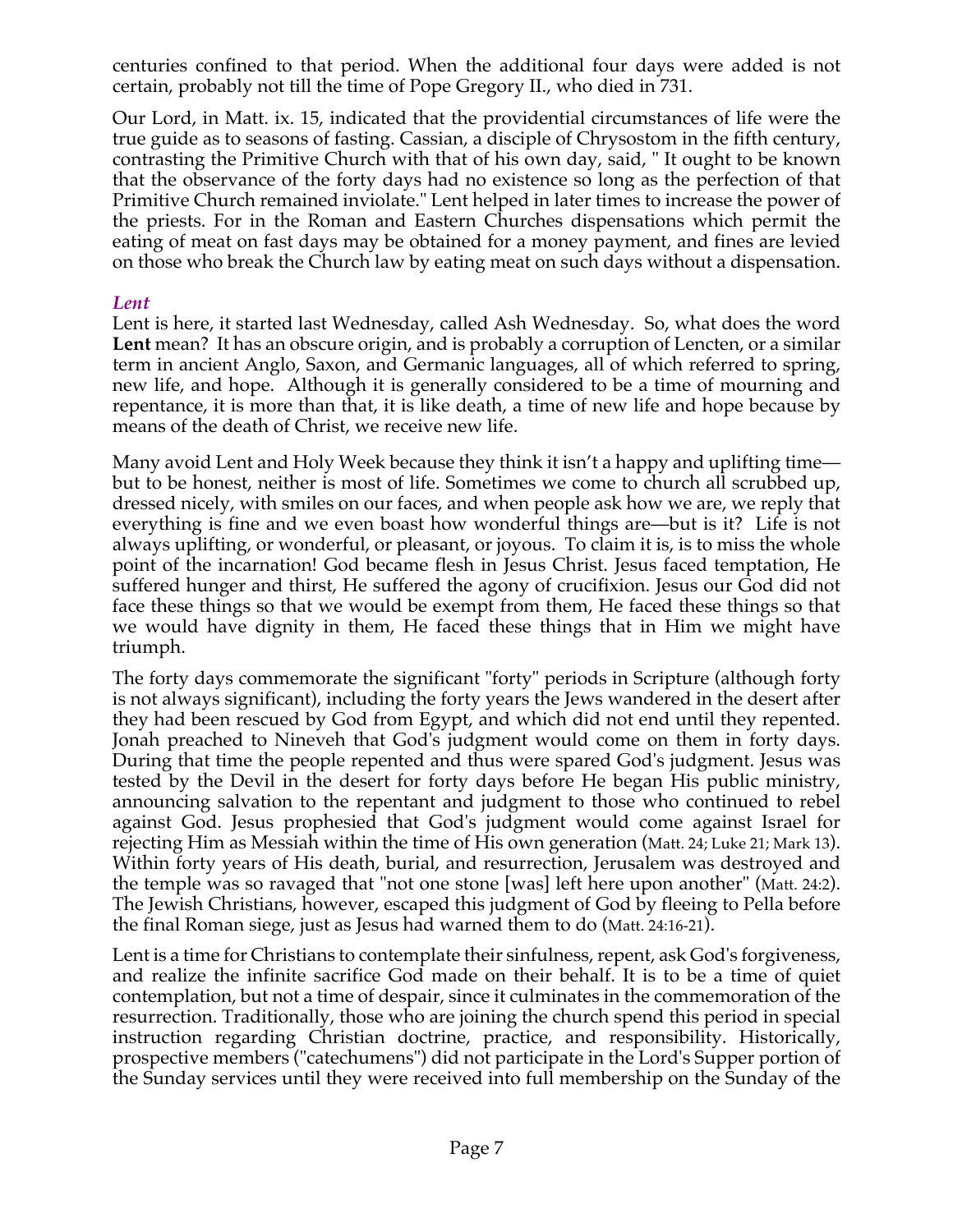Resurrection of Our Lord. For them, this first experience of Ash Wednesday and Lent has special significance as God's eternal plan of salvation is applied to them personally.

Jesus told us that if we fast we are not to make a show of it, like hypocrites do. A fast is different from a hunger strike: a fast is a personal act of devotion to God, while a hunger strike is a public act most often used to shine a spotlight on injustice. A fast is also different from anorexia nervosa: it is *disciplined* diet, not total abstention from food. During a religious fast, you still eat, you just abstain from certain foodstuffs. Traditionally, people have fasted by eliminating luxury items from their diets, such as meats. A fast can consist of eating whatever you want, but drinking only water.

More positively, you can fast in other areas beyond food, you can commit to a something that can benefit the church, such cutting back in an entertainment area, using that time for Bible study and donating the savings to the church.

On Palm Sunday, there were crowds who cheered Jesus as the King, but where were all those fair-weather friends when Jesus prayed in agony on Gethsemane, and where were they when He hung upon the cross? Let us be bold to join Him, fasting in the wilderness for forty days during Lent; let us be bold to pray with Him in the garden on Maundy Thursday, let us fearlessly stand at the foot of His cross on Good Friday, so that we may witness His Resurrection and His Ascension, and join in His triumphant reign.

#### *Mite Boxes*

If you read this report at all, you know the Anglican Orthodox Church (AOC), and this

parish in particular, is not about money. Not that money is not useful, but the parish has plenty. Any extra we get, we send it to the AOC to use for their mission work. The AOC works on a very slim budget, they aren't about money either. The AOC is about the Great Commission; to go forth and spread The Word of the Lord:

> 18And Jesus came and spake unto them, saying, '…19Go ye therefore, and teach all nations, baptizing them in the name of the Father, and of the Son, and of the Holy Ghost: 20Teaching them to observe all things



whatsoever I have commanded you: and, lo, I am with you always, even unto the end of the world. Amen." (Mt. 28:19-20)

You may not realize it, but the AOC has national church affiliates in 22 countries around the world, that does take a little money. Not great quantities of money, but some and as a church, we would be dirt poor, if we had dirt.

So, that is where the Mite Boxes come in. Ash Wednesday is 13 February 2013; Easter Sunday is 31 March 2013. That period is Lent. Often thought of as a time for fasting, it is more importantly a time to channel your attention towards God. A time to let your heart open to the Holy Ghost that you might come closer to God and perhaps do His Work more effectively.

So, to exercise this concept, we are asking you to cut back. We know the economy is not really great and you are probably cutting back already. So, cut back a bit more. Take part of your savings every day and put it in the Mite Box. If you did not cut back on a given day, dig into your wallet or purse and cut out a bit of cash for the Mite Box anyway. Every day, except Sundays. Sundays are the Lord's Day and a day of celebration. They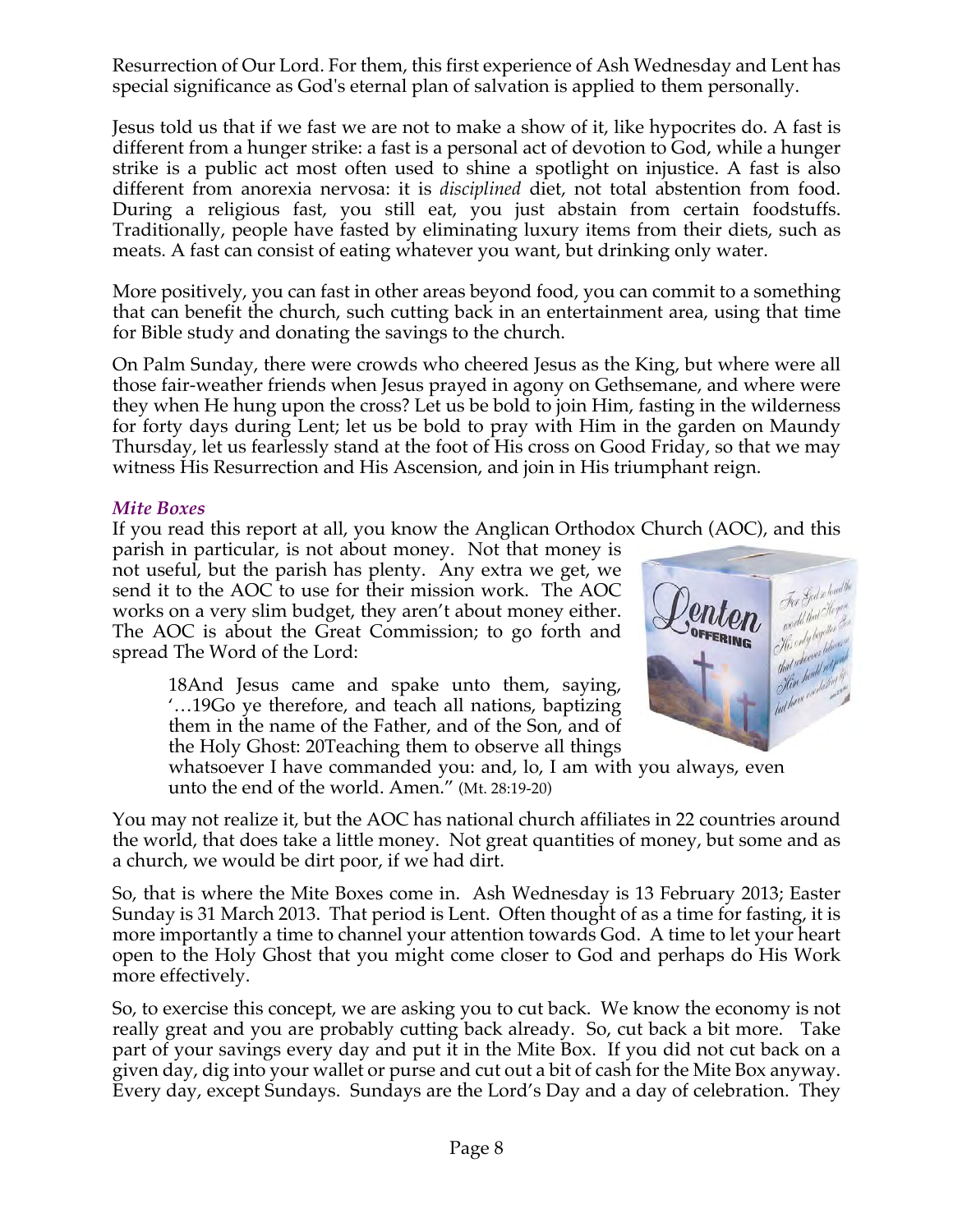are not part of Lent. By Easter Sunday, you will have a full Mite Box. Bring it to church, this church, another church, that is best. If you cannot find a church to actually go to on Easter, you probably aren't looking hard enough, but pull the money out and send us a check, payable to the Anglican Orthodox Church and we will send it on.

One box for each member of the family. A little bit, just a mite, every day. Every day, miss none. Every day, every body in the family can do just a little bit. When you drop your daily contribution in, think, "Did I do what I could today for the Lord? Did I fall short or meet the standard? Can I do better tomorrow? Will I?" It should be a time of reflection. It will be if you do it.

By the way, what is a Mite Box? Named after the smallest of Roman coins, a normal wage of the time being 10 mites per hour, of which two were donated by the widow, in Mark 12:41-44 and Luke 21:1-4, it is normally a small cardboard box, say 3 inches each dimension, a cube piggy bank so to speak. If you don't have one, call, email or write. We have a pile of them.

Don't miss this opportunity to contribute to the Lord's Work and make your life better at the same time.

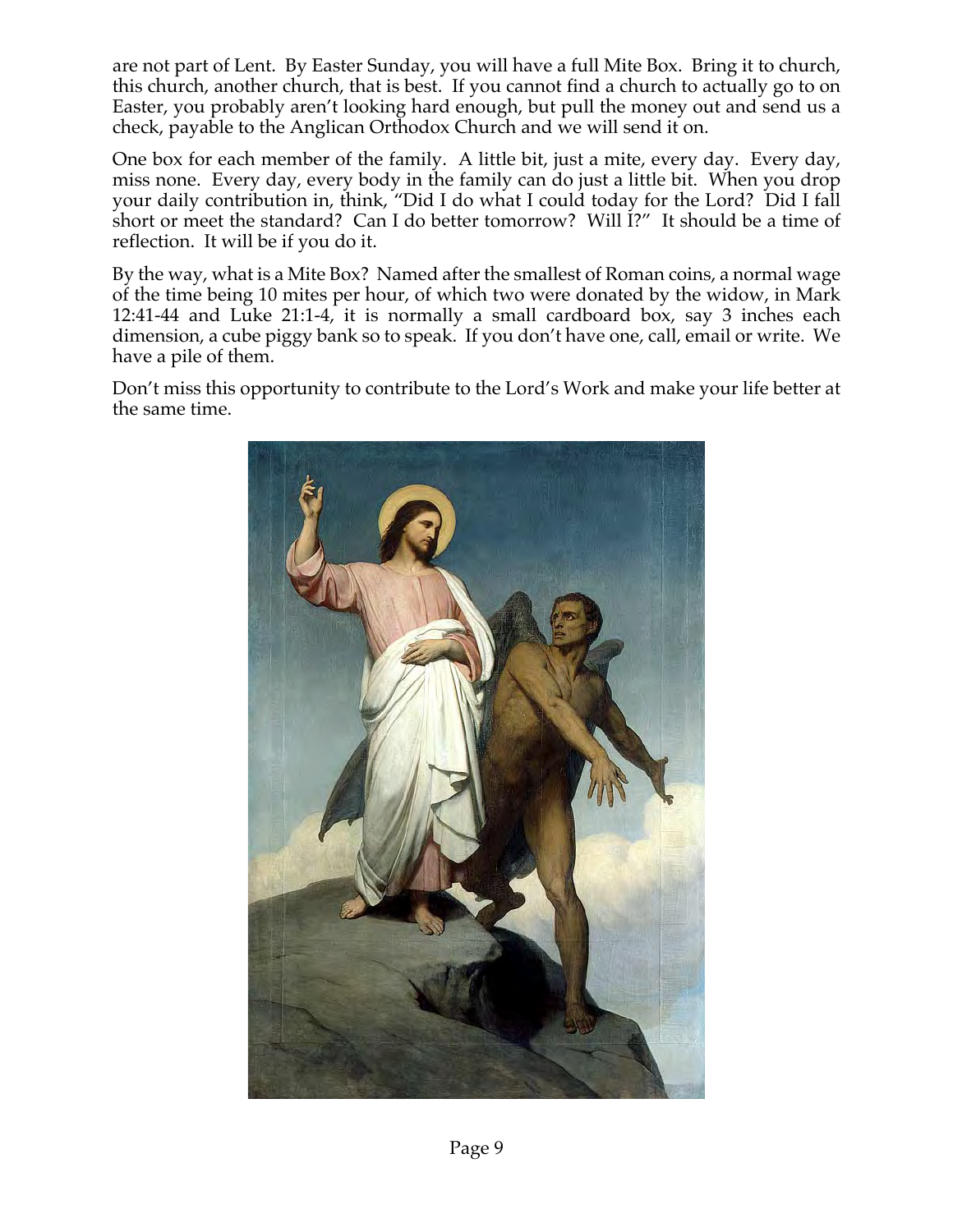# First Sunday in Lent

Sunday Report

Today was the First Sunday in Lent.

#### *On Point*

Someone asked, where do the quotes come from? The answer is from the people who uttered them. But, how did you find them? Oh, that. Some from Bishop Jerry, many from Rev Bryan Dabney, a few from other places, some from Rev Geordie Menzies-Grierson, but overall mostly from Bryan. He always has a few great ones to share. On to the On Point quotes –

#### *On Lent*

If a man will but fast from his sins, he may eat what he pleases.

*Robert E. Lee* American General and Patriot

#### *On Lent*

The best way for most of us is to fast from our sins and to eat what is good for us.

*Robert E. Lee* American General and Patriot

#### *Screwtape1 outlines a fundamental deception*

Men are not angered by mere misfortune but by misfortune conceived as injury. And the sense of injury depends on the feeling that a legitimate claim has been denied. The more claims on life, therefore, that your patient can be induced to make, the more often he will feel injured and, as a result, ill-tempered. Now you will have noticed that nothing throws him into a passion so easily as to find a tract of time which he reckoned on having at his own disposal unexpectedly taken from him. It is the unexpected visitor (when he looked forward to a quiet evening), or the friend's talkative wife (turning up when he looked forward to a tête-à-tête with the friend), that throw him out of gear. Now he is not yet so uncharitable or slothful that these small demands on his courtesy are in themselves too much for it. They anger him because he regards his time as his own and feels that it is being stolen. You must therefore zealously guard in his mind the curious assumption 'My time is my own'. Let him have the feeling that he starts each day as the lawful possessor of twenty-four hours. Let him feel as a grievous tax that portion of this property which he has to make over to his employers, and as a generous donation that further portion which he allows to religious duties. But what he must never be permitted to doubt is that the total from which these deductions have been made was, in some mysterious sense, his own personal birthright.

*Jack Lewis* The Screwtape Letters

#### *Power*

He who controls others may be powerful, but he who has mastered himself is mightier still.

*Lao Tzu*

 <sup>1</sup> Remember, *Screwtape* is one of the Devil's minions, <sup>a</sup> supervisor at that, so when he advises his student what to do, it is the polar opposite of what God wants. In his case, *God* is *The Enemy*! The patient? That is YOU!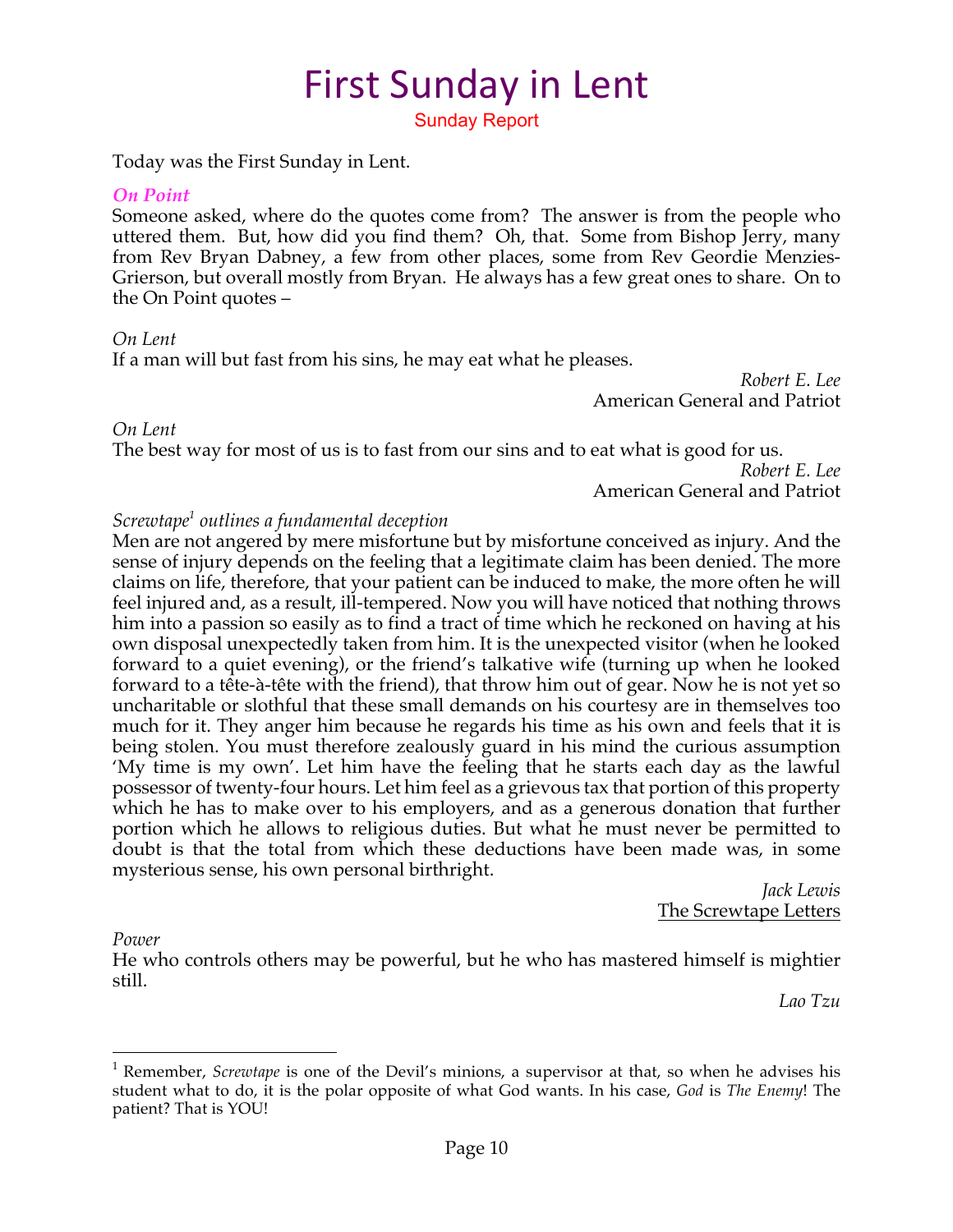Woe unto you, scribes and Pharisees, hypocrites! For ye are like unto whited sepulchres, which indeed appear beautiful outward, but are within full of dead men's bones and of all uncleanness. Even so ye also outwardly appear righteous unto men, but within year full of hypocrisy and iniquity.

*Matthew 23:27-28*

And I looked, and behold a pale horse: and his name that sat on him was Death, and Hell followed with him...

*Revelation 6:8*

# *Propers*

Each Sunday there are Propers: special prayers and readings from the Bible. There is a Collect for the Day; that is a single thought prayer, most written either before the refounding of the Church of England in the 1540s or written by Bishop Thomas Cranmer, the first Archbishop of Canterbury after the re-founding.

The Collect for the Day is to be read on Sunday and during Morning and Evening Prayer until the next Sunday. The Epistle is normally a reading from one of the various Epistles, or letters, in the New Testament. The Gospel is a reading from one of the Holy Gospels, Matthew, Mark, Luke and John. The Collect is said by the minister as a prayer, the Epistle can be read by either a designated reader (as we do in our church) or by one of the ministers and the Holy Gospel, which during the service in our church is read by an ordained minister.

The propers are the same each year, except if a Red Letter Feast, that is one with propers in the prayerbook, falls on a Sunday, then those propers are to be read instead, except in a White Season, where it is put off. Red Letter Feasts, so called because in the Altar Prayerbooks the titles are in red, are special days. Most of the Red Letter Feasts are dedicated to early saints instrumental in the development of the church, others to special events. Some days are particularly special and the Collect for that day is to be used for an octave (eight days) or an entire season, like Advent or Lent.

The Propers for today are found on Page 125-127, with the Collect first:

# The First Sunday in Lent.

*The Collect.*

**LORD** who for our sake didst fast forty days and forty nights; Give us grace to use such abstinence, that, our flesh being subdued to the Spirit we may ever obey thy godly motions in righteousness, and true holiness, to thy honour and glory, who livest and reignest with the Father and the Holy Ghost, one God, world without end. Amen. **O**

And due to the rubric, the Collect for the Day is followed by the Collect for Ash Wednesday, which is found on Page 124:

#### The first day of Lent, commonly called Ash Wednesday. *The Collect.*

**LMIGHTY** and everlasting God, who hatest nothing that thou hast made, and dost **ALMIGHTY** and everlasting God, who hatest nothing that thou hast made, and dost forgive the sins of all those who are penitent; Create and make in us new and contrite hearts, that we, worthily lamenting our sins and acknowledging our wretchedness, may obtain of thee, the God of all mercy, perfect remission and forgiveness; through Jesus Christ our Lord. Amen.

¶ This Collect is to be said every day in Lent, after the Collect appointed for the day, until Palm Sunday.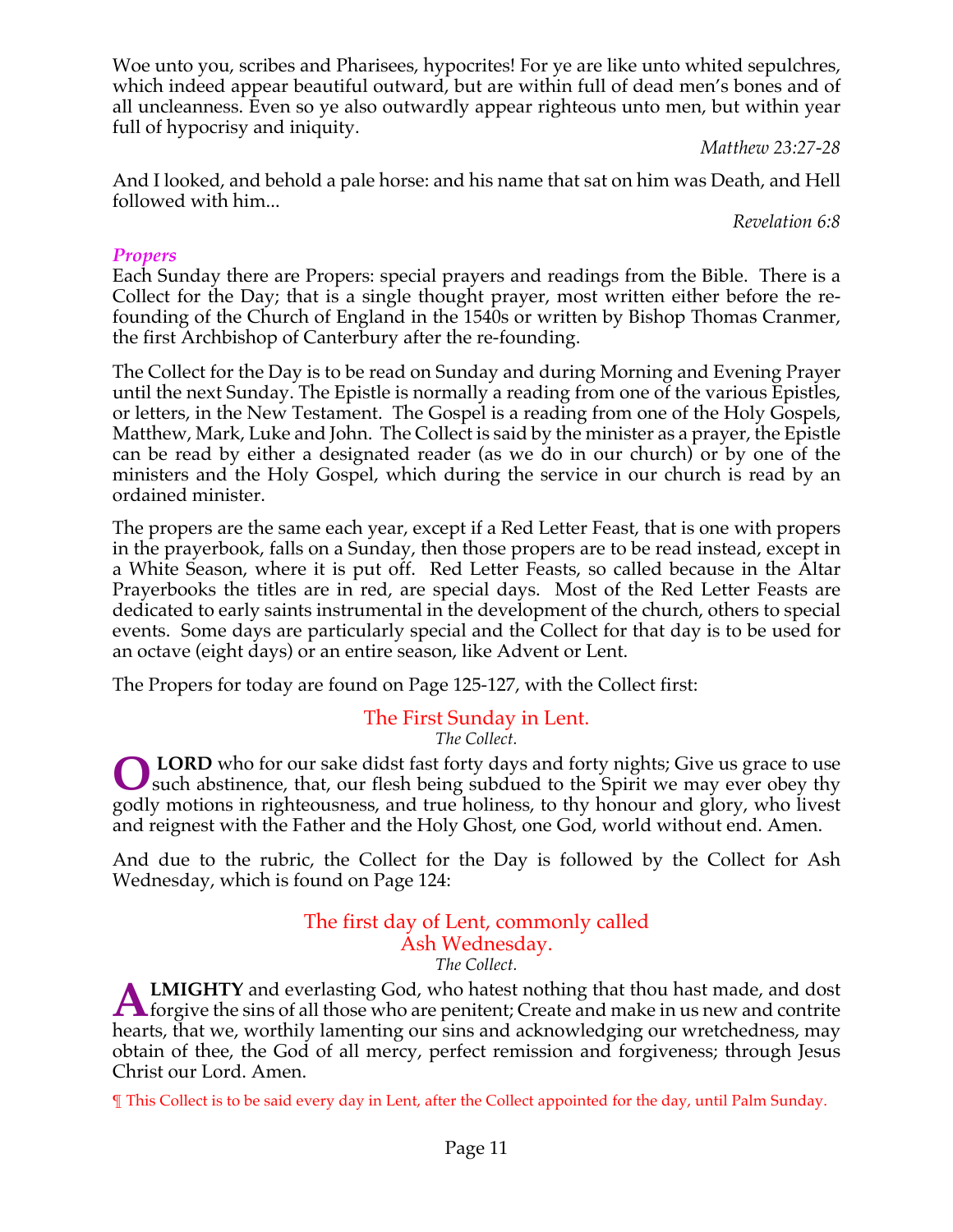The Epistle for today came from Paul's Second Letter to the Corinthians, the Sixth Chapter, beginning at the First Verse. In what at first appears to be an incomprehensible single sentence, Paul asks us to be worthy of the grace that God has given us. He tells the people when they needed him, he was there. They need to be there for those around them. They must not frustrate God's work by showing up late, or not at all. Those around us are watching our actions in the time of testing. We have been given eternal salvation by Jesus' sacrifice, the understanding of the Gospel by the Holy Ghost. We are at this time dying here on earth, yet progressing towards eternal life in the next world, in Jesus' world with His help. While we may never be wealthy here on earth, our actions can make our fellow Christians wealthy in spirit beyond measure.

If you claim to be a Christian, you know what is right. If you are a Christian, you do what is right, you don't take a vote to see what the right course of action might be. Right does not change with public opinion and we must do the right thing. It is our actions that count, in good times or bad. We are Christ's ambassadors to this world, unfortunately we do not have diplomatic immunity.

E then, as workers together with him, beseech you also that ye receive not the grace of God in vain; (for he saith, I have heard thee in a time accepted, and in the day of salvation have I succoured thee: behold, now is th grace of God in vain; (for he saith, I have heard thee in a time accepted, and in The day of salvation have I succoured thee: behold, now is the accepted time; behold, now is the day of salvation;) giving no offence in any thing, that the ministry be not blamed: but in all things approving ourselves as the ministers of God, in much patience, in afflictions, in necessities, in distresses, in stripes, in imprisonments, in tumults, in labours, in watchings, in fastings; by pureness, by knowledge, by longsuffering, by kindness, by the Holy Ghost, by love unfeigned, by the word of truth, by the power of God, by the armour of righteousness on the right hand and on the left, by honour and dishonour, by evil report and good report: as deceivers, and yet true; as unknown, and yet well known; as dying, and, behold, we live; as chastened, and not killed; as sorrowful, yet alway rejoicing; as poor, yet making many rich; as having nothing, and yet possessing all things.

This morning's Holy Gospel came from the Gospel of Saint Matthew, the Fourth Chapter, beginning at the First Verse. This portion of the Gospel tells the story of the temptation of Christ. In many respects, it shows how little the devil understands of Christ, and through Him, of us. If you understand how little the devil really offers you and how much Christ offers, the temptation is ever so much less. The devil is often referred to as the deceiver or dissimulator. His forte is deception, he seems one thing, is another. Offers what he has no intention or ability to deliver. Ignores the inevitable result of accepting his proffered help or inside track.

He clearly knows Jesus is the Son of God. There is no doubt in his mind. So, having understood that, consider what he offers Jesus in temptation.

Remember, Jesus has fasted 40 days OF HIS OWN CHOICE; he who has no real power asks Jesus to turn stone into bread to show His Power. This to the Son of He who delivered manna daily to the Jews in the wilderness for 40 years.

Cast thyself down and let angels catch thee; this to He who walked on water.

Up to the mountain lookout – Here is it all yours if you worship me. This to He who as it says in Psalm 95:

In his hand are all the corners of the earth; \* and the strength of the hills is his also.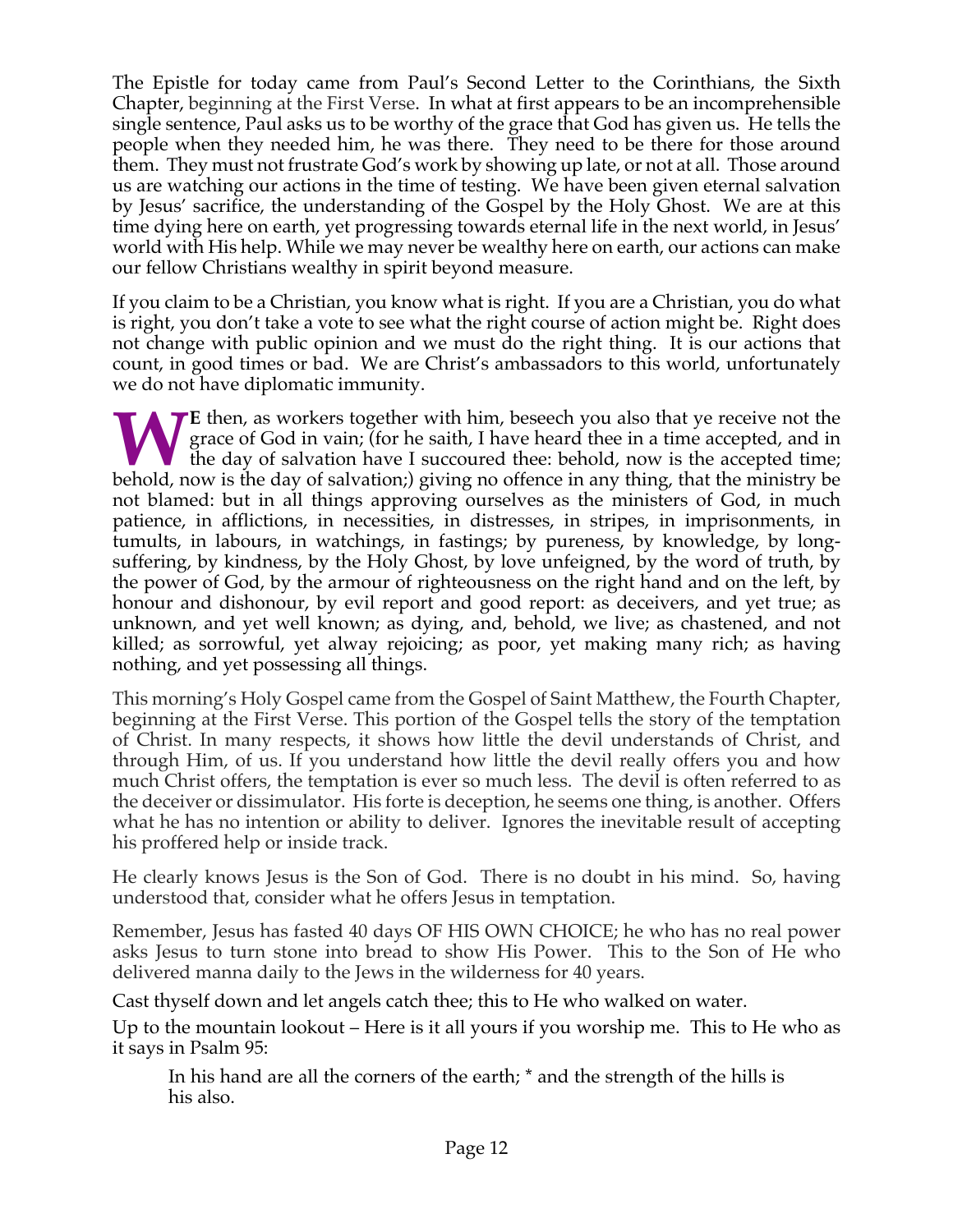The sea is his, and he made it; \* and his hands prepared the dry land.

O come, let us worship and fall down, \* and kneel before the Lord our Maker. For he is the Lord our God; \* and we are the people of his pasture, and the sheep of his hand.

The devil promised Jesus nothing that was his to give, nothing that would help Jesus in the real world beyond the Shadowlands. He never does. The devil is all about shortcuts. Remember, if the shortcut was the best way, it would not be a shortcut

Like the temptation of Jesus, the devil never delivers what we need, only what we may want short term. Remember as little as the devil understands of Christ, so he understands little of us. He will never offer you real help. Remember that and the temptation is ever so much less.

This morning's Gospel comes from the Gospel of Saint Matthew, starting at the First Verse of the Fourth Chapter. This portion of the Gospel tells the story of the temptation of Christ. In many respects, it shows how little the devil understands of Christ, and through Him, of us. If you understand how little the devil really offers you and how much Christ offers, the temptation is ever so much less.

**HEN** was Jesus led up of the spirit into the wilderness to be tempted of the devil. And when he had fasted forty days and forty nights, he was afterward an hungred. And when the tempter came to him, he said, If thou be the Son of God, command **THEN** was Jesus led up of the spirit into the wilderness to be tempted of the devil.<br>And when he had fasted forty days and forty nights, he was afterward an hungred.<br>And when the tempter came to him, he said, If thou be t live by bread alone, but by every word that proceedeth out of the mouth of God. Then the devil taketh him up into the holy city, and setteth him on a pinnacle of the temple, and saith unto him, If thou be the Son of God, cast thyself down: for it is written, He shall give his angels charge concerning thee: and in their hands they shall bear thee up, lest at any time thou dash thy foot against a stone. Jesus said unto him, It is written again, Thou shalt not tempt the Lord thy God. Again, the devil taketh him up into an exceeding high mountain, and sheweth him all the kingdoms of the world, and the glory of them; and saith unto him, All these things will I give thee, if thou wilt fall down and worship me. Then saith Jesus unto him, Get thee hence, Satan: for it is written, Thou shalt worship the Lord thy God, and him only shalt thou serve. Then the devil leaveth him, and, behold, angels came and ministered unto him.

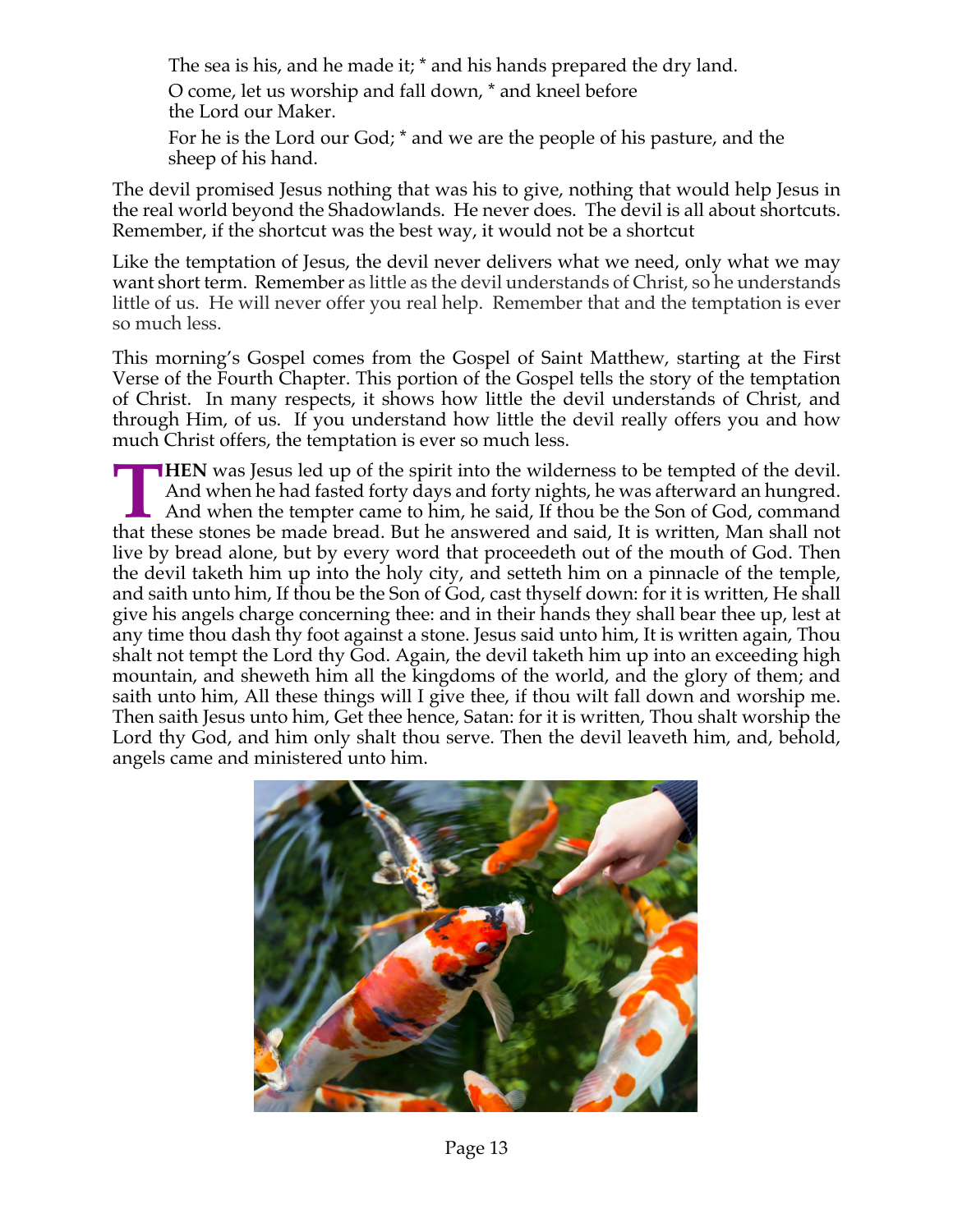#### *Bishop Ogles' Sermon*

We are oft fortunate to get copies of Bishop Jerry's sermon notes. Today is one of those

Sundays. Today's sermon starts off with the collect, and like always, it will give you a lot to consider in your heart.

#### **Sermon Notes**

First Sunday in Lent 5 March 2017, Anno Domini (In the Year of our Lord) St Andrews Anglican Orthodox Church Sermon Text from First Propers, Morning Prayer

#### The First Sunday in Lent. *The Collect.*

**LORD** who for our sake didst fast forty days and forty nights; Give us grace to use such abstinence, that, our **O**



flesh being subdued to the Spirit we may ever obey thy godly motions in righteousness, and true holiness, to thy honour and glory, who livest and reignest with the Father and the Holy Ghost, one God, world without end. Amen.

And due to the rubric, the Collect for the Day is followed by the Collect for Ash Wednesday, which is found on Page 124:

#### The first day of Lent, commonly called Ash Wednesday. *The Collect.*

**LMIGHTY** and everlasting God, who hatest nothing that thou hast made, and dost **ALMIGHTY** and everlasting God, who hatest nothing that thou hast made, and dost forgive the sins of all those who are penitent; Create and make in us new and contrite hearts, that we, worthily lamenting our sins and acknowledging our wretchedness, may obtain of thee, the God of all mercy, perfect remission and forgiveness; through Jesus Christ our Lord. Amen.

¶ This Collect is to be said every day in Lent, after the Collect appointed for the day, until Palm Sunday.

**HEN** was Jesus led up of the spirit into the wilderness to be tempted of the devil. And when he had fasted forty days and forty nights, he was afterward an hungred. And when the tempter came to him, he said, If thou be the Son of God, command **THEN** was Jesus led up of the spirit into the wilderness to be tempted of the devil.<br>And when he had fasted forty days and forty nights, he was afterward an hungred.<br>And when the tempter came to him, he said, If thou be t live by bread alone, but by every word that proceedeth out of the mouth of God. Then the devil taketh him up into the holy city, and setteth him on a pinnacle of the temple, and saith unto him, If thou be the Son of God, cast thyself down: for it is written, He shall give his angels charge concerning thee: and in their hands they shall bear thee up, lest at any time thou dash thy foot against a stone. Jesus said unto him, It is written again, Thou shalt not tempt the Lord thy God. Again, the devil taketh him up into an exceeding high mountain, and sheweth him all the kingdoms of the world, and the glory of them; and saith unto him, All these things will I give thee, if thou wilt fall down and worship me. Then saith Jesus unto him, Get thee hence, Satan: for it is written, Thou shalt worship the Lord thy God, and him only shalt thou serve. Then the devil leaveth him, and, behold, angels came and ministered unto him.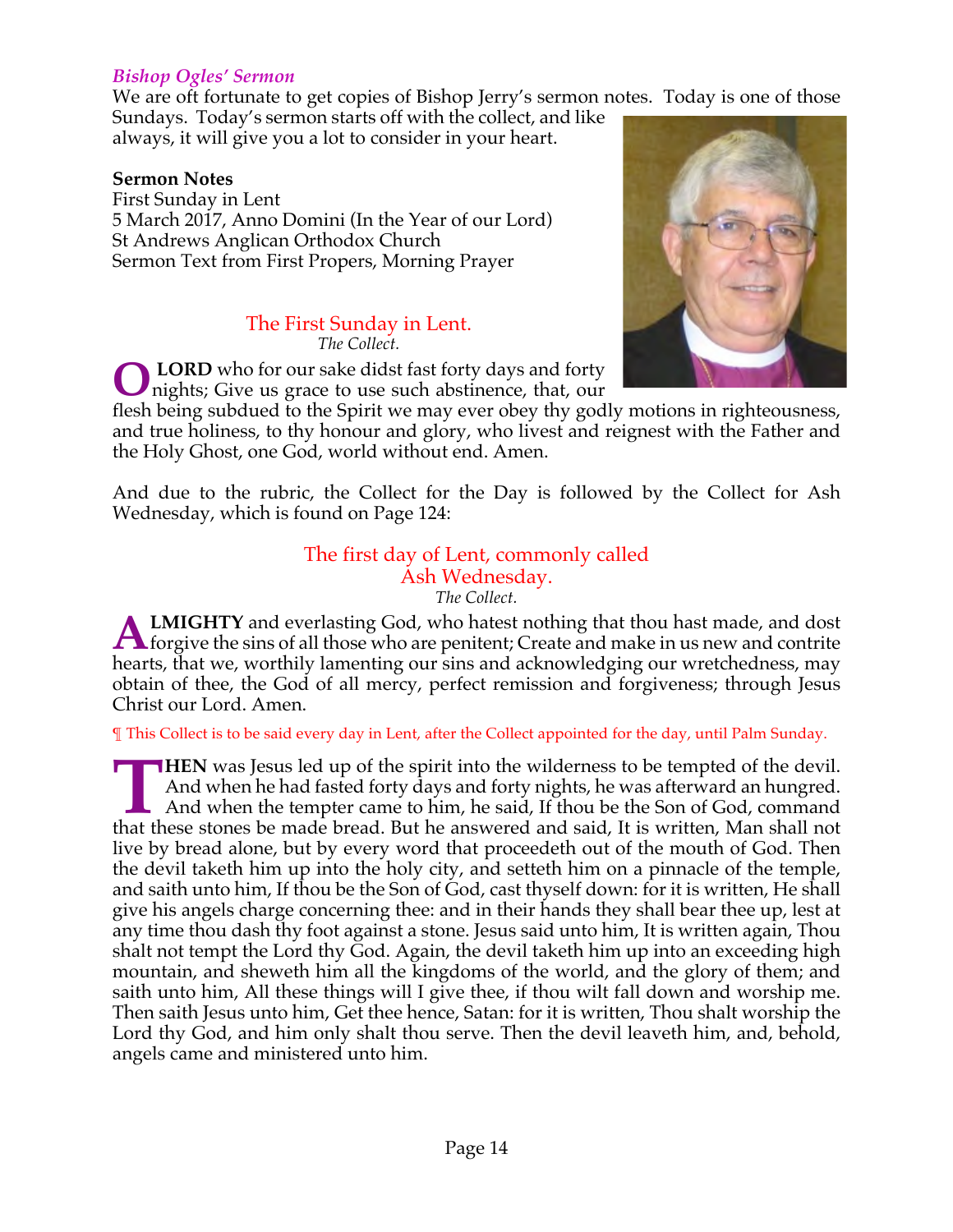We learn much about our Lord Jesus Christ as well as the ways of the Devil in today's text. The great sin that caused Lucifer to be cast down with his angels was the foundation stone for all sin – PRIDE. "*12 How art thou fallen from heaven, O Lucifer, son of the morning! how art thou cut down to the ground, which didst weaken the nations! 13 For thou hast said in thine heart, I will ascend into heaven, I will exalt my throne above the stars of God: I will sit also upon the mount of the congregation, in the sides of the north: 14 I will ascend above the heights of the clouds; I will be like the most High. 15 Yet thou shalt be brought down to hell, to the sides of the pit. 16 They that see thee shall narrowly look upon thee, and consider thee, saying, Is this the man that made the earth to tremble, that did shake kingdoms; 17 That made the world as a wilderness, and destroyed the cities thereof; that opened not the house of his prisoners? 18 All the kings of the nations, even all of them, lie in glory, every one in his own house. 19 But thou art cast out of thy grave like an abominable branch, and as the raiment of those that are slain, thrust through with a sword, that go down to the stones of the pit; as a carcase trodden under feet*. (Isaiah 14:9-19)

The story is told of a young boy who was admiring the lovely goldfish of his parent's pond. They glided through the water as if no effort whatsoever was required. The boy subconsciously uttered, "Oh, how I wish I could swim through the water as you do, Mr. Fish!" The fish responded, "But what is water?" If we have no opposing examples of a great blessing, we may appreciate it less. The fish has never known an environment that was not comprised of water. If we lived in a world in which there was no temptation, we would have no means to develop and measure character. That is what temptations do.

Let us, from the beginning, recognize certain facts borne out in the text:

- 1. We could not appreciate light if there was no darkness; or cold without heat, or good health without sickness; or success in sports without failure; or height without depth.
- 2. Temptation measures character. Without temptations, no challenge to character.
- 3. Fire tempers metal and makes it more solid and firm; so does temptation build character.
- 4. Our Lord came as a Man to demonstrate perfect character that withstands temptation. The more of a man or woman we are, the better character we will represent in our lives.
- 5. All temptations of Christ came from outside, and not inside, His soul: and He never submitted to any of them.

Now, let us examine the text for our own profit:

# **Forty Days and Forty Nights**

Sound familiar? The rains gushed forth and the great fountains of the deep erupted for forty days and forty nights with poor Noah safely ensconced in the Ark. Moses was upon Mt. Sinai Mount of the Lord for LAW) while the Law was being given and fasted for forty days and forty nights. Elijah fasted forty days and forty nights sustained on Mt. Horeb (Mount of the Lord for MERCY) by the gifts of God. Without the Law, mercy would have no meaning. And the Children of Israel wondered forty years in the Wilderness….. We observe forty days and forty nights during Lenten Season (excepting Sundays) as a symbol of our fellowship of suffering with Christ (*That I may know him, and the power of his resurrection, and the fellowship of his sufferings, being made conformable unto his death*) (Phil 3:10) Do we conscientiously fulfill this experience?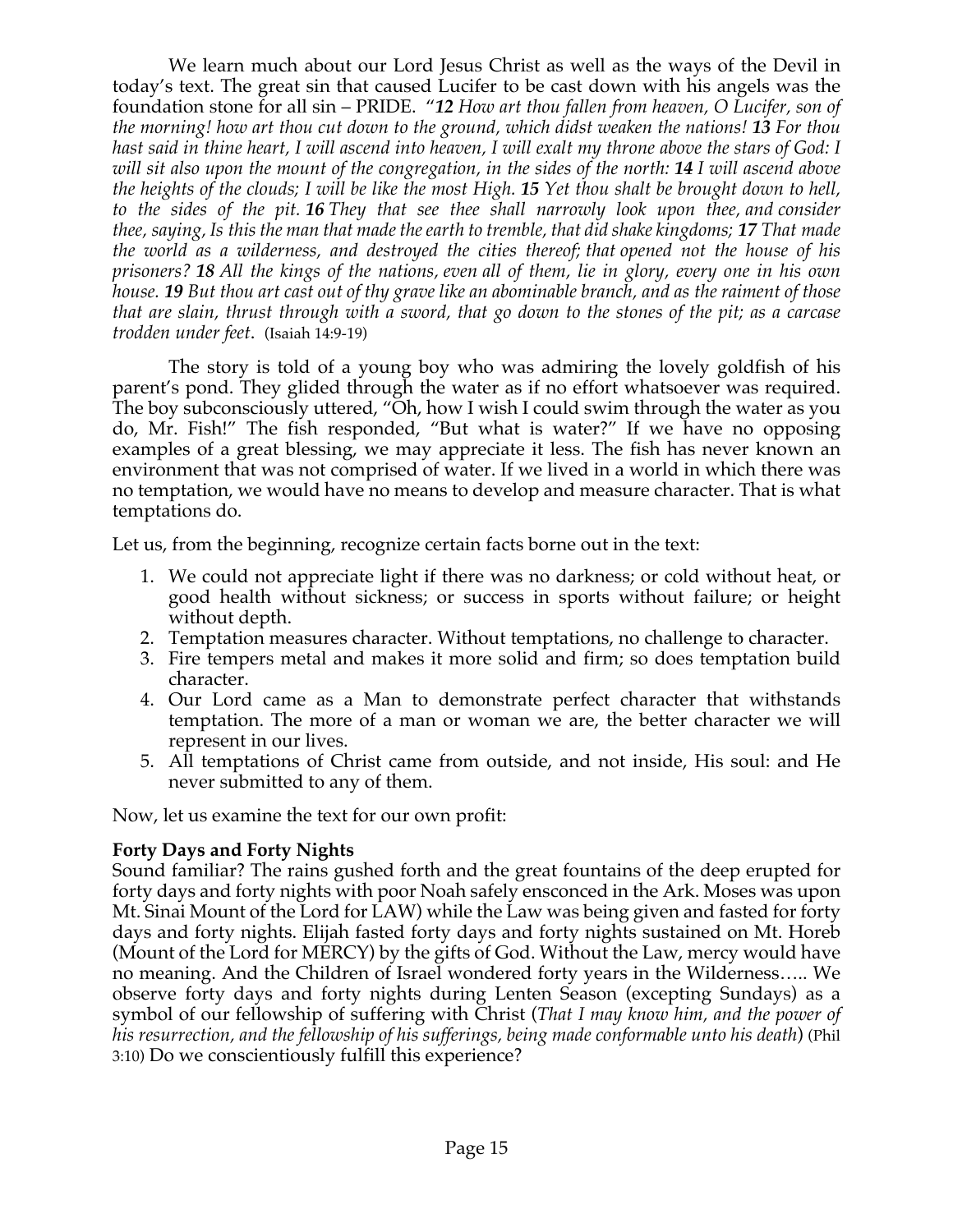There is something that is magnificently mysterious about these forty days and forty nights. We only have the mention of three occasions in Scripture of fasting forty days and forty nights. Read what the old theologian, Adam Clarke, says about the forty day fast*: It is remarkable that Moses, the great lawgiver of the Jews, previously to his receiving the law from God, fasted forty days in the mount; that Elijah, the chief of the prophets, fasted also forty days; and that Christ, the giver of the New Covenant, should act in the same way. Was not all this intended to show, that God's kingdom on earth was to be spiritual and Divine?—that it should not consist in meat and drink, but in righteousness, peace, and joy in the Holy Ghost? Romans 14:17 Relative to the forty days' fast of Moses, there is a beautiful saying in the Talmudists. "Is it possible that any man can fast forty days and forty nights? To which Rabbi Meir answered, When thou takest up thy abode in any particular city, thou must live according to its customs. Moses ascended to heaven, where they neither eat nor drink therefore he became assimilated to them. We are accustomed to eat and drink; and, when angels descend to us, they eat and drink also.*

Please recall with me the account of the Transfiguration of our Lord: *1 And after six days Jesus taketh Peter, James, and John his brother, and bringeth them up into an high mountain apart, 2 And was transfigured before them: and his face did shine as the sun, and his raiment was white as the light. 3 And, behold, there appeared unto them Moses and Elias talking with him. 4 Then answered Peter, and said unto Jesus, Lord, it is good for us to be here: if thou wilt, let us make here three tabernacles; one for thee, and one for Moses, and one for Elias. 5 While he yet spake, behold, a bright cloud overshadowed them: and behold a voice out of the cloud, which said, This is my beloved Son, in whom I am well pleased; hear ye him. 6 And when the disciples heard it, they fell on their face, and were sore afraid. 7 And Jesus came and touched them, and said, Arise, and be not afraid. 8 And when they had lifted up their eyes, they saw no man, save Jesus only. 9 And as they came down from the mountain, Jesus charged them, saying, Tell the vision to no man, until the Son of man be risen again from the dead*. (Matt 17:1-9) This gives evidence of the truth of how Adam Clarke describes the nature of the fast being that of the Kingdom of God as being spiritual and Divine – of righteousness, peace, and joy.

#### *He was afterward an hungred*

When Jesus had suffered every deprivation of bread and water, He was intensely hungry. Satan bides his time until he perceives the most vulnerable moment in executing his vile temptations. It was at this moment that the Tempter came to Christ.

#### *If thou be the Son of God*

Satan loves to question. His first temptation in the Garden was a question: "*Hath God said*?" He is not as concerned about total conviction of a lie as he is in simply creating doubt, for doubt makes faith null. "C*ommand that these stones be made bread"* The greatest physical need Christ feels at this moment is bread. How tempting to comply with Satan's urgings! Satan always opens with a QUESTION of the veracity of God's Word – much like today.

*It is written, Man shall not live by bread alone, but by every word that proceedeth out of the mouth of God*: Christ answers with Scripture, but that Word is also the Bread of Heaven! This Bread Satan cannot have. Then Satan loosed a number of more temptations which Jesus rebuffed, again, with the written Word "*It is written again, Thou shalt not tempt the Lord thy God.*" What a perfect lesson for us in confronting Satan. Just as darkness cannot abide the Light, Satan cannot abide the Word.

*5 Then the devil taketh him up into the holy city, and setteth him on a pinnacle of the temple, 6 And saith unto him, If thou be the Son of God, cast thyself down: for it is written, He shall give his angels charge concerning thee: and in their hands they shall bear thee up, lest at any*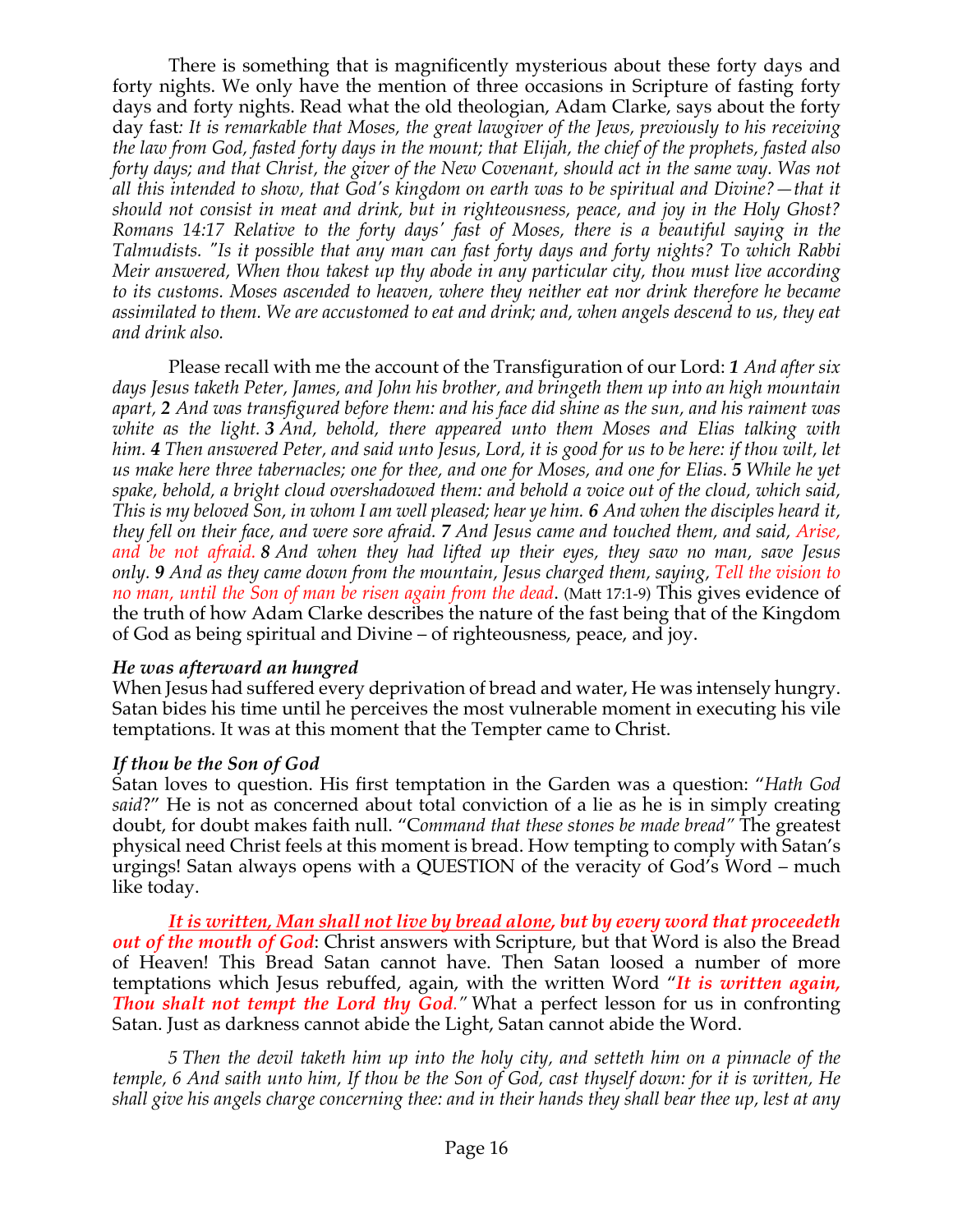*time thou dash thy foot against a stone*. (Matt 4:4-6) So does this last quote not bear the text accurately? No, it does not. The Devil, like modern Bible versions, left something out – that left out was the nature and character of Christ – "*In all thy ways*." The ways of the Lord are mercy and truth. Here it is fully shown in Psalms 91: *11 For he shall give his angels charge over thee, to keep thee in all thy ways. 12 They shall bear thee up in their hands, lest thou dash thy foot against a stone.* (Psalm 91:11-12) Strangely (yeah, right) Satan did not include the next verse since it was the adder was representative of his own nature. *13 Thou shalt tread upon the lion and adder: the young lion and the dragon shalt thou trample under feet*. (Psalm 91:13)

Satan will promise you all that he does not have power to grant and demands all that you do not have the power to keep from him. Satan demands worship – God INVITES the same. But notice this: just as in the Garden, Satan opens, not only with a question, but with one that does not accurately quote the Word of God.

*Get thee hence, Satan: for it is written, Thou shalt worship the Lord thy God, and him only shalt thou serve.* This last admonition was more than Satan could bear. "*Then the devil leaveth him!"* It is often the mystery of God that He allows our temptation under austere circumstances and with faint heavenly help. God watches and observes our overcoming strength through the power of our faith in Him. Then He sends succor: "*and, behold, angels came and ministered unto him".* After He had born the battle and won the field, God sent the Angels to minister unto Him!

We learn at least three cardinal lessons from this text today:

- 1. *Man shall not live by bread alone* we need the Bread of Heaven which is the Word, and that Word is Christ. It is this Bread that becomes our weapon against the wiles of Satan.
- 2. *Thou shalt not tempt the Lord thy God* We do not make deals of our righteousness with God. His demands unconditional surrender to Him. We reserve no secret sins or vices. We cannot cause God to condone any of our cherished sins, all must be on the table.
- 3. *Thou shalt worship the Lord thy God, and him only shalt thou serve -* not the gods of fashion, of power, of wealth – but the God of Heaven in every avenue of our lives. Are you committed to Christ in all these three principles? It is Lenten Season! Now is the time to turn again with fresh resolve!

# *Sermon – Reverend Jack Arnold - Time and Action Church of the Faithful Centurion*

*Descanso, California*

Today's sermon brought the Collect, Epistle and Gospel together and is partly contained in the forewords above.



Consider these words from the Collect:

… Give us grace to use such abstinence, that, our flesh being subdued to the Spirit we may ever obey thy godly motions in righteousness, and true holiness, to thy honour and glory …

In the Collect, we ask God to help us to subdue our natural evil tendencies so that we can live life here His way and honour His wishes so we can be truly happy. Without His help, we end up with what we want, not what we need. We are asking him to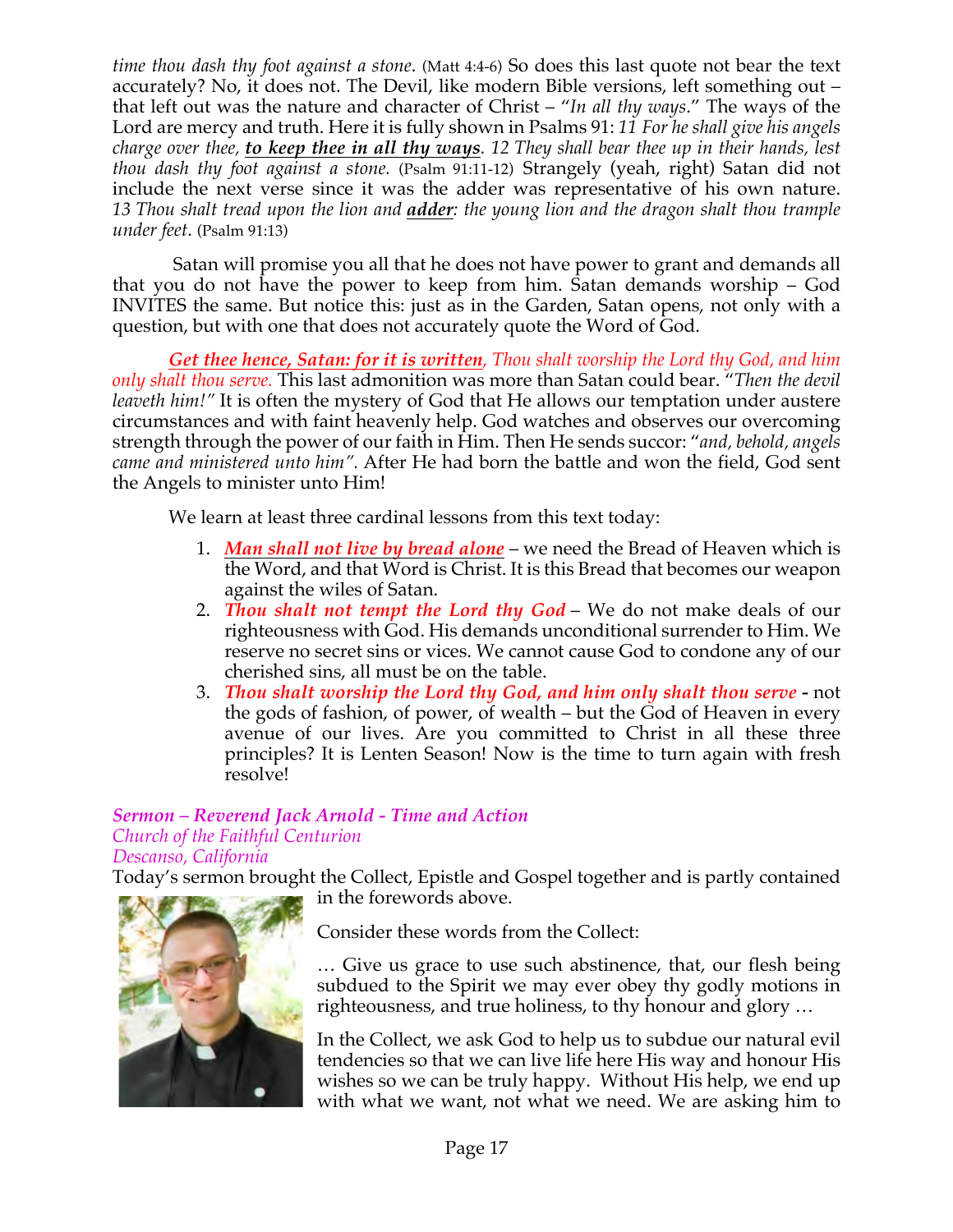help us fight our human nature and follow His divine nature, we are attempting to replace our nature with that of God's. It will be a long and difficult road that we must travel, doing this, but we are going to be much happier in the long run if we at least try. *Do or do not, there is no try*, Yoda is quoted as saying, and I have found it applicable here and in my own life. We have to act, not just say we are going to act, but we have to actually physically perform ACTIONS!

*Want* and *Need*; two words, used interchangeably in both our speech and thought that do not mean the same thing. Think about that!

Following the thought of the Collect, Paul asks us to be worthy of the grace God has given us. He tells the people when they needed him, he was there. They need to be there for those around them. They must not frustrate God's work by showing up late, or not at all. It goes back to Jesus' saying, *No man can serve two masters*. We have to decide whom we are to serve, God or the Devil, and then act on it. The only clear choice for us is to serve God of course. Paul is advising people that they can't simply hold a position between the two, for there is no middle ground here. We have be on one side or the other.

We have to put in our 110% for Him, as He sent His Son to die for us and redeem us, so we should truly show our gratitude for His act, by serving others and performing actions for Him, with His Help. We are largely outnumbered in this world, by the enemies of God. We are like many of our servicemen in many of the battles that they have fought our our nation, fiercely outnumbered by the enemy, they did not just sit on their hands and wait for the enemy to come.

Our servicemen **did** something about it, otherwise they would be overrun by the enemy. It goes along with the saying, *The best defense is a good offense*. So, too, is it in this hostile world. While spreading the Word we need to be always going on the offense, spreading it to those who have not heard it. We have to always keep moving, or else we will be overrun by the Forces of Satan. We have to do this by doing actions that are consistent with His Word and show that we truly believe in Him and not just say we do.

Those around us are watching our actions in the time of testing. God is also watching us in the time of testing to see how we perform with the talents He has given us. He is not testing us per se, but is evaluating our performance under pressure. Make no mistake it is a hard battle we are fighting, against the forces of wickedness, of the Devil, all across the globe. Our actions will show whom we truly serve, the forces of God, or the Forces of Satan. Which side will you serve? You in the end have to choose one side or another. Pick the winning side now, which is the Forces of God, and you will have a rich everlasting life. The key to winning this battle for souls is to never ever ever give up and to trust in God and Dread Naught.

We have been given eternal salvation by Jesus' sacrifice, the understanding of the Gospel by the Holy Ghost. We are at this time dying here on earth, yet progressing towards eternal life in the next world, in Jesus' World, with His help. While we may never be wealthy here on earth, our actions can make our fellow Christians wealthy in spirit beyond measure.

If you claim to be a Christian, you know what is right. If you are a Christian, you do what is right, you don't take a vote to see what the right course of action may be. Doing what is right does not depend on public opinion and we must do the right thing. In fact the public opinion often times is rather in the wrong; see people's opinions on homosexual marriage and abortion to understand this. We will be despised because of the opinions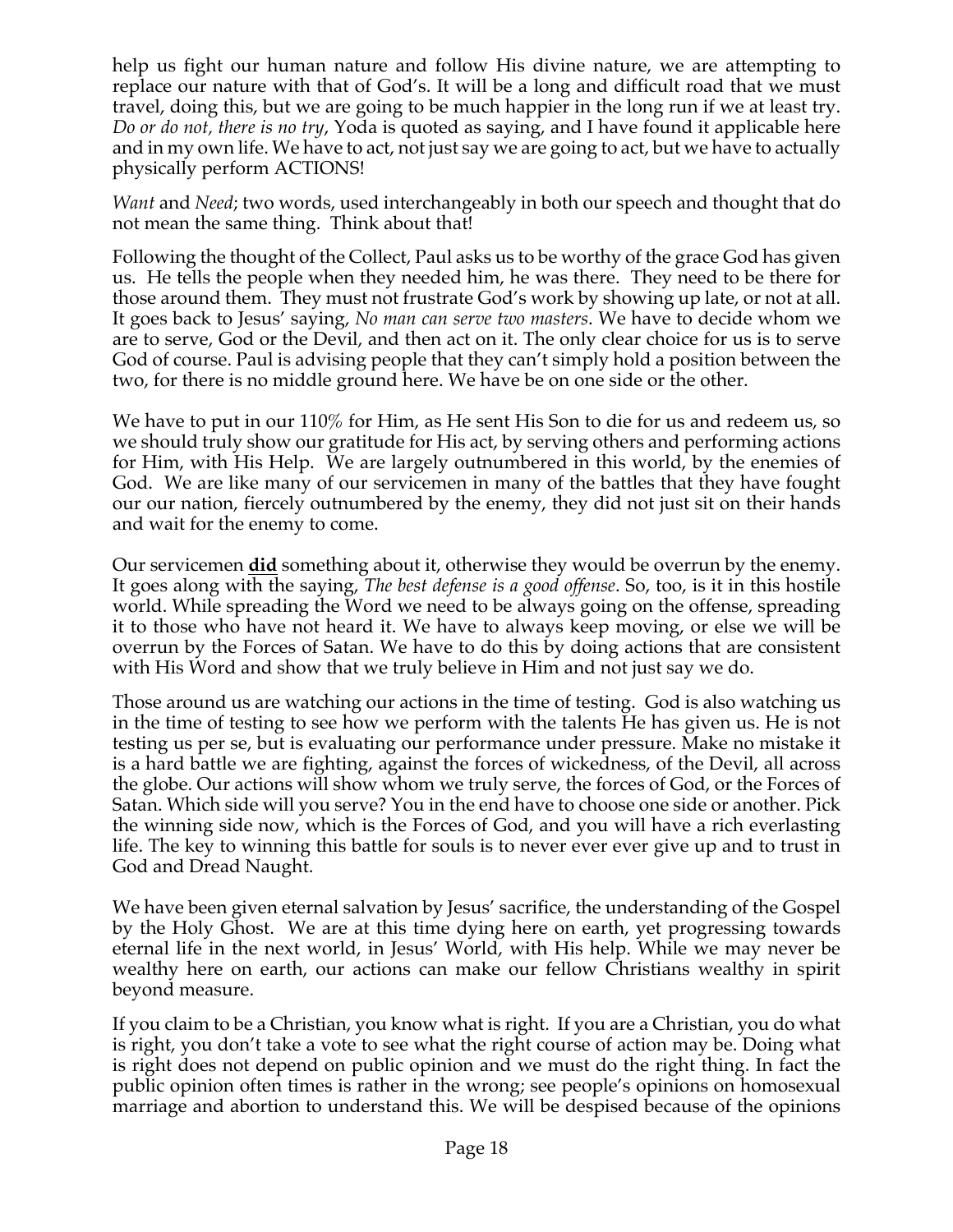we hold from understanding the Gospel and His Message, from being on the side of righteousness. This is because people who do not want to hear our message will choose to hear something else, that was not intended by the message. They will claim we are bigots and hateful people, when we are nothing of the sort.

All we wish is for these individuals to repent of their sinful ways and turn back to God. There is nothing hateful about that. However, it goes back to *There are none so blind as will not see and none so deaf as will not hear*.

We must go especially against the grain to become Christians. The truth does not change, as it is the constant that never changes. God is the Truth, The Word and the Life of this universe. The Truth is God, and like God, the Truth never changes. It is our actions that count, in good times or bad. We are Christ's ambassadors to this world; unfortunately, we do not have diplomatic immunity.

When the Devil attempted to tempt Christ, he shows how little he knows of Him. If we emulate our Lord, it shows how little the Devil will be able to tempt us with his deceit. If we follow Him we will be able to withstand any temptation that arises as our Lord showed for us in the desert 2,000 years ago.

Consider how little the Devil really offers you and how much Christ offers, the temptation is ever so much less. The Devil is often referred to as the dDeceiver or Dissimulator. His forte is deception, he seems one thing, is another. He offers what he has no intention or ability to deliver. He actually has zero ability to deliver on his large promises, he has no right to give away what is not his! He ignores the inevitable result of accepting his proffered help or inside track. Jesus has more for us than the Devil can ever hope to offer, the promise of eternal life with Him and His Father. The Devil can never offer us anything close to that. We have to remember this next time the Deciever comes and tempts us for earthly riches and treasures. We also have to remember that mammon cannot make us happy, only serving God can make us truly happy. Mammon might offer a fun factor; only serving God can have the true happiness and bliss that comes from serving Him.

The Devil clearly knows Jesus is the Son of God. There is no doubt in his mind. So, having understood that, consider what he offers Jesus in temptation.

Remember, Jesus has fasted 40 days OF HIS OWN CHOICE; now comes the devil daring Him to show His Power by turning the stone into bread. This to the Son of He who delivered manna daily to the Jews in the wilderness for 40 years.

*Cast thyself down and let angels catch thee*; this to He who walked on water.

Up to the mountain lookout – *Here is it all yours if you worship me*. This to He who as it says in Psalm 95:

**N** his hand are all the corners of the earth; \* and the strength of the hills IN his hand<br>is his also.

The sea is his, and he made it; \* and his hands prepared the dry land.

O come, let us worship and fall down, \* and kneel before the Lord our Maker.

For he is the Lord our God; \* and we are the people of his pasture, and the sheep of his hand.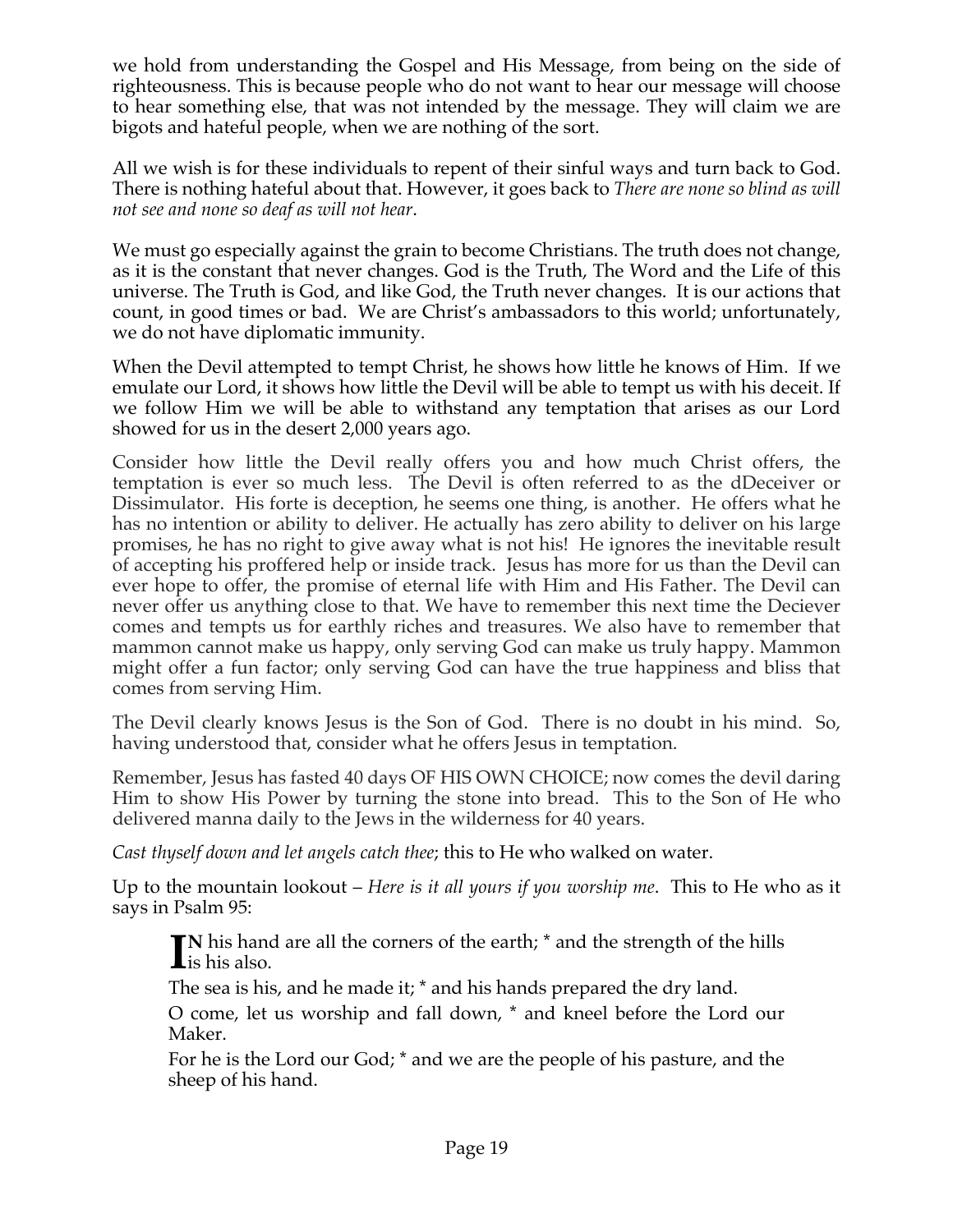The devil promised Jesus nothing that was his to give, nothing that would help Jesus in the real world beyond the Shadowlands. He never does. The devil is all about shortcuts. Remember, if the shortcut was the best way, it would not be a shortcut

The temptation of Jesus is no different than the Devil's attempt to tempt us! The Devil never delivers what we need, only what we, in our imperfect want. He can't understand what we really need, he only knows what we want. This is an advantage we have over him. We understand what we truly want, if we remember it, then holding off against the temptations is easier. Remember as little as the Devil understands of Christ, the same way, as we are in God, so he understands little of us. He will never offer you real help. Remember that and the temptation is ever so much less.

Or, as my grandfather said, "Keep your eye on the donut, not on the hole"

There is but one way to heaven.

That easy to find, easy to follow, easy to hike path does not lead to the summit where eternal life in the real world awaits. Open your heart to the Holy Ghost, use His Power to follow our Lord to God who awaits in heaven.

The time is now, not tomorrow. The time has come, indeed. How will you ACT?

It is by our actions we are known.

# **Be of God - Live of God - Act of God**

#### *Roy Morales-Kuhn, Bishop and Pastor - St. Paul's Anglican Church – Anglican Orthodox Church*

Bishop Roy is pastor of the biggest AOC parish West of the Mississippi and is in charge of the Diocese of the Epiphany, as well as South America.

First Sunday in Lent *Always answer evil with Scripture* 5 March 2017, Anno Domini Micah 7:1-9 • 2 Corinthians. 6:1-10 • Matthew 4:1-11 17

#### The First Sunday in Lent. *The Collect.*

**LORD** who for our sake didst fast forty days and forty nights; Give us grace to use such abstinence, that, our flesh being subdued to the Spirit we may ever obey thy godly **O**



motions in righteousness, and true holiness, to thy honour and glory, who livest and reignest with the Father and the Holy Ghost, one God, world without end. Amen.

And due to the rubric, the Collect for the Day is followed by the Collect for Ash Wednesday, which is found on Page 124:

# The first day of Lent, commonly called Ash Wednesday.

*The Collect.*

**LMIGHTY** and everlasting God, who hatest nothing that thou hast made, and dost **ALMIGHTY** and everlasting God, who hatest nothing that thou hast made, and dost forgive the sins of all those who are penitent; Create and make in us new and contrite hearts, that we, worthily lamenting our sins and acknowledging our wretchedness, may obtain of thee, the God of all mercy, perfect remission and forgiveness; through Jesus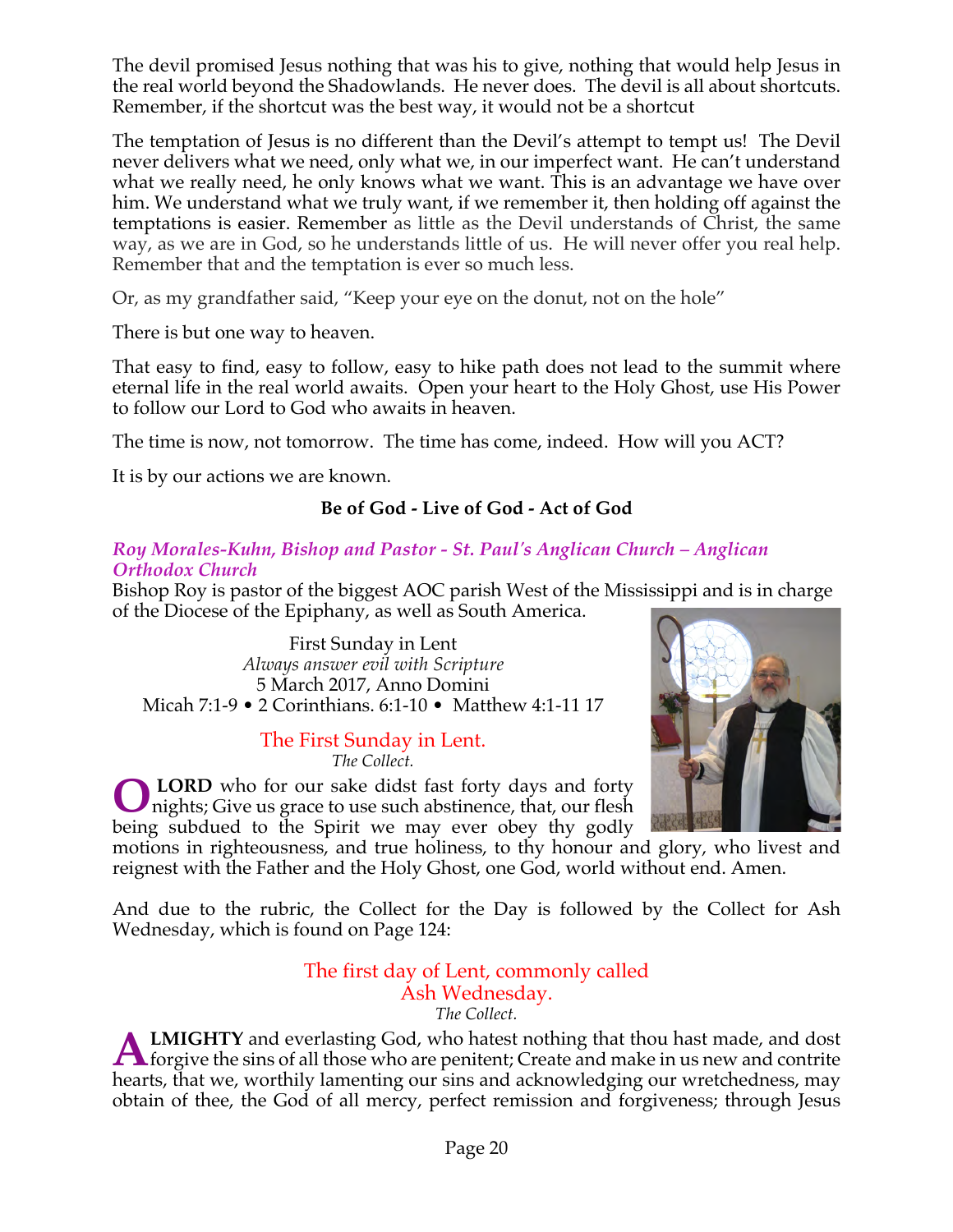Christ our Lord. Amen.

¶ This Collect is to be said every day in Lent, after the Collect appointed for the day, until Palm Sunday.

In the simple presentation of the temptation of Jesus, we find a equally simple solution to the temptations. Answering each one with a direct quote from the Old Testament, Jesus turned aside each attempt by Satan to lead Jesus off the path of righteousness.

The simple yet extremely effective way of answering temptation is time honored and actually the only safe way to do it.

Every time we see some level of temptation being presented to a figure in the Scripture, there is a way out given, not always taken (Samson), and a lesson taught by each step. When Joseph flees Potiphar's wife's advances, he eventually is lead to the right way. He becomes the second most powerful person in Egypt. Now understanding that something like that doesn't always happen to a faithful believer, the best outcome is that one who has not fallen into temptation or evil.

With the first temptation, Satan tries to appeal to Christ's most basic need, that of his hunger. We get into such trouble when we give in to the most basic of our wants and needs, that maybe delayed will bring a better result. Jesus answers Satan back with a direct reference to the feeding of the Hebrews in the wilderness by way of a miracle, the manna from heaven. This is a two fold answer, Satan is attacking Jesus divinity, 'if you are the Son of God you could command these stones to become bread'.... plus, Jesus puts it back to Satan that there is more to life than just taking care of the temporal. A believer most also take care of the spiritual. "...man does not live on bread alone, but on every word that comes from the mouth of God" That Word, both in flesh as Jesus Christ and in the Word of the Lord, the Bible will sustain us through any and all of life's troubles.

The second temptation, being a test of power, safety, and care, is slapped down by a reference to the test that the Hebrews tried to do to God in the wilderness. He, God, knows what we need, when we need it, and how it will be given, if at all, to us "in God's time" , not ours. The most important thing is to not test God's love, his ability to care for us, and his knowledge that we need safety, care, and security. It is really all in His hands. Satan was trying to get Jesus to test his father, the lesson to us is for us to not do the same. Wait upon the Lord, ask for patience during trying times, seek his peace, and most importantly do not put God to the test.

The third temptation deals mostly with looking to this world for accolades, rewards, fulfillment, a sense of who we are, all things that will ultimately lead us to sadness, and a sense of worthlessness. Jesus in this temptation shows us that all the glitz and shiny stuff of the world is nothing, it is valueless, meaningless and worthless, when put up against the majesty of God. He is to be worshiped, He is to be obeyed, He is to be served, everything else will fall into place.

When we try so hard to be like the world, we as believers so discover the bitterness of the world and its' lack of satisfaction.

Everything is so temporary, everything turns to dust, or in one of the Old Testament renditions to dung. Boy what a powerful statement about this world. It isn't worth anything but to be swept out the door and put in a heap to be hauled away to the dump.

God has given us a great lesson in this passage of scripture today.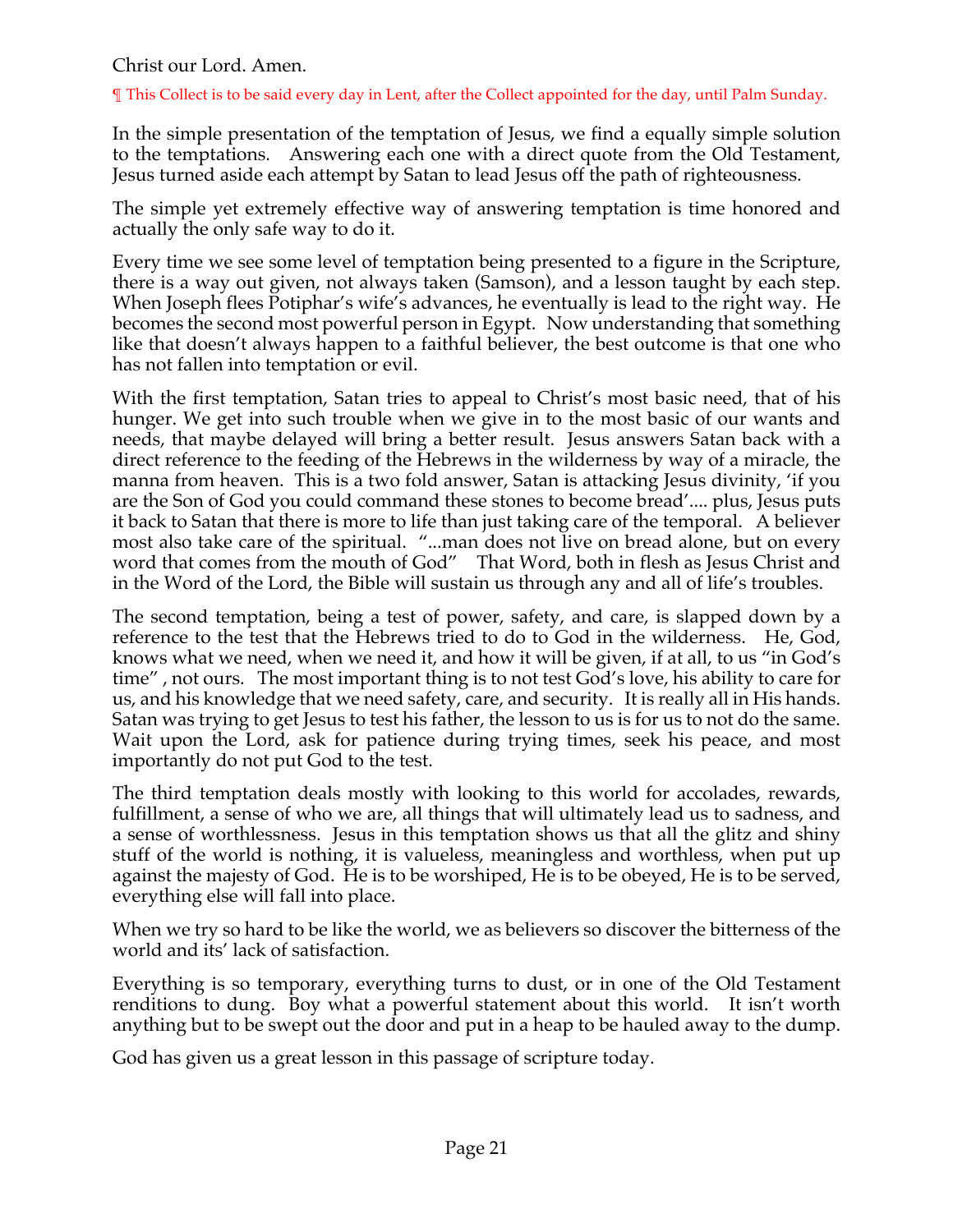We come away understanding that we must lean on God and his understanding and we will find peace.

We must never put God to the test, it will come to nothing because we are trying to make God our cosmic bellhop, asking, pleading, and begging him to do things for us that are directly against the scriptures, we must be doing good, not seeking goods.

We must only worship God, Father, Son, and Holy Spirit, because as Christian believers we must only worship our God, the triune God of the Holy Bible, who gives us life, and life eternal both here and forever. Amen

Let us pray.

**ORD**, we ask that you bear witness to us in your Word, the Bible. Helps us daily to **L** ORD, we ask that you bear witness to us in your Word, the Bible. Helps us daily to seek you and to serve you and to be more like you as we grow in our Christian way. Give us strength and courage, wisdom, and the way to follow you daily, so that one day we too may be partakers in that holy place you have gone to prepare for us. Guide us this day and the rest of this week coming, keeping us from temptation, keeping us in your way. These things we ask in the Name of the Father, and in the Son, and in the Holy Spirit. *Amen.*

**LORD** our heavenly Father, whose blessed Son came not to be ministered unto, but **O** LORD our heavenly Father, whose blessed Son came not to be ministered unto, but to minister; We beseech thee to bless all who, following in his steps, give themselves to the service of their fellow men. Endue them with wisdom, patience, and courage, that they may strengthen the weak and raise up those who fall; and, being inspired by thy love, may worthily minister in thy Name to the suffering, the friendless, and the needy; for the sake of him who laid down his life for us, the same thy Son, our Saviour, Jesus Christ. *Amen*.

**O** LORD Jesus Christ, who saidst unto thine Apostles, Peace I leave with you, my peace I give unto you; Regard not our sins, but the faith of thy Church; and grant to peace I give unto you; Regard not our sins, but the faith of thy Church; and grant to it that peace and unity which is according to thy will, who livest and reignest with the Father and the Holy Ghost, one God, world without end. *Amen*.

**LMIGHTY** God, who hast promised to hear the petitions of those who ask in thy **ALMIGHTY** God, who hast promised to hear the petitions of those who ask in thy Son's Name; We beseech thee mercifully to incline thine ears to us who have now made our prayers and supplications unto thee; and grant that those things which we have faithfully asked according to thy will, may effectually be obtained, to the relief of our necessity, and to the setting forth of thy glory; through Jesus Christ our Lord. *Amen*.

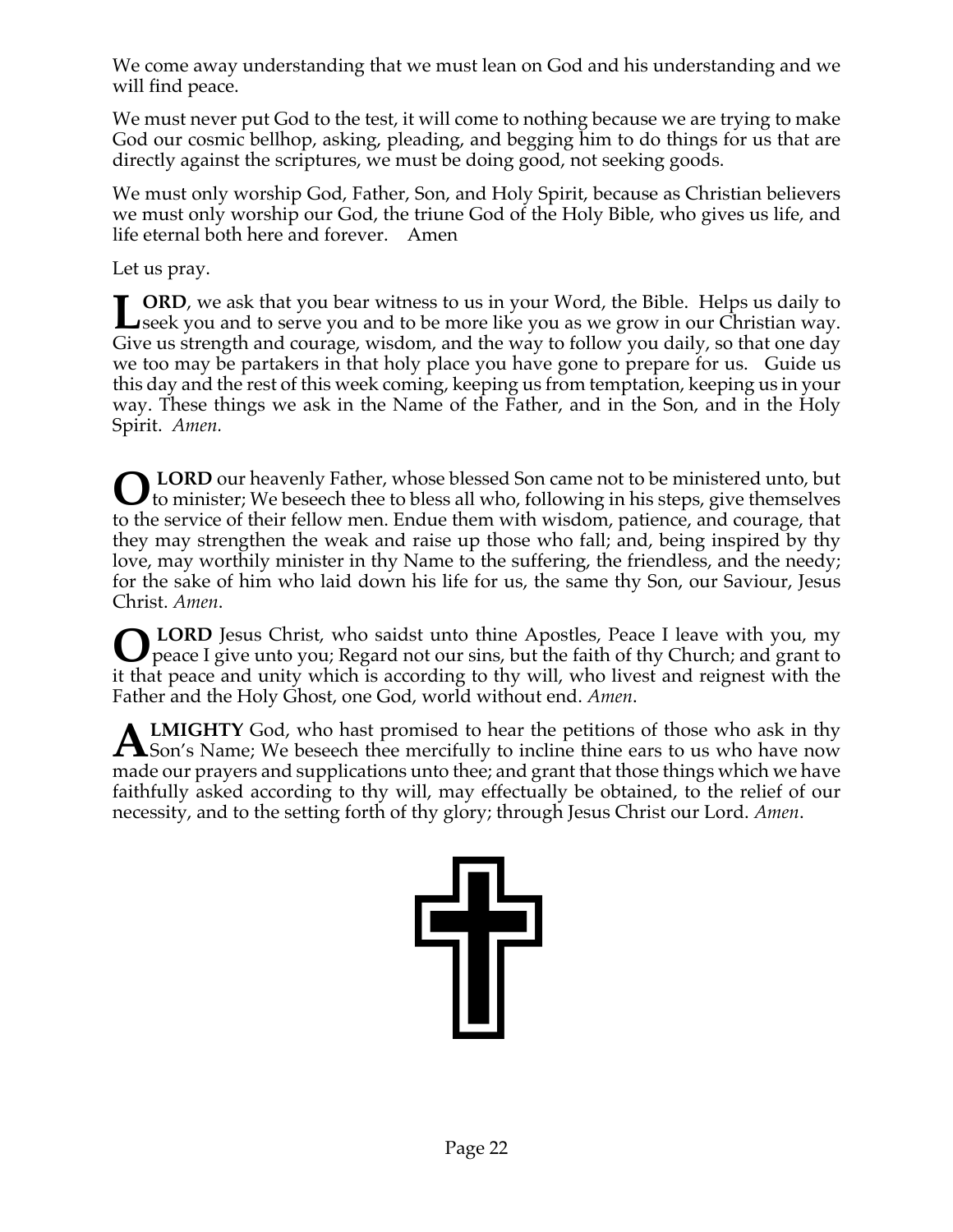#### *Rev Bryan Dabney of Saint John's Sunday Sermon*

We are fortunate to have Bryan's Sunday Sermon. If you want people to come to The Truth, you have to speak the truth, espouse the truth and live

the truth. This is really a good piece and I commend it to your careful reading.

#### **The First Sunday in Lent**

In our Matthew 6:5-18), our Lord warned against hypocrisy in religion, more particularly he warned against merely engaging in a pretended worship of our heavenly Father rather than possessing a true faith in the same. Consider his instructions concerning prayer: *when thou prayest, thou shalt not be as the hypocrites are: for they love to pray standing in the synagogues and in*



the corners of the streets, that they may be seen of men. Verily I say unto you, They have their *reward* (v.5). *But thou, when thou prayest, enter into thy closet, and when thou hast shut the door,* pray to thy Father which is in secret; and thy Father which seeth in secret shall reward thee openly (v.6).

Regenerate Christians know about the importance of prayer. They might pray extemporaneously, or make use of a prayer book or liturgy. On some occasions, the faithful might hobble together the words which they will present to God regarding a particular situation or circumstance, while at other times the words will flow freely and easily from the heart. But regardless of the form, subject and circumstance those who have been born-again in Christ Jesus know that their prayers are heard in heaven. What comfort there is in such knowledge. What encouragement such knowledge provides. For as our reverent and sincere prayers ascend to God's throne of grace, they also lift us from our knees in humility to our feet in praise.

But the same cannot be said of the unregenerate. For them, worship of the Godhead is more an adult version of "Let's Pretend" because they— for whatever reason— do not truly accept him as their Lord and God. And so their prayers are but useless gestures meant to curry favor with those who regard forms of worship as being of greater importance than the substance of faith in whom they worship. The Rev. E. M. Bounds once observed that, "Prayerless praying by lips and hearts untrained to prayer, by lives out of harmony with Jesus Christ; prayerless praying, which has the form and motion of prayer but is without the true heart of prayer, never moves God to an answer." Ergo, God does not accept any prayer not made in faith that he is, neither will he accept the prayers of, or on behalf of, the wicked. The prophet Jeremiah was instructed of God to, *Therefore* pray not thou for this people, neither lift up cry nor prayer for them, neither make intercession to *me: for I will not hear thee* (7:16). And the prophet Ezekiel was commanded by the LORD to write, *Therefore will I also deal in fury: mine eye shall not spare, neither will I have pity: and though they cry in mine ears with a loud voice, yet will I not hear them* (8:18).

To some, the aforementioned passages will elicit the question of, "Why would God say such things particularly with regard to prayer and praying? To find the answer, let us examine Proverbs 15:8 which states, *The sacrifice of the wicked is an abomination to the LORD: but the prayer of the upright is his delight*. Notice the use of the words *sacrifice* and *prayer* in that verse. Prayer can be properly defined as "a devout request or petition", an "offering", or a "spiritual communion with God, an awareness of his presence, as in praise, thanksgiving, and confession." Sacrifice can be defined as "the act of making an offering to God, in worship or atonement." As we have seen, they have similar yet nuanced meanings as expressed in Proverbs 15. So let us look closer at the differences between the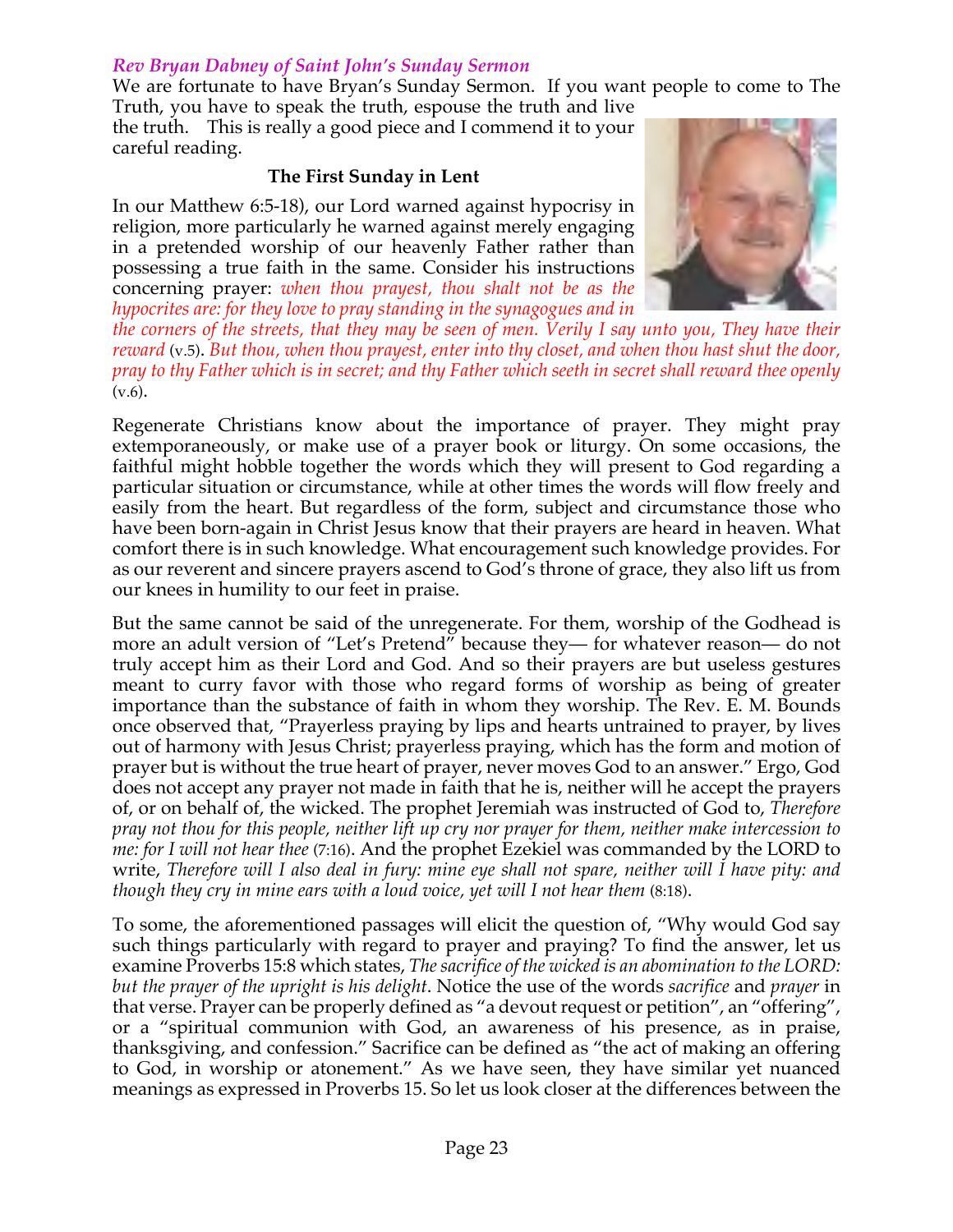prayers and offerings of the regenerate and the unregenerate.

The prayer of the wicked is described as a sacrifice or offering to God made in insincerity and is a violation of the Third Commandment which states, *Thou shalt not take the name of* the LORD thy God in vain; for the LORD will not hold him guiltless that taketh his name in vain (Exodus 20:7). That sort of praying is referred to as an abomination because it is not true worship. It is the height of self- deception and arrogance. It is vanity, as the unregenerate will at no time other than organized worship ever bother to bow their heads before God. They do so only to receive the praise of their fellows for what they appear to be and not what they are. Our Lord condemned such false worship by the scribes and Pharisees when he said, *Ye hypocrites, well did Esaias prophesy of you, saying, This people draweth nigh* unto me with their mouth, and honoureth me with their lips; but their heart is far from me. But in *vain they do worship me, teaching for doctrines the commandments of men* (St. Matthew 15:7-9).

On the other hand, our LORD delights in the prayers and petitions of his own. The regenerated believer has standing before God because he or she has the substance of faith in the reality of God. He believes that God's word is true. His worship of God is sincere for his heart is present in his prayers and petitions. His worship is also humble as he recognizes the power and holiness of the Almighty as well as his own unworthiness to come before him apart from a heart-felt confession of his sins and trespasses. Further, his worship is reverent as he is respectful of God and will come before him in awe and not with a worship style that lends itself to confusion and sensualization. Additionally it should be understood that true Christian worship— whether collectively or individually— never sells God short on his ability to act, neither does it demand action in a particular matter. The faithful Christian in his or her humility accepts God's decision whether to grant or not to grant a particular request.

But such is not the case for the members of the "Let's Pretend" crowd. They are like the scribes and Pharisees of old, who in their arrogance will come into God's presence and feign to offer him praise and thanksgiving. They may recite The Lord's Prayer without batting an eye. They might be able to recite the creeds: which affirm a proper Christian understanding of the personage of God. They may even read the Bible lesson in church, or in Sunday school, or sing the hymns as part of a worship service. But it will all be for nought. These lost souls are— as Christian commentator Ray Baumann once described merely "attendees that come as they are and leave as they were."

The apostle Peter in his second epistle (2:10-21) has supplied us a more detailed view of the unregenerate as being, presumptuous [and] selfwilled. Anyone who would pretend to worship God thinking that they might derive some benefit are taking, as they say, "too many liberties" with God's patience. No doubt such pretentiousness is fueled by a willful heart which is also the basis for other sinful acts. Remember, God is in no hurry to judge the wicked as he knows that they cannot escape his coming wrath. They are not afraid to speak evil of dignities. Such persons may look upon God's word as no more than a collection of myths or legends designed to provide a basis for the Christian faith. To hold such a belief is, of course, blasphemy because such a one is basically calling God a liar.

They are spots and blemishes at the Lord's table and are sporting themselves with their own deceivings while they feast with you. When they attend worship— more particularly the Lord's Supper— those of the faith who know them as being unrepentant will have their spirits vexed by their presence, while the unsuspecting may view their superficial behavior as the mark of a regenerate Christian: laying them open to the deception of the wicked. And such would please their master, the Devil, who has sent the pretentious into the midst of the church to sow seeds of confusion, error, and distraction, as well as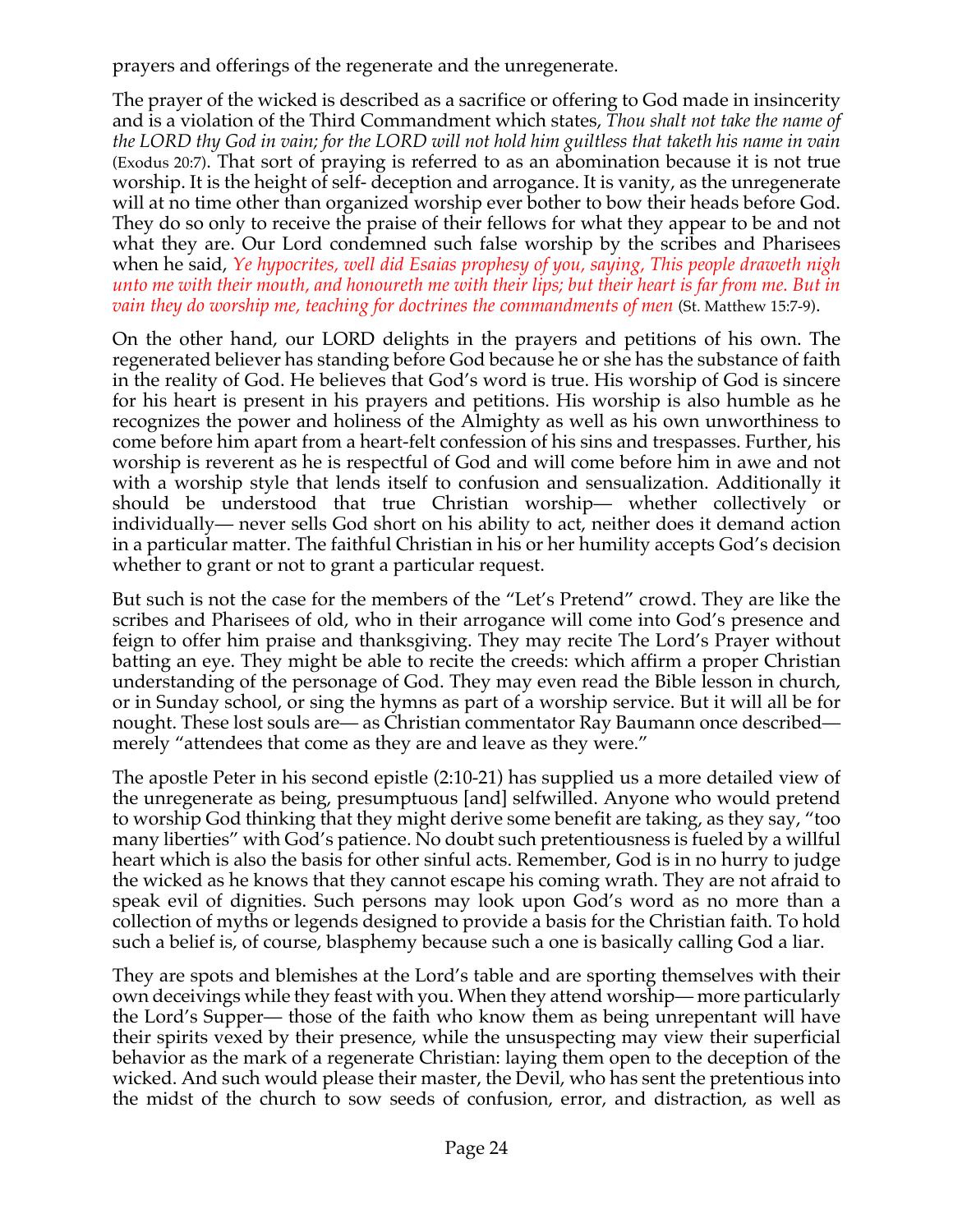encouraging the unsuspecting to join them in the paths of will-worship, selfaggrandizement and the like.

They have eyes full of adultery, and cannot cease from sin; beguiling unstable souls: an heart they have exercised with covetous practices; cursed children: which have forsaken the right way. The unregenerate, pretentious worshipper in his or her unwashed, unrepentant state will carry their sins before God in his worship and will not be rid of them. The characteristics of such people are as described. Whether it is one sin or many, it does not matter. When one has forsaken in everyday life those things which God has called on all to observe but has instead continued in the wickedness of this world, such clearly marks them as "worldlings" and false worshippers of the Godhead who are not to be trusted.

The apostle also described them as being, wells without water. They are persuasive in that they speak great swelling words of vanity and they allure through the lust of the flesh... those that were clean escaped from them who live in error. While they promise them liberty, they themselves are the servants of corruption... The apostle further explained that it would have, been better for them not to have known the way of righteousness, than after they have known it, to turn from the holy commandment delivered unto them. Rev. Matthew Henry once noted concerning that last verse that, "God is more highly provoked by those who by their conduct despise the gospel, as well as disobey the law, and who reproach and pour contempt upon God and his grace." Ergo, they may have briefly experienced God's blessing in Christ, but they turned away before fully committing themselves to him. And on account of their falling away, they will receive a greater sentence at the judgment than those who never embraced Jesus Christ at all. It's as if they came to a well knowing of its contents and then passed it up for a mirage.

Christians beware of false worship, false witnesses and false impressions of God. Only by keeping to the word of God will we have our prayers heard and answered in ways that will be most expedient for us. Keep to the strait gate and narrow way which leads to life everlasting and avoid the unregenerate and their "let's pretend" religion which will lead only to death, hell and the grave.

Let us pray,

**ATHER**, grant to us, thy servants, the in-filling of thy most holy Spirit; that we may **HATHER**, grant to us, thy servants, the in-filling of thy most holy Spirit; that we may love the things that thou lovest, and reject the deceitfulness of the world, the flesh and the devil; all which we ask in the name of Jesus Christ our Lord. *Amen*.

Have a blessed week, Bryan+

# *After Church Hospitality*

We would like some pictures of your after service gatherings. Come on! Help out!

#### *People in our Prayers* - http://faithfulcenturionprayerteam.blogspot.com/ **Why? Prayer is an extremely important activity.**

It is not that God knows not our needs, for He surely does. Yet, Jesus commanded us to ask God for those same needs. In addition to the obvious of asking God for help, offering thanksgiving and the like, prayer helps us focus our thoughts on how we might do God's work.

The Prayer Team of the Anglican Orthodox Church was established to help our members and fellow Christians pray for those in need and to give thanks as well for the blessings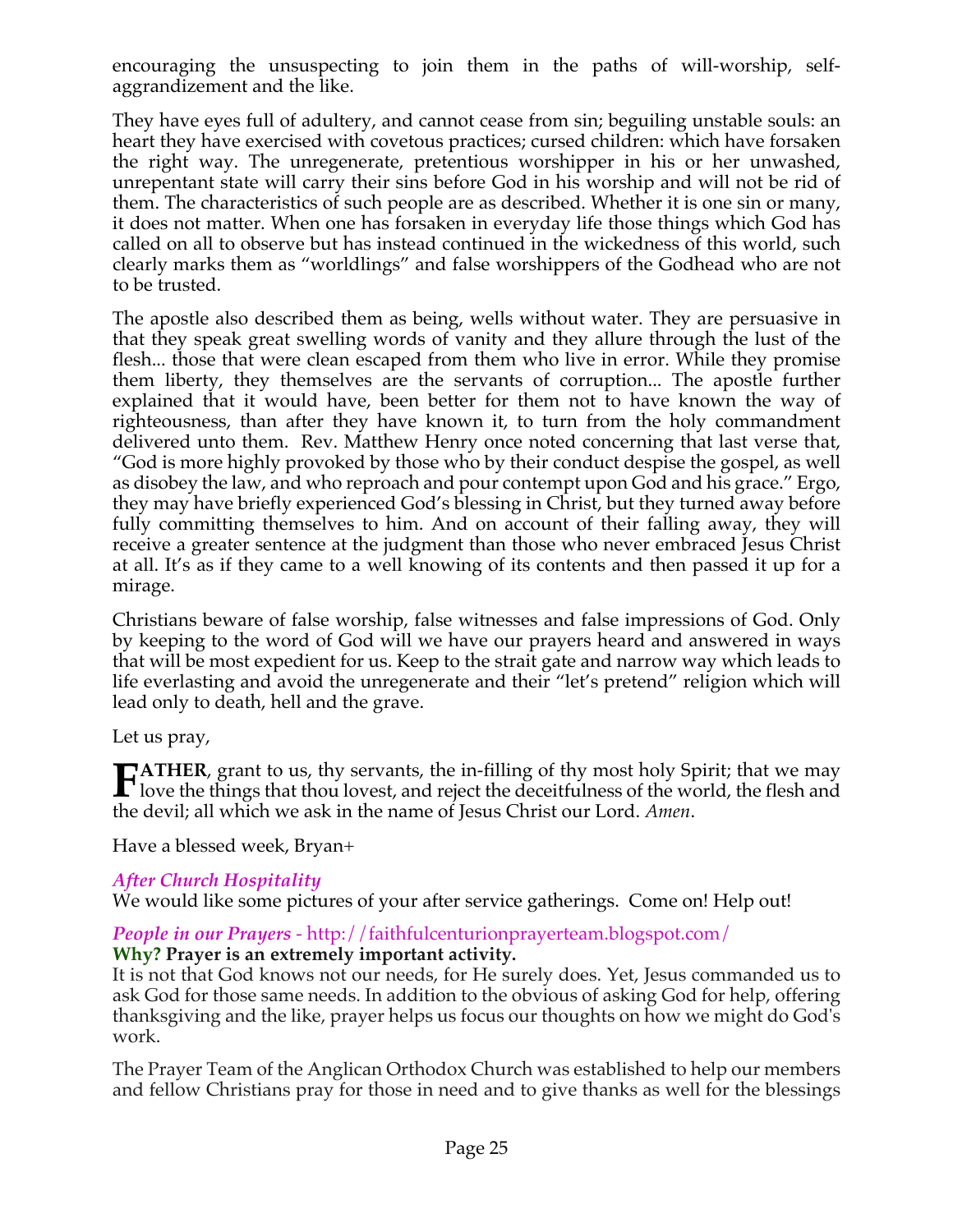we have been granted.

#### **Who can be on the list? Do I have to be a member of the Anglican Orthodox Church to be prayed for?**

No! The only qualification to be on the list is that you want our prayer team to pray for you. We are Christians and are happy to pray for you, no matter who you are. If you want help from God, you are our kind of people.

# **What is the commitment from the prayer team?**

Each member of the team will pray for the desired outcome at last once per day.

# **How do I get myself or someone else on the prayer list?**

You can email one of the prayer team leaders: Jack - jack@faithfulcenturion.org or Dru dru@ faithfulcenturion.org, or call the office at (619) 659-3608 or fill out a prayer card at your church.

#### **What should I ask for?**

Depends on what you want. Some people merely want God to be asked to heal their ills and be mentioned by their first name, others want a specific outcome and / or have more of their personal information known to the team. Ask for what you want. It is your desire and need for prayer the team is attempting to meet. For typical examples, see the list below.

# **Updating the Team**

If you are on our prayer list, or if you have submitted a person that you have asked us to pray for, please update one of the team members or Hap in person, by telephone or email. It helps to be able to pray specifically for these individuals including their specific needs; plus if they get better, it is our happy duty to give thanks!

Please note that on the yellow (maybe green or orange if you get an old one) cards at church, you can ask that those to be prayed for have their names disseminated to the prayer team. Those names will be said in church and appear here. Or, you can ask that their names and purpose be kept confidential, then only Hap will know to pray for them.

#### *Prayer List Notice – If you have someone on the prayer list and their needs have changed, please let us know. We'd like to update our prayers to reflect the need and most important to give thanks!*

#### *Immediate Prayer Please*

- *Samson Hendrik* has prostate cancer and his kidneys are not working. Pray our Lord Jesus Christ will be close to him and his family of friends during this illness.
- *Ronnie* lost his son Scott on 22 January 2017. His heart is very troubled and he needs the peace of mind and soul that only God can give him. Please pray for Ronnie to let the Lord carry his sorrow, worry and sadness so he can do what needs to be done here on earth. Pray also for his good friend Richard who is trying to help Ronnie find peace and for his family and friends who want to help.

# *Travel*

*Hope DeLong* is on travel this week to San Diego.

# *Move*

*The Thomas Family* are now in Virginia on a headquarters tour. Please pray for their new assignment to go well for Kurt and for Mary and the kids to make new friends.

# *Birthdays*

*Dru Arnold* celebrated her 62<sup>nd</sup> birthday on 2 February 2017. For the record, she did not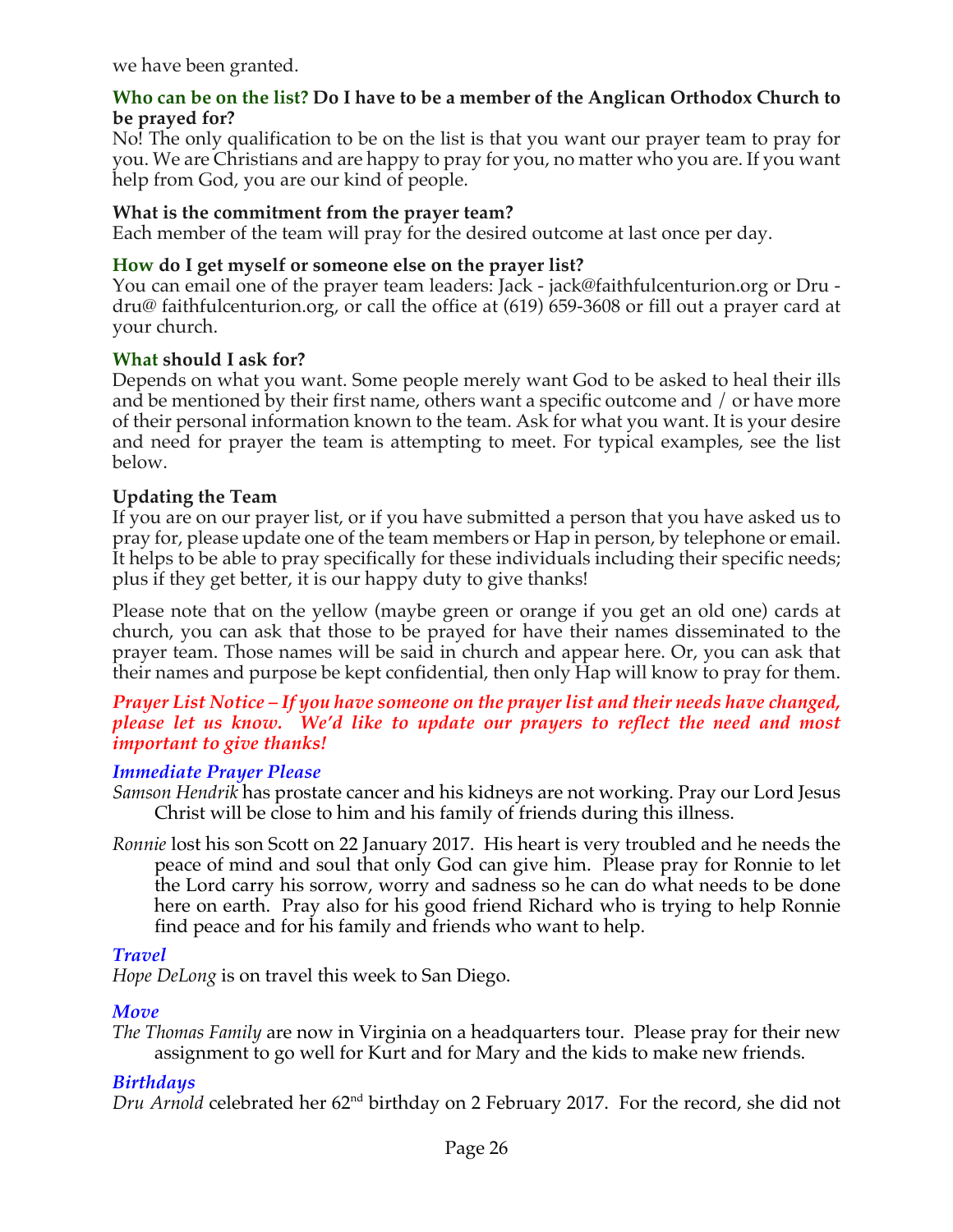see her shadow, thus we are faced with six more weeks of winter. On the other hand, we live in Descanso, California, so it really does not matter.

# *Anniversary*

*Debbie and Jerry Ogles* celebrated their 50th wedding anniversary 12 February 2017.



#### *Remembrance of those who have gone before us*

*Kenneth Wayne Ogles* was killed in action on 16 February 1967, in the Ia Drang Valley, in

the Binh Dinh Province, South Vietnam, with the First Platoon of C Company, the First Battalion of the  $8<sup>th</sup>$ Cavalry, First Cavalry Division at the age of 19. Kenneth joined the National Guard at age 17 and immediately transferred to the active Army's First Cavalry Division. He wanted to make a difference, to do his duty to God and Country and protect the innocent people of South Vietnam. He gave all that we might be free. Please join us in remembering his service and sacrifice, as well as the hurt that it cost the entire Ogles family, the sacrifice and pain is no less 50 years later. Remember Kenneth the next time someone wants you to give a little freedom for the promise of safety or comfort.



#### *Departed*

*Jesus Valenzuela* passed away on 26 February 2017, after a hard fought battle with lung cancer and other complications. Please give thanks for his time here on earth and pray for his wife and family, in particular his sons Fonzo, Pounch, Macario and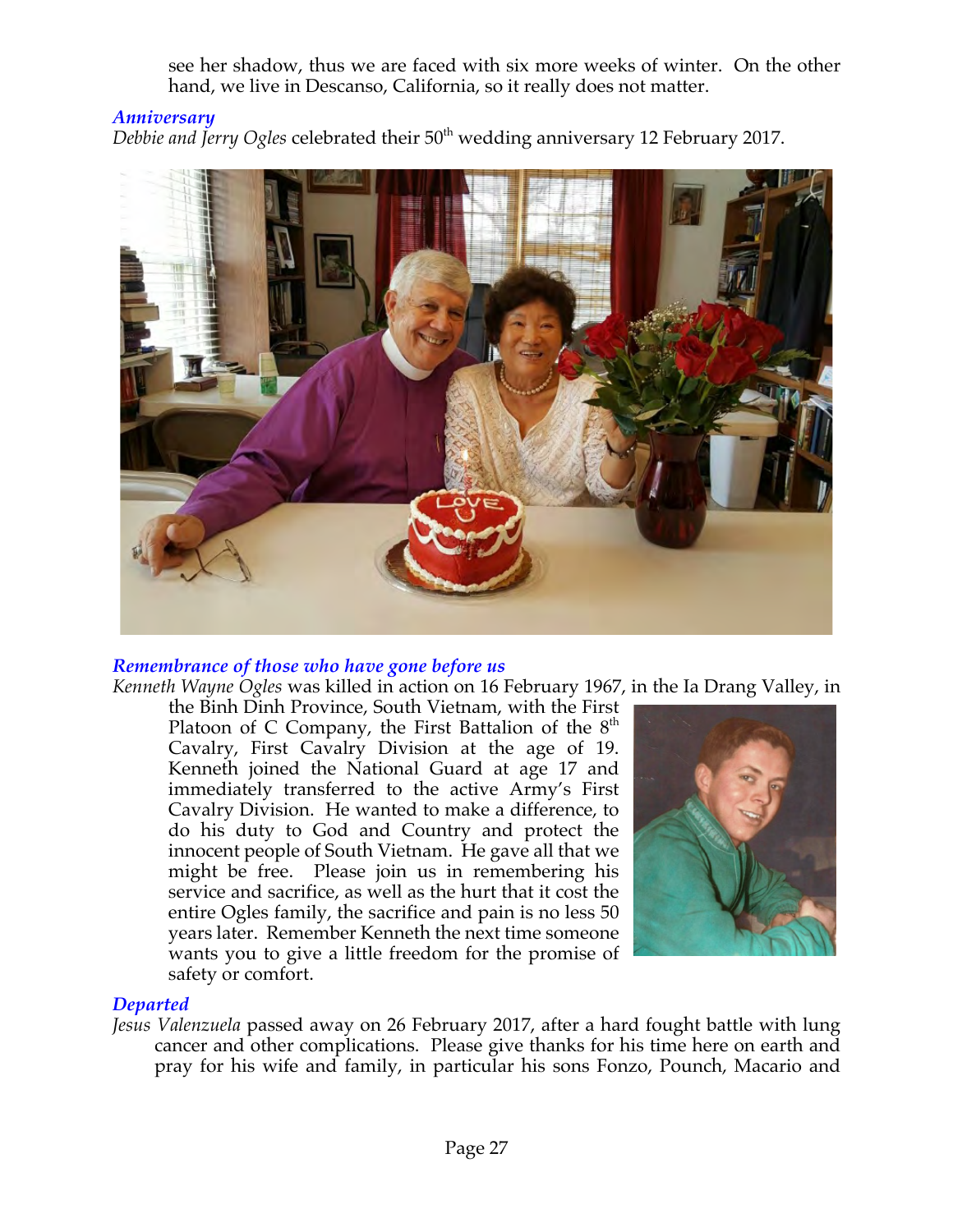friends and for continued trust in the Lord for each of them at this stressful time. Jesus' faith is strong, give thanks for a safe passage home.

*Samson Hendrik* passed away on 13 February 2017, after a hard fought battle with prostate cancer. Please give thanks for his time here on earth and pray for his family, and friends who of necessity remain behind.

# *Nearing the end of their time here on earth*

- *Danny E.* a good friend of Bishop Roy, is nearing the end of his time here on earth, his nervous system is being attacked by a non-Parkinson disease which is causing his body to slowly decline. Since March 2016, he is no longer able to walk, his speech is very difficult to understand, he is under full-time care by his wife Linda who is a Registered Nurse. Danny and Linda would much appreciate your prayer for trust in the Lord and strength for Danny to pass from this world to home in a Christian manner and to enjoy what time he has here on earth.
- *Neal* has heart problems and is very weak, he also has COPD, kidney problems, his potassium is too high, he came back from the point of death. He is now home and permanently on oxygen. He is doing well, for that he and his family are grateful and ask your thanksgiving prayers. More importantly, please pray Neal will accept salvation through our Lord and Savior.
- *Paul* is in hospice and ready to meet His Lord. Please pray for Paul as he prepares to go home to be with his family who have gone before him. Pray for the faith of his family to build and the transition to be good.
- *Dot* is an elderly woman with liver cancer. Please pray for Dot as she prepares to go home to be with her family who have gone before her. Pray for the faith of her family to build and the transition to be good.
- *Mrs. Tiffany (90)* has chosen to refuse extraordinary care as it will not gain much earthly time. The Tiffanys have been together for a long, long, long time. Pray for Mrs. Tiffany and her husband as together they begin this Journey to be with their Lord.
- *Saundra* is in ICU with congestive heart failure after a heart operation. She is aged and frail. Saundra is near the end of her time here on earth. Please pray for comfort, understanding, strength and guidance for Saundra and her family who will of necessity remain behind. Pray for the love of God to stay foremost in their hearts.
- *Polly* is in hospice care with dementia and spinal stenosis. Please pray for her as she prepares to go home to be with her family who have gone before her. Pray for the faith of her family to build and the transition to be good.

# *In need of a miracle or understanding of God's Plan*

- *Kathy Cox Merritt* has been receiving Chemo and 12 November 2016, had bowel resection surgery and was given a very bad prognosis. Kathy just retired as an RN in Orthopedics at a local hospital; sometimes a little medical knowledge can be dangerous to the patient but she remains positive. PLEASE pray for Kathy's healing and peace and comfort for her and her family, both spiritually and physical
- *Krysti* is off life support and able to talk, please give thanks for the good news. She is still unable to feel her legs. When that comes back she will go to a rehabilitation facility. Krysti has used drugs, has high blood pressure, is diabetic and has organ failure. Her families are with her and will appreciate your prayers.
- *Pat* has metastatic osteosarcoma; there is little that can be done. Please pray for a miraculous remission; that Pat's remaining time here on earth might be good. Help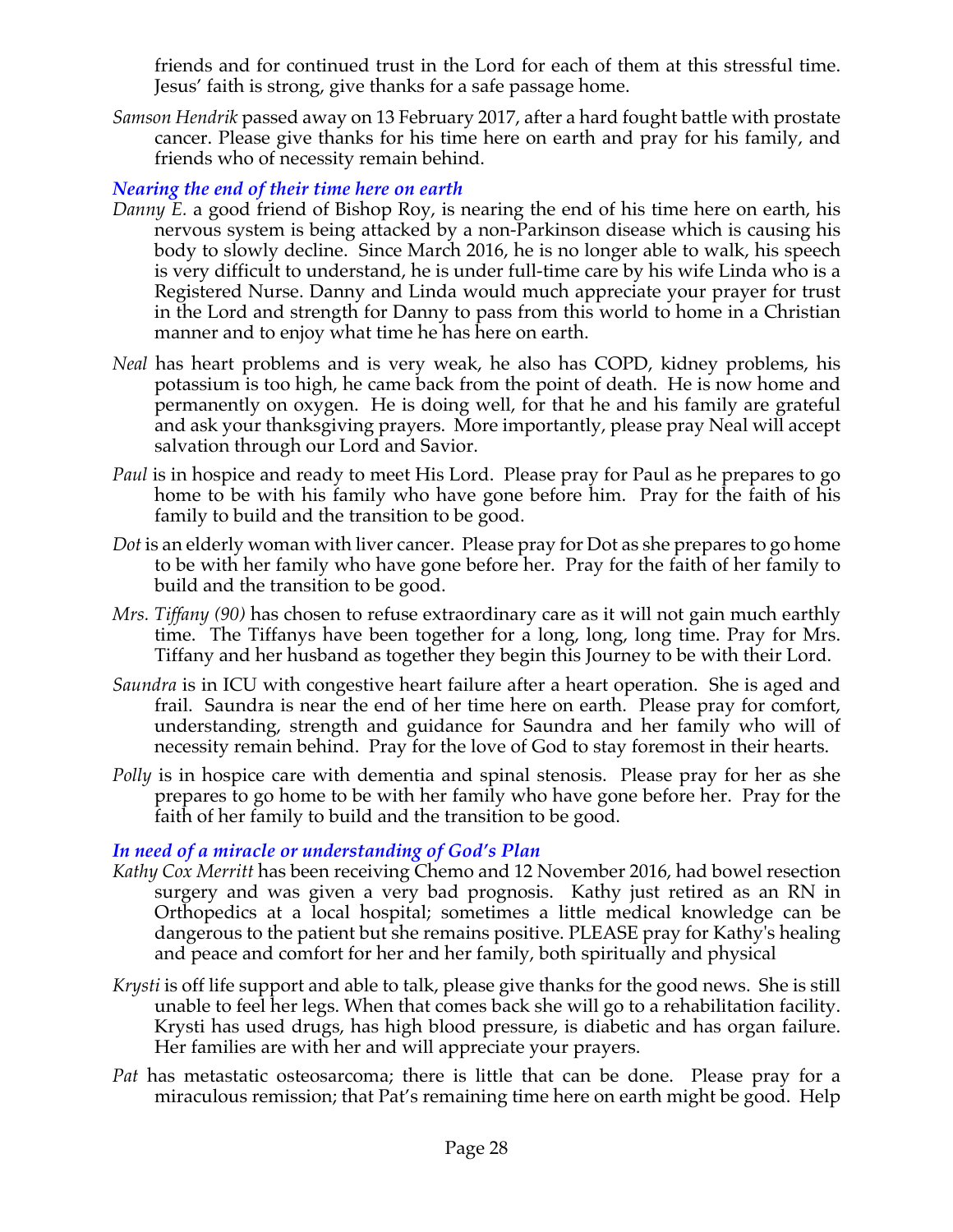Pat and family put their trust in the Lord and let Him carry their sadness, fear, worry and terror.

- *Amy* has been diagnosed with metastatic melanoma and has cancer all over her body, and in one of her kidneys which are no longer functioning. Amy and her family have asked for prayer to stop the growth and to aid the family financially with the medical bills. At present she has to have surgery every two months to place stents. Pray Jesus will be close to all.
- *Gemma Dillinger* has been treating for breast cancer for over a year now, after surgeries, radiation and chemotherapy, she is reaching the limit of her tolerance with no end in sight. Please pray for her to gain strength and ground on the cancer. Help her to continue with her faith in our Lord, she is not afraid to go home, but wants to make sure it is time. Pray she will be encouraged to not give up until it is her time to go and that her time here on earth with her family will be good.
- *Janet* has had a blood borne cancer for several years. Her faith in the Lord is great and she is ready to be with Him. Pray she will be encouraged to not give up until it is her time to go.
- *Holly* has had Colon Cancer, Breast Cancer and now it is in her spine. Please pray for guidance for the medical personnel treating Holly, for a miraculous remission; that Holly's remaining time here on earth might be good. Help Holly and her family put their trust in the Lord and let Him carry their sadness, fear, worry and terror. Pray for strength and courage for Holly.
- *Tim* was on a kidney transplant list and started dialysis and was taken off the transplant list for a heart problem that required stents, while putting in stents a leaking valve was found. A port was put in and something happened and it has to be redone. In several days he will have a valve replaced, after heart surgery and recover he will go back on the transplant liPlease remember him in prayer in the days and weeks ahead. Pray he will put his worry on God's shoulders so he might be at peace and re Pray for those treating him that they might pay attention and do their best.
- *Marilyn* has been diagnosed with non-operable pancreatic cancer. Please pray for a miraculous remission; that Marilyn's remaining time here on earth might be good. Help Marilyn and her family put their trust in the Lord and let Him carry their sadness, fear, worry and terror.
- *June* found she has a recurrence of colon cancer, which is now Stage Four, that is it has spread. Please pray for a miraculous remission; that June's remaining time here on earth might be good. Help June and her family put their trust in the Lord and let Him carry their sadness, fear, worry and terror.
- *Cindy* has been diagnosed with two aggressive malignant brain tumors. We have been praying for a miraculous remission; one shrank and the other disappeared; now the shrinking one has started to grow agian. Please pray for a miraculous remission; that Cindy's remaining time here on earth might be good. Help Cindy and and her family will continue to put their trust in the Lord and let Him carry their sadness, fear, worry and terror.
- *Leon McKay* suffered a stroke a few weeks back that has left him unable to speak and while undergoing evaluation the doctors also found he has a very aggressive cancer. Please pray for a miraculous remission; that Leon's remaining time here on earth might be good. Help Leon and his family put their trust in the Lord and let Him carry their worry.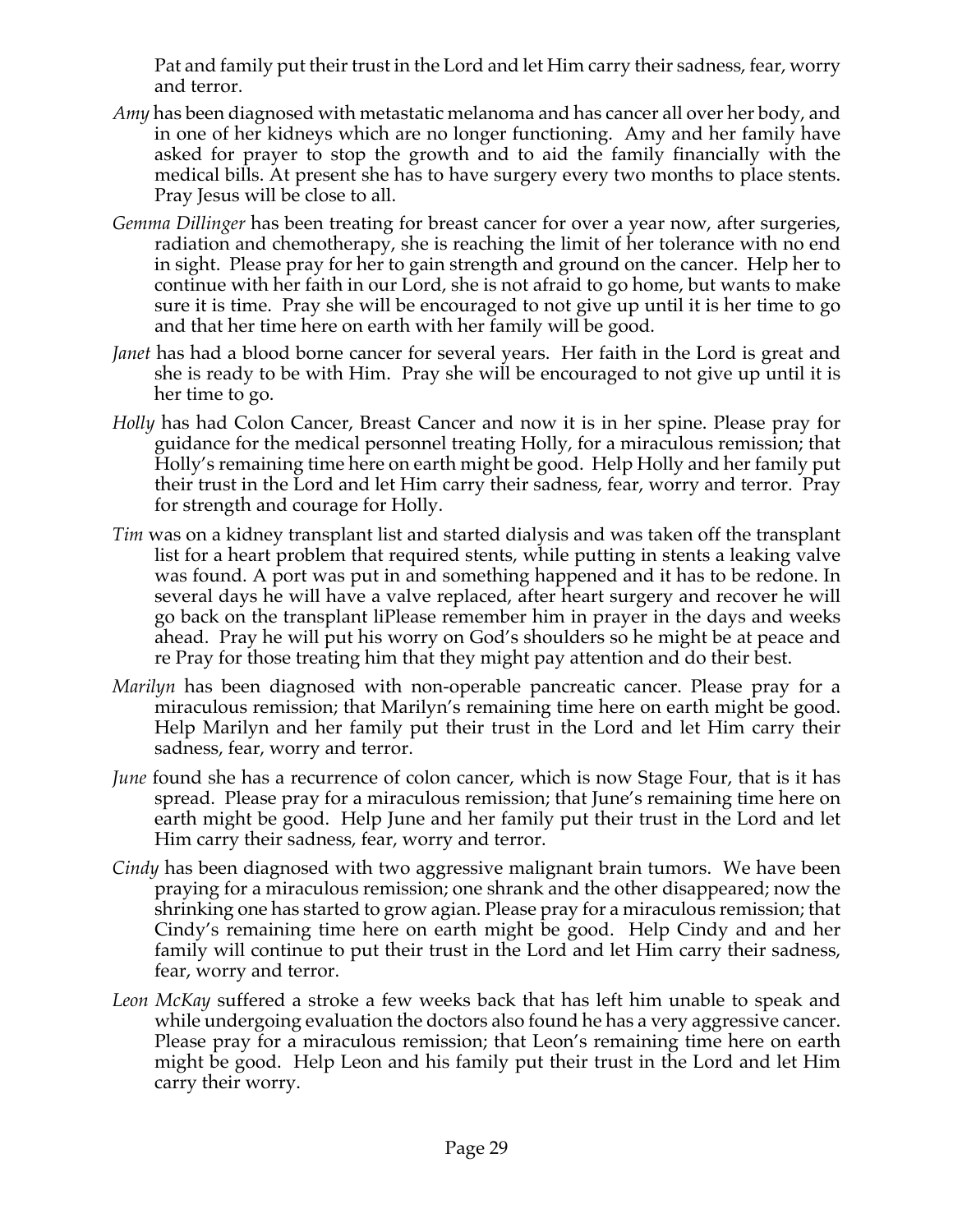- *Rev. Thomas Brooks* is not improving and being kept alive by artificial machines. Please pray for a miraculous recovery and if that not be God's Will, a rapid passing to home. Help Thomas' family put their trust in the Lord and let Him carry their worry
- *Ronnie* has kidney cancer that has spread and the surgeons are very concerned. Please pray the medical team to formulate a successful treatment plan and for a miraculous remission; that Ronnie's remaining time here on earth might be good. Help Ronnie and family put their trust in the Lord and let Him carry their worry.
- *Levi* was cancer free for 4 years and just discovered he has kidney cancer. Levi has a great deal of faith and said whether he is healed or God takes him home he will be fine. Please pray for the medical team to pay attention and to their best and for a good outcome. Pray also that Levi and family will be able to put their worry on God's shoulders. In particular, please pray for pain relief; Levi is 22 years old.
- *Ray Daley* is a member of the Royal Canadian Legion and served his country during the Korean War era. Ray is taking chemotherapy treatments for cancer. Meanwhile his son Trevor is in the hospital in a coma and seems to have lost the will to live.
- *Pat* has been under treatment for colon cancer for sometime. He has had major complications the last few days and your prayers will be appreciated by family and friends.
- *Dorothy* had pneumonia, on checking her lungs they found tumors which permeated the lung area. Further investigation found a primary site in the colon, with the lung being secondary. It would appear there is no viable treatment at this time. Please pray for a miraculous remission; that her remaining time here on earth might be good. Help Dorothy and her family put their trust in the Lord and let Him carry their worry.
- *Becky* has fourth stage metastasized lung cancer and is not doing well with chemotherapy treatments. Please pray for Becky and her husband as they are together during this difficult time in their lives.
- *Jane* has fourth stage cancer and is not doing well. Please pray for Jane and her family as they are together during this difficult time in their lives.
- *Colleen* has been battling pancreatic cancer over the last year and it has now spread to one of her lungs. Please keep her and her family in your prayers.
- *Christine* has cancer of the colon, which spread to her liver; she is receiving chemotherapy and is having difficulty eating. Please pray for the medical team treating her to pay attention and do their very best; pray also for confidence in our Lord for Christine and her family.
- *Todd* and *Kenny* have both been fighting osteocarcinoma for over five years and have been told their time here on earth is nearing its end, absent a miracle from God. Both are ready to go home and leave the pain, but would like to stay. Please pray for them and their families.

#### *Homebound or Infirm*

*Sarah* had to move to an Assisted Living Home and has found the adjustment very difficult. Please pray she will come to terms with the situation and that her Lord Jesus will be close to her. She recently lost 30 pounds and her eyesight is deteriorating. Pray her appetite will improve and her eyesight will return to normal. Most of all, please pray our Lord Jesus Christ will be close to her at this difficult time.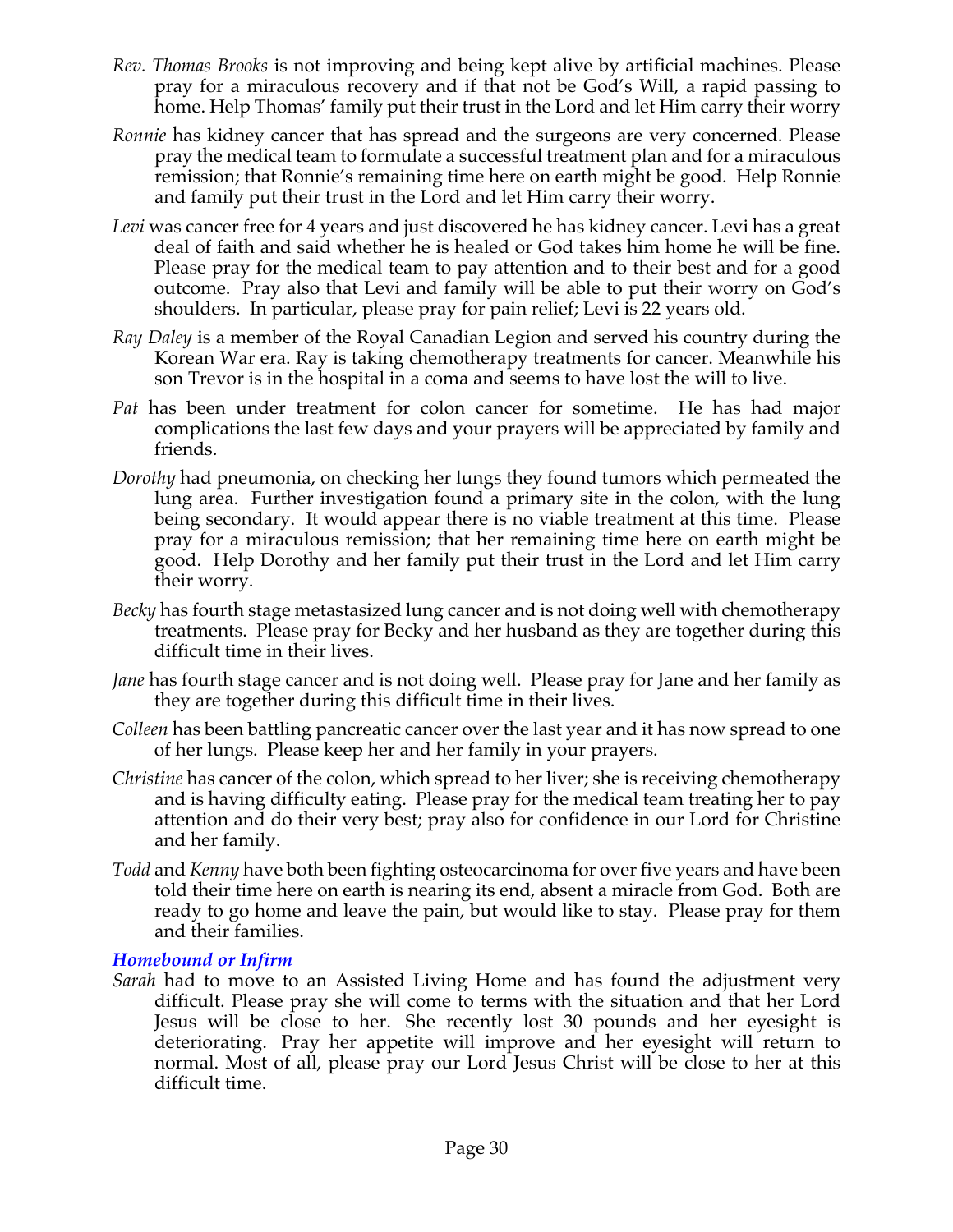- *Larry H* has general weakness as the result of extreme fatigue, he has reached a point where he cannot walk without assistance and is fairly naturally somewhat depressed. Please pray for help for Larry to put his trust in the Lord, relax and build strength and give Pastor Roy guidance on helping him.
- *Laurel Bessessen* (95) has begun to lose her mental abilities to recall people, places and things around her. Her family is no longer able to care for her at home and she is in a skilled care facility. She is the last of that family's generation. Please pray for the mental degradation to stop or for her to leave for home. Pray for her family who do their best to care for her, visiting every day; for her children Cookie, John and Bill, as well as the other members of the family.
- *Judith Clingwall* is afflicted with Multiple Sclerosis (MS). She is currently in Laurel Place, an extended care facility in Surrey, British Columbia. Please pray for remission of the disease so she might return home to her family. Pray also for strength for her husband Martin as he deals with all the problems and stress of Judith's situation.
- *John* has Alzheimer's, pray he will call on God to help him as he deals with this.
- *Steve,* brother in law of Paul Martin, appears to have early onset dementia. Steve had teenage children and is very concerned for them. Please pray for the disease to stall or abate and for peace of mind for Steve and his family.
- *James* is on oxygen all the time, this is bothersome to him and terrifying as well. Please pray for James to put his worry, his bother and his terror on the Lord. Pray for strength and guidance for James and his family. They suggest this verse, I am thine, save me, for I have sought thy precepts.
- *Joan* has had serious medical problems that have kept her confined. Please pray her health will remain stable.
- *Norma, Sara's mother* is in a state of deteriorating health, both physically and mentally, with both dementia and Alzheimer's. She is slowly drifting away, though she still recognizes Sara and prayer gives her a sense of peace. Please pray for both Sara and her mother to put their cares and worries on God's shoulders so they can deal with the many problems involved.

#### *Surgery*

- *Maria Carla* is going to the hospital for corrective surgery. Pray our Lord Jesus Christ will be close to her as she has this operation. Pray for her father who will be taking her a long distance for the operation.
- *Bob Apple* is having surgery for a squamous cell carcinoma. Pray the surgical team will be open to guidance, pay close attention and do their very be Pray for peace of mind and trust in God for Bob and his family.
- *Marcia* has had a biopsy of a mass in her breast which indicated a tumor that must be removed. Pray the surgical team will be open to guidance, pay close attention and do their very be Pray for peace of mind and trust in God for Marcia and her family.
- *Edware* is having his fourth back surgery (in the last four years) Please pray for the medical team to pay attention and to their best and for a good outcome. Pray also that Edware and his family will be able to put their worry on God's shoulders.
- *Jeff* has been undergoing surgery, chemo and radiation since October for pancreatitis and Pancreatic cancer. Please pray for the medical team to pay attention and to their best and for a good outcome. Pray also that Jeff, his wife and family will be able to put their worry on God's shoulders.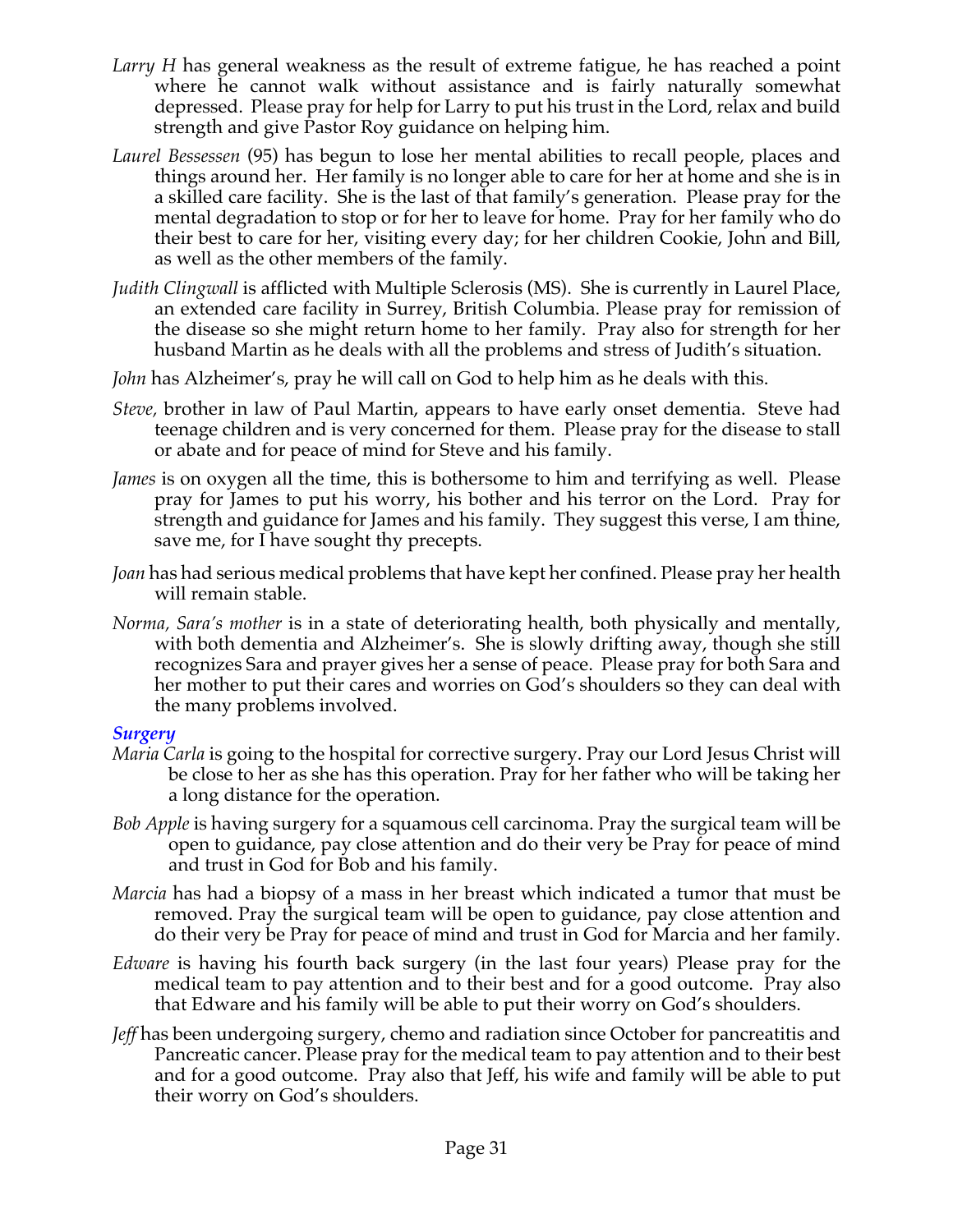- *Albert* had a pacemaker installed recently. He will require surgery soon for a leaking heart valve and has just been told he has esophageal cancer. Pray he will turn to God and come to know Him on a more personal basis as the days go by.
- *Mario* has early-diagnosed prostate cancer and had surgery. Pray for complete remission and that Mario and his family will be able to put their worry on God's shoulders.
- *Eddie* has upcoming bladder surgery. Please pray for the surgical team to pay attention and to their best and for a good outcome. Pray also that Eddie and family will be able to put their worry on God's shoulders.

# *Testing and Treatment*

- *Chloe Mayo*, granddaughter of Justice Roy and Kayla Moore, good friends of Bishop Jerry, suffered a serious kidney attack possibly resulting from strep. Pray her family and friends the physicians treating her will be guided in their assessment and treatment plan, for a full and speedy recovery to good health and for continued trust in the Lord for Chloe, her family and friends in this worrisome time.
- *Josh* has two little children and just discovered he has a rare form of Cancer. Please keep him and his family in your prayers in the days ahead.
- *Ross* an elderly gentleman has been diagnosed with Leukemia. Ross has had good health until now, your prayers at this time will be appreciated by his family and friends.
- *Carman* was just diagnosed with breast cancer. Pray for her family as they continue to help her get the proper care. Pray with Carman, her family and friends that the physicians treating her will be guided in their assessment and treatment plan, for a full and speedy recovery to good health and for continued trust in the Lord for Carman, her family and friends in this worrisome time.
- *Kathie Lynn Holter* sister of Rev Phil Ternahan, was just diagnosed with Stage Four lung cancer (never smoked) which spread to the brain. She was operated on 26 June 2016. Please pray with Kathie, her family and friends that the physicians treating her will be guided in their assessment and treatment plan, for a full and speedy recovery to good health and for continued trust in the Lord for Kathie, her family and friends in this worrisome time.
- *Tina* just found out she has cancer on her left kidney. Please pray for guidance for the people treating her and for trust in our Lord for Tina and her family.
- *Martha* is now home after testing and she does not have cancer, but she does have bad kidneys and is adjusting and getting ideas to work with that. Please pray for guidance for the people treating her and for trust in our Lord for her.
- *Spencer* has been diagnosed with Autism. Please pray for guidance for the people treating him and for trust in our Lord for him and his mother Lorna.
- *Patrice Li* is in the early stages of Congestive Heart Failure. Please pray with Patrice, her husband William, family and friends the physicians treating her will be guided in their assessment and treatment plan, for a full and speedy recovery to health and for trust in the Lord for Patrice, her husband William, family and friends in this worrisome time.
- *Jane* has Multiple Myeloma and is set for back surgery on Monday 9 May2016. Please pray with Jane, her family and friends the physicians treating her will be guided in their assessment and treatment plan, for a full and speedy recovery to good health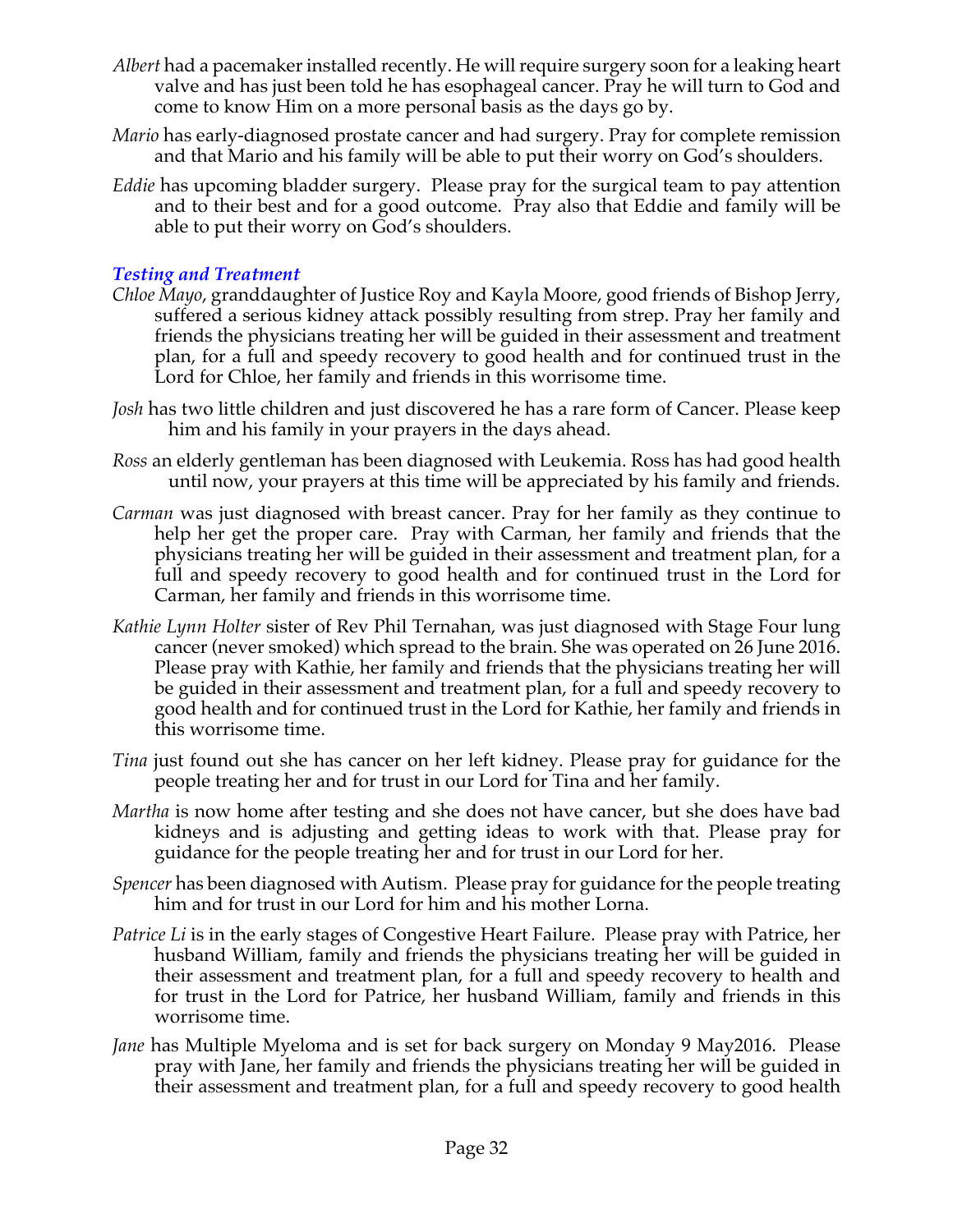and for continued trust in the Lord for Jane, her family and friends in this worrisome time.

- *Michael* has cancer of the blood and is starting chemotherapy. Please pray for the physicians treating him to be guided in their assessment and treatment plan, for a full and speedy recovery to good health and for trust in the Lord for Michael.
- *Clay* has a large gallstone; he is in poor health and not currently a surgical candidate. Please pray for the physicians treating him to be guided in their assessment and treatment plan, for a full and speedy recovery to good health and for trust in the Lord for Clay.
- *Jim Sevier* has been in the hospital for heart related troubles. Please pray with Jim and his family the physicians treating him will be guided in their assessment and treatment plan, for a full and speedy recovery to good health and for trust in the Lord for Jim and his family in this worrisome time.
- *Claude* has been falling and he does not know why. Pray doctors will discover what the problem is and he can continue without any more difficulties.
- *Gretchen* has been diagnosed with severe osteoporosis and is now being treated with exercise, nutrition and vitamins. Please pray with Gretchen and her family the physicians treating her will be guided in their assessment and treatment plan, for a full and speedy recovery to good health and for trust in the Lord for Gretchen and her family in this worrisome time.
- *Pete* has not been well and is back in the hospital with another stroke. Please pray for the physicians treating him to be guided in their assessment and treatment plan, for a full and speedy recovery to good health and for trust in the Lord for Pete and his family in this worrisome time.
- *Kamil* has heart problems and they are trying to stabilize his medication, now he been admitted to the hospital because of breathing problems. Please pray for the physicians treating him to be guided in their assessment and treatment plan, for a full and speedy recovery to good health and for trust in the Lord for Kamil and his family in this worrisome time.
- *Mary Lee* has bleeding into her stomach and they cannot find the sources. Mary Lee is in CCU and her husband *Maurice* is not eating until she returns home for is so upset. Please pray for the physicians treating her to be guided in their assessment and treatment plan, for a full and speedy recovery to good health and for trust in the Lord for her, Maurice, as well as the rest of the family in this worrisome time.
- *Glenn Porter, MAJ USMC Retired,* has Interstitial Pulmonary Fibrosis, which causes him to be unable to get enough oxygen into his system without supplemental oxygen all the time. The only real treatment is a lung transplant, without a transplant he has between two to five years here on earth. Please pray for him to continue in his faith and for a set of lungs to become available.
- *Kathy Cardin* appears to have macular telangiectasia, a degenerative eye condition which ultimately results in blindness for which there is no apparent cure. Please pray for the physicians treating her to be guided in their assessment and treatment plan, for no loss of vision and trust in the Lord for her, her husband Ron, as well as the rest of the family in this worrisome time.
- *Pat* has an aneurism of the brain, Pray she will make the right decision on how to treat this problem and it will be healed.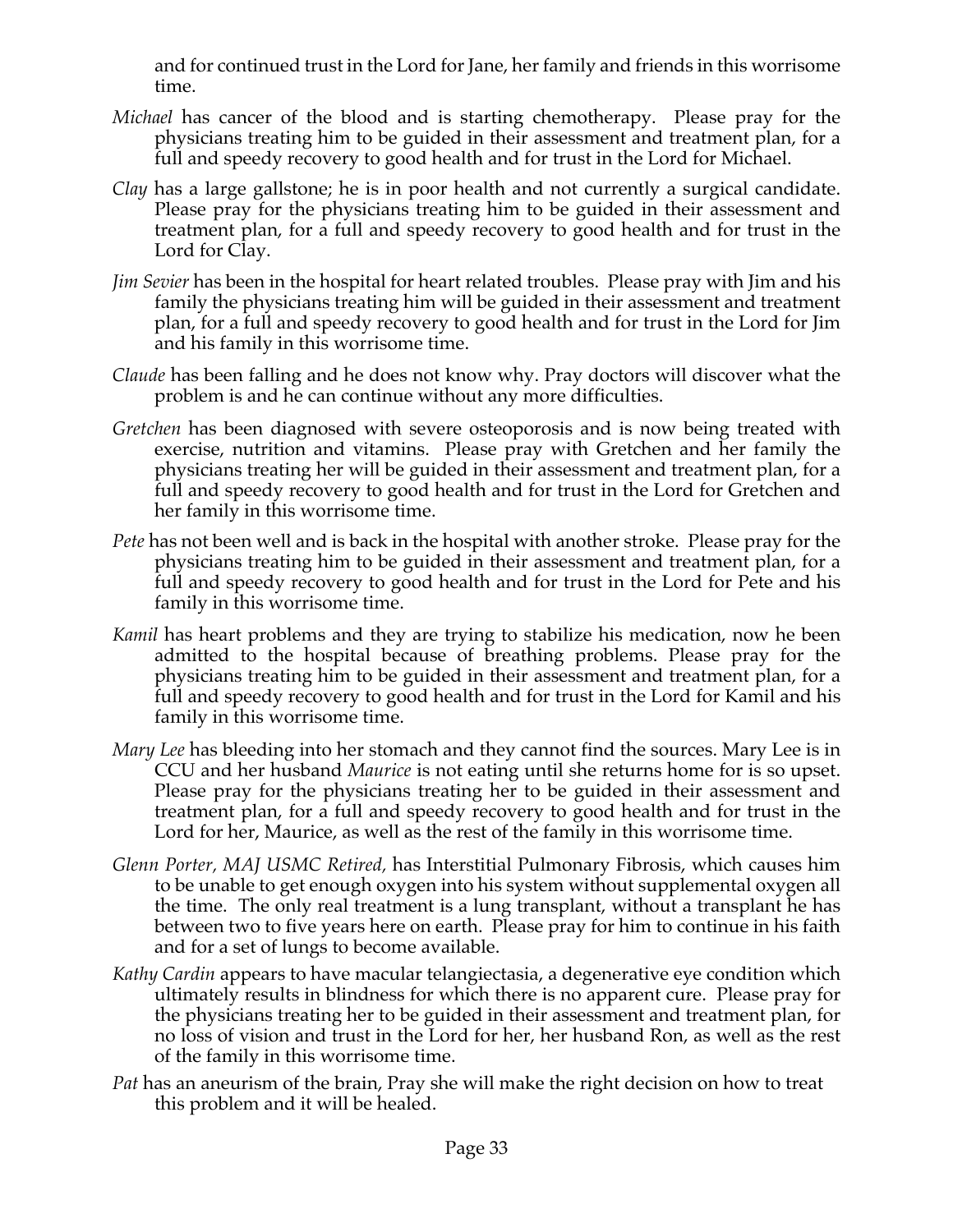- *Dan* is very sick with cancer and is starting an experimental treatment. This treatment will take Dan away from their family business and put even more stress on him and his family. Please pray for Dan's wife who is meeting with Steve who plans to keep the family business going while Dan is ill. Pray for Steve as he has many new responsibilities.
- *Timothy* has brain cancer. He had surgery and is waiting for the pathology report to find out what kind of chemo he will need. Please pray for continued guidance for the medical team treating Timothy and patience and trust in God for Timothy and his family. Pray also for a full recovery for Timothy.
- *Helen* was admitted from her doctor's office 15 July 2015, as the result of a blood test, to the University of Pennsylvania Hospital with an extremely high white blood count. She and her husband are very active in the ministry of their church and are asking for believers to pray for them and their family, as they are facing very serious problems in the days to come. Please pray for guidance for the medical team and patience and trust in God for Helen and her family. Pray also for a full recovery for her.
- *Elma* has been suffering with headaches for a long time. Doctors have not been able to discoverthe reason forthem. Pray for strength, courage and understanding for Elma and her family; as well as for God's guidance for the medical people caring for her that they might find the best treatment method to banish the headaches completely.
- *Corissa* has been diagnosed with a blockage. As soon as the Physicians determine the exact problems they expect Major Surgery will proceed.
- *Barbara Apple* is bedridden after a fall which left her with two paralyzed limbs. She continues to experience pain in the effected limbs and will be totally bed bound for the remainder of her life. Your continuing prayers for her are appreciated and are great comfort to her. Please pray for Barbara to put her trust in the Lord, look to Him for strength and for her to gain energy so she does not lose the mobility she has; pray for a miraculous full and rapid recovery. Also, please continue to pray for her husband Bob who is taking care of her that he be comforted and strengthened in this time of stress.
- *Deborah* has had a stroke, she is doing much better and out of the hospital. She has a problem with anemia and is taking supplements for that. Pray our Lord will be close to her and her family. Pray for strength, courage and understanding for Deborah and her family; as well as for God's guidance for the medical people caring for her that they might find the best treatment method to allow her to heal completely.
- *Rev. Steve Boardman* has been diagnosed with stage 3 cancer. Pray that Jesus will be close and comfort his family and members of his congregation*.*
- *Hang So Ryu* has cancer. Please pray for medical team contemplating and evaluating the treatment that they might be guided to the correct choice and do their very bePray also for peace of mind and trust in God for him and his family, as well as physical strength.
- *Olivia,* age 7, has been diagnosed with Stage 3 Lymphoma. The prognosis is good at this time, please pray for medical team contemplating and evaluating the treatment that they might be guided to the correct choice and do their very bePray also for peace of mind and trust in God for Olivia and her family, as well as physical strength.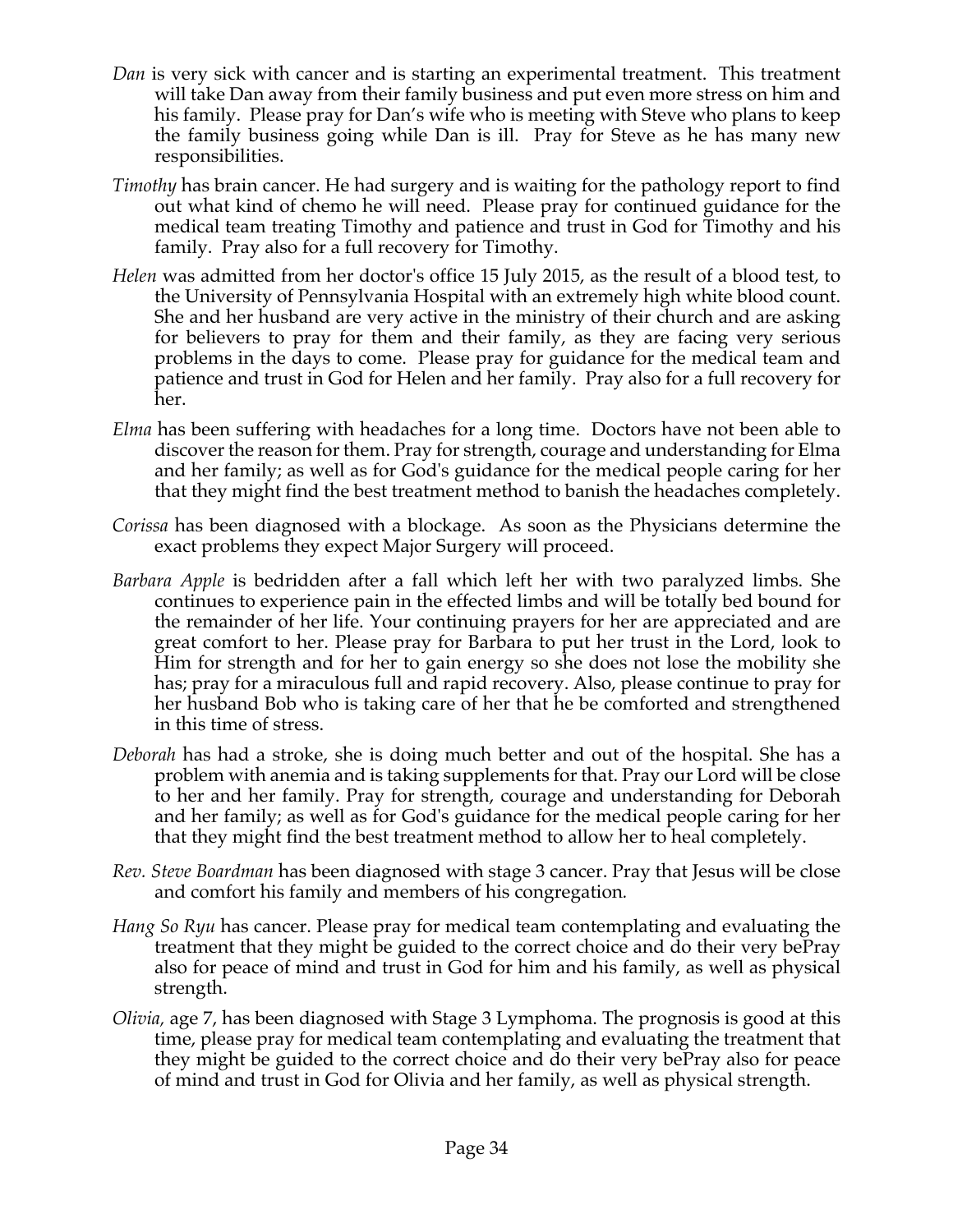- *Paul* has been hospitalized recently several times because of persistent high fevers. He is being tested and checked by physicians and seems to have a slight scoliosis, a node and Schuermann's disease. Please pray it will be discovered how to treat these problems and healing will begin so he will be inspired to continue his education.
- *Carol Anne* needs God's comfort and healthy test results as she is anxiously undergoing tests related to previous hysterectomy and experiencing symptoms in the surrounding area.
- *Rick* has heart problems. Please pray for guidance for the medical people treating him that they might pay attention, do their very best and make the right recommendations regarding treatment. Pray for help for Rick and his wife Wanda to keep their trust in the Lord and let Him carry their worry.
- *Stacy* has Multiple Sclerosis and was hospitalized for what turned out to be food poisoning. Pray for trust in God for Stacy and Chris as they deal with Stacy's illness.
- *Faye* is in the hospital because she is weak has been receiving blood transfusions. Pray for strength, courage and understanding for Faye and her family; as well as for God's guidance for the medical people treating her that they might find the best course of treatment and allow Faye to heal completely.
- *Tom* has heart and kidney problems. Pray for strength, courage and understanding for Tom and his family; as well as for God's guidance for the medical people treating him that they might find the best course of treatment and allow Tom to heal completely.
- *Harold* is having surgery on 30 September 2016 to repair a hole in his aorta bleeding into the abdomen which caused stroke like symptoms.
- *Joe* has had a preliminary ALS diagnosis. Pray the final diagnosis will something that will allow him to continue taking care of his devoted young family. Pray for strength, courage and understanding for Joe and his family; as well as for God's guidance for the medical people treating him that they might find the best course of treatment.
- *Preston* is reacting poorly to recent neck surgery and now has problems with his liver count; Physicians feel that dialysis will help. There may be a blockage in the bowel and an operation might be necessary. Please pray for the medical team to pay attention and to their best to determine how to help Preston and for a good outcome. Pray also that Preston and family will be able to put their worry on God's shoulders while Preston does his best to facilitate a return to good health.
- *Erica* has a non-malignant Brain Tumor which cannot be surgically removed due to the size and location. They are going to attempt chemotherapy. Please pray for peace of mind and trust in the Lord for Erica, as well as for her family, and for God's guidance for the medical people treating her that they might find the best course of treatment.
- *Brenda* is in the hospital because of bleeding on her brain. Please pray for peace of mind and trust in the Lord for Brenda, as well as for her family, and for God's guidance for the medical people treating her that they might find the best course of treatment.
- *Mackenzie* is a young girl with leukemia. Please pray for peace of mind and trust in the Lord for Mackenzie, as well as for her family, and for God's guidance for the medical people treating her that they might find the best course of treatment.
- *Mack* has had diabetes most of his adult life. Circulation in his legs is very bad and doctors are considering amputation. Please pray his medication will help and he will not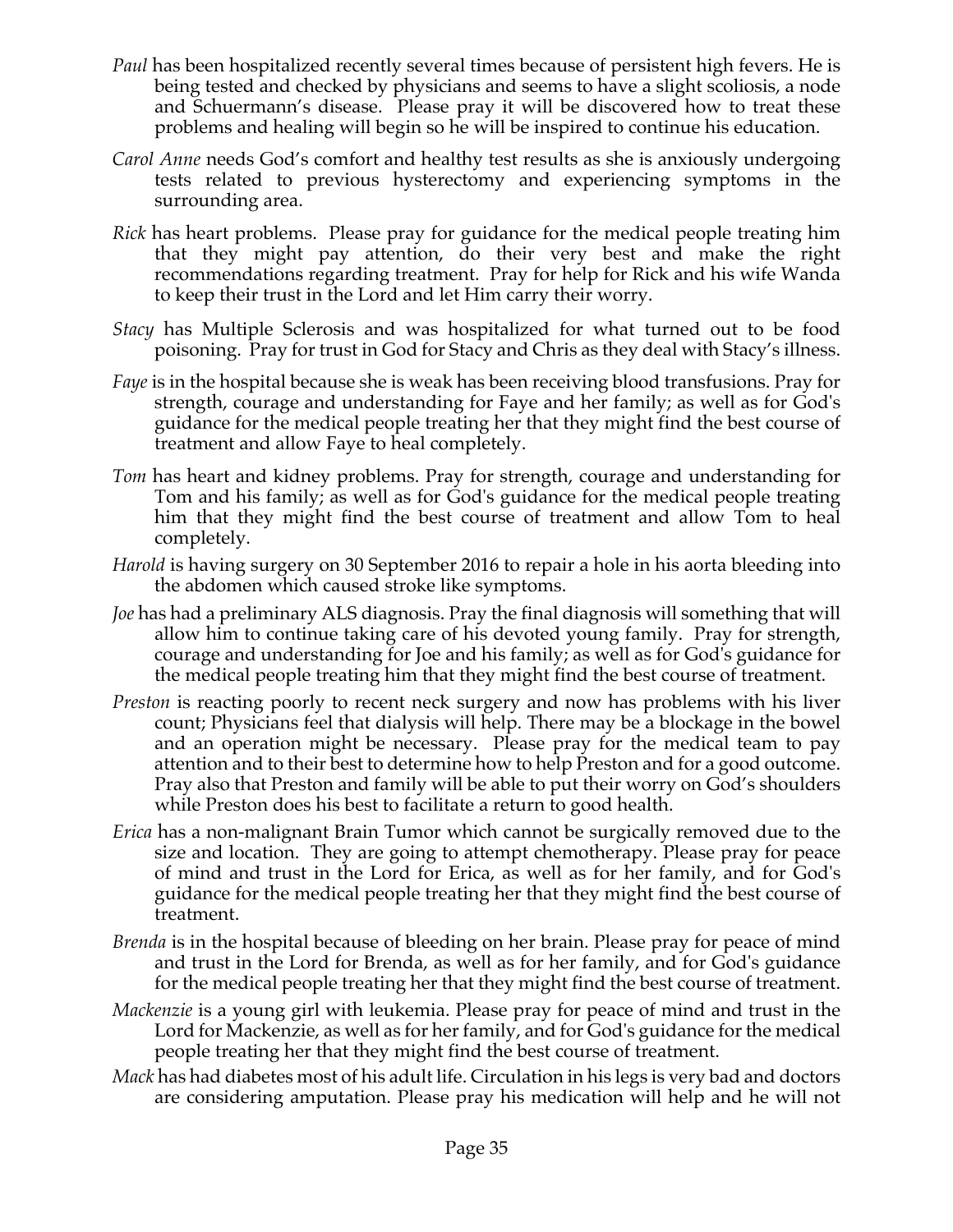face amputation. Please pray for peace of mind and trust in the Lord for Mack and for God's guidance for the medical people treating him that they might find the best course of treatment.

- *Michael* has been diagnosed with lung cancer recently after making it through gastro intestinal cancer last year. Please pray for peace of mind and trust in the Lord for Michael and his wife Gayle; as well as for God's guidance for the medical people treating him that they might find the best course of treatment.
- *Adriano* is in the hospital due to high sugar and high blood pressure. He is very weak and will appreciate your prayers.
- *Heather* recently found out she has cancer. Please pray for peace of mind for her and for the medical team treating her will be guided to the right solution.
- *Jim* has had an aneurism and blood clots. Pray that healing will come.
- *Georgia* has liver and pancreatic cancer. The doctors are evaluating whether to do surgery and how to tackle the disease. Georgia is a faithful Christian and appreciates your prayers. Pray for God's guidance for the medical people treating her that they might find out the source of the problem and best course of treatment. Pray also for peace of mind and trust in God for Georgia and her family.
- *Lana's* doctor found something on her lymph nodes and ovaries. Pray for God's guidance for the medical people treating her that they might find out the source of the problem and best course of treatment. Pray also for peace of mind and trust in God for Lana and her family.

#### *Healing*

- *Jim Thornell (Jet)* recovered from the five stomach ulcers, then was found to have bowel cancer, that was removed and he is doing pretty well all things considered. He is on a course of chemotherapy at the City of Hope on the same schedule as his wife Mary; he is still dealing with blocked coronary arteries and taking care of Mary. Jim is doing considerably better with the side effects of the chemotherapy. Please pray for remission of the cancer, for tolerance of the chemotherapy and give thanks for the strength, guidance and peace of mind our Lord gives Jet and his wife Mary, as well as daughter Janice and son Jimmy, through these difficult times.
- *Madisun Hanks* (14) has been released from Children's Hospital New Orleans after a series of problems piling up. There are various very high risk treatments which provide some relief. None of them are close and none are easy. Madisun is truly one of the most inspiring young ladies we have ever come across, her attitude and actions are almost unbelievable. No one should have to go through what she does, but she makes it through and performs incredibly when others just get by. Please pray for Madisun, her mom Hilda who guides her through all this and those treating her.
- *Linda* has a melanoma just forming and she needs to have it removed. She has had severe medical problems the last 15 years and needs help coping. Pray for all of her family at this time as new problems have come to light.
- *Chris Hill* (close friend of Jon Weston) suffered a brain aneurysm and needs your prayers. He recovered from a coma he had been in since the week before Christmas. Pray for the doctors, nurses and technicians treating him to pay attention, to be open to God's guidance and do their very best. Pray for trust in our Lord and peace of mind for Chris and his family.
- *Dylan Klein,* 10, grand-nephew of Chet O'Brien, lost his 41 year old father last April, there was no insurance; his grandmother died in December with brain cancer. Dylan is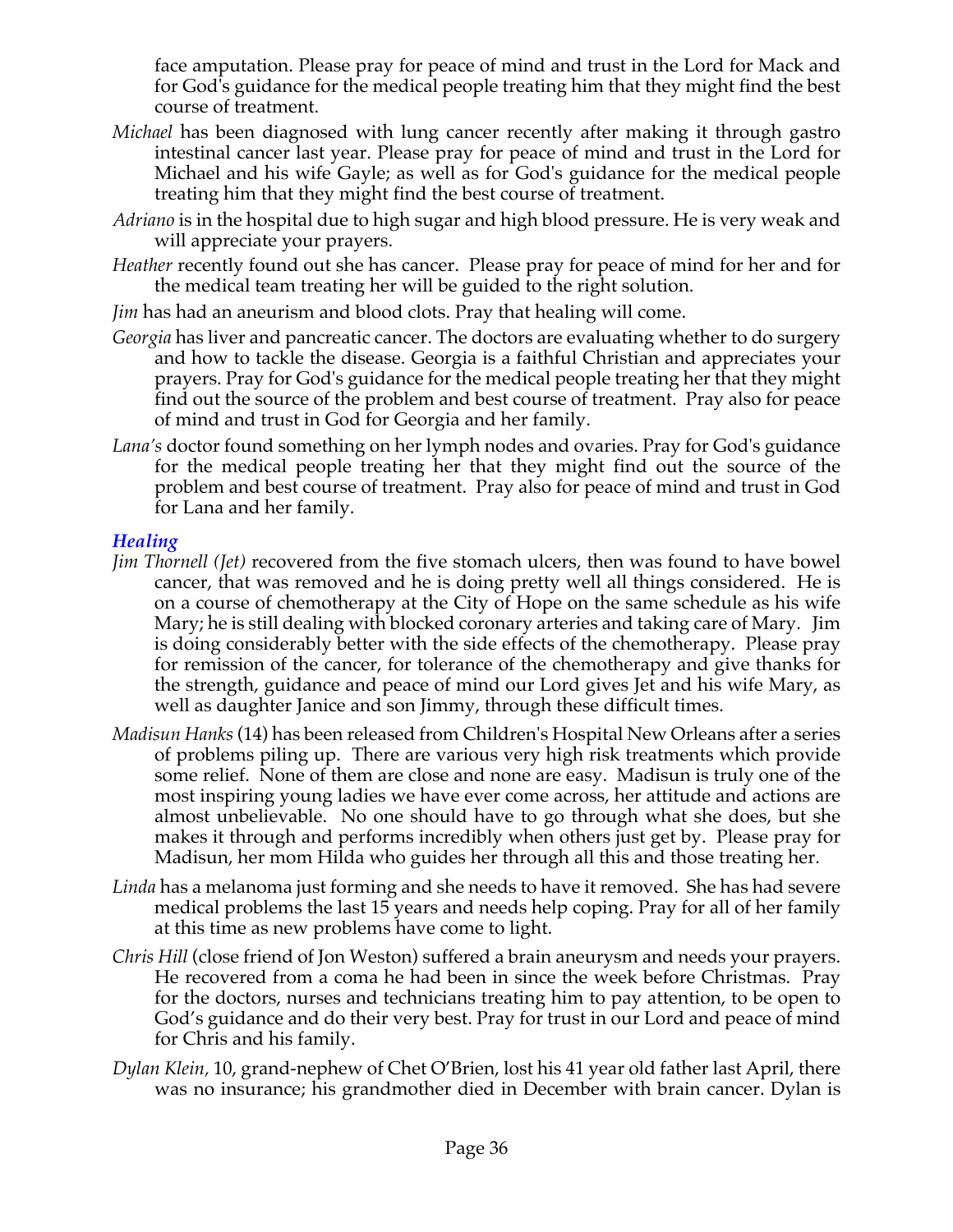the middle boy of Chet's niece, Erin. On 18 January 2016, Dylan was found to have a brain tumor; an operation on 25 January 2016, appears to have been successful in removing all of the tumor. The biopsy showed it was cancerous. Dylan is still going back and forth to Mass. General Hospital for chemo and blood transfusions. He gets healthy and eats well, and then there is a relapse. The doctors do not give a firm positive or negative indication of his prognosis. His mother is a saint. The doctors at Mass General are fantastic. Dylan is almost always upbeat. (He hates the blood transfusions). Please pray for healing and for trust in the Lord and peace of mind for Dylan, Erin and the rest of the family.

- *Mark Wilson* is still dealing with all of problems connected with COPD; he had cataract surgery, which went well; but one eye got infected and he cannot see properly out of that eye. Due to reduced vision, he lost his job. Please pray the medical people treating him will find a reasonable way to deal with the COPD and allow him a lung transplant if that is best for him; pray also his vision might return. Give Mark trust in the Lord and strength to deal with all his health and other problems.
- *Rev Bill* had a stroke. Pray he will stay comfortable and Jesus will be close by, please pray for a full and rapid recovery.
- *Dennis* will begin chemotherapy for an active cancer spot on his spine on 17 September 2015. Please pray for a good result and tolerance of the treatment for him.
- *Vickie* has been bothered with Migraines and all that go with the headaches. Please pray for relief from the pain for Vickie.
- *Amelia Perez* had a small stroke on 11 July 2015 and drove herself to the emergency room, she was admitted for three days, had her carotid artery opened up and is recovering. Amelia's faith and spirit are strong. Please give thanks for the progress so far, for her continued and full recovery and her faith to continue to support her. Pray also for her family who are still quite worried for her.
- *Jon* has Stage 4 mantle cell lymphoma. There is good news in that he is in remission; however the chemotherapy is producing neuropathy in his legs so it is a challenge for him to get around. Please pray that he will be as comfortable as possible; he has been a Marathoner runner so this is especially difficult.
- *Margaret,* from California, fell and broke her on 7 July 2015, while visiting her daughter in Arizona. She will stay in Arizona for the rehabilitation and return to her home when able. Furthermore, Margaret is in good spirits; however she will be away from her church family which is important to her for an extended period of time.
- *Cindy* is very ill, she is young and has children, she and her family need your prayers that they might stay close to our Lord and Saviour Jesus Christ as she heals.
- *Diana*, age 15, broke her leg while in school and now has a cast on. Pray she will adjust and be healed soon
- *Amy* has melanoma in her lungs, liver and kidneys; they have found a treatment for her that has a high success rate however the side effects are debilitating. Please pray she will be able to tolerate the side effects and the treatment is successful. Amy has full trust in the Lord, but would still appreciate your prayers.
- *Liz* had a massive stroke at age thirty-seven. The prognosis is good but she has a long road ahead. . Please pray for guidance for those treating her, for trust in our Lord for Liz and her family, for healing.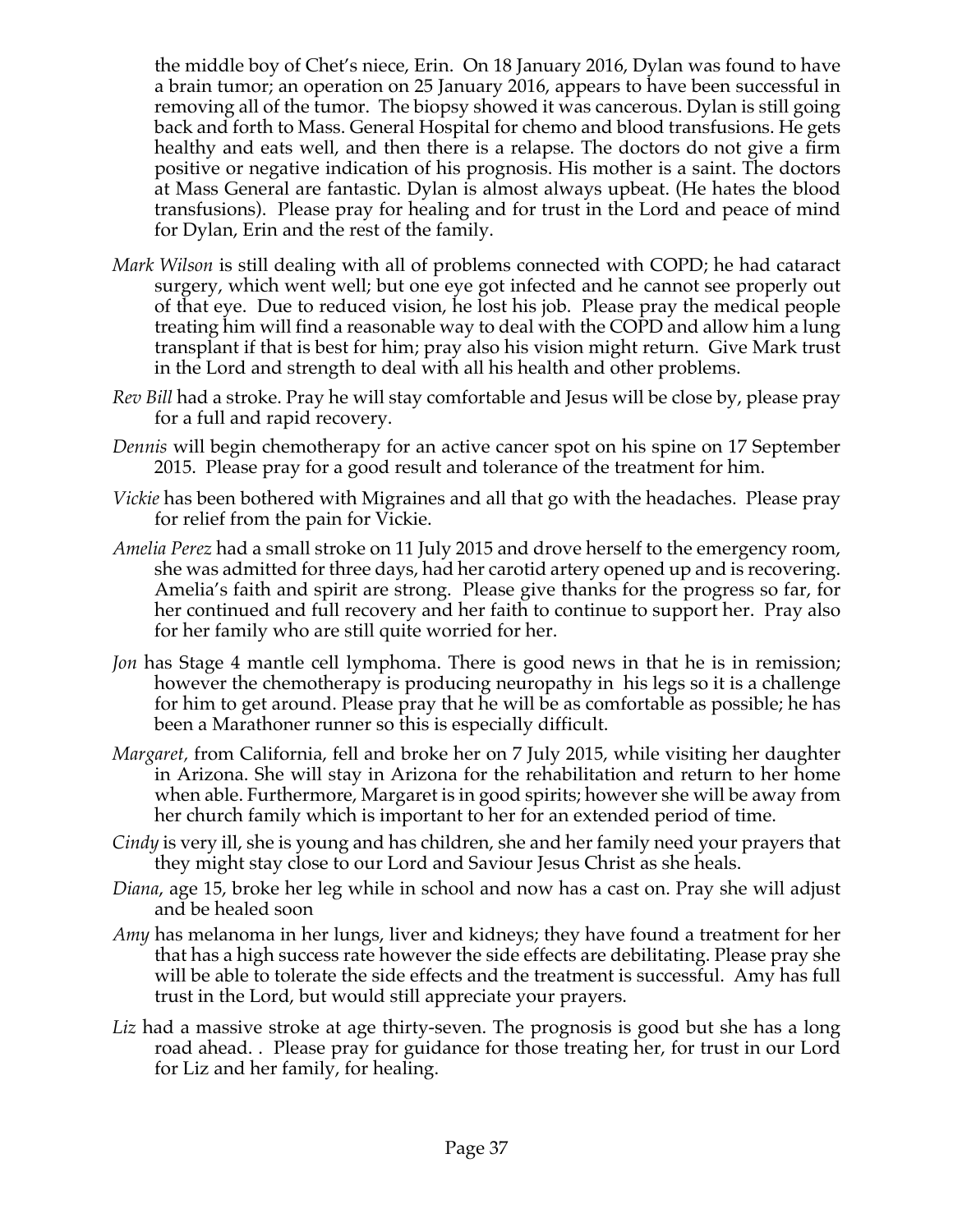- *Ebick* is suffering from a severe ulcer but the Doctors cannot give her the proper dosage of the medicine due to her six month pregnancy. Please pray doctors will find an alternative avenue for treatment or that God will provide.
- *Stan* is going through chemotherapy and radiation treatments for cancer. He is elderly and the treatments are tiring him. Please pray for his wife *Marvelene* as they do this together.
- *Donald* is in the hospital and had his leg amputated on 14 April 2014. Pray he will adjust and healing will begin.
- *David* has many concussions and unable to go to school, read books, watch TV and has headaches and migraines. He has trouble sleeping and his family will appreciate your prayers for this 10 year old young man.
- *Gladys* has breast cancer and has had a lumpectomy. She needs to take a year off of her work to have chemo treatments.
- *Alwin Jack* has had a stroke and recently has had a relapse. Please pray for those who treat Alwin that they might chose the best possible treatment and pray for peace of mind for Alwin during the recovery phase.
- *Carolyn* has Multiple Sclerosis with complications. Pray Carolyn and her children will be close to our Lord Jesus Christ as they and family members help to ease the problems.
- *Bill* had malignant growth removed from a lip last month and seems to be experiencing a re-growth of the cancer. He asks your prayer for the medical team treating him and for peace of mind for himself.
- *Hank* has osteoporosis, which has caused him a great deal of pain and inconvenience in the past few years. Pray for his healing and that his medical bills will be met.
- *Evelyn is* an elderly woman who has had problems with her eyes and is now blind. It appears some sight will return shortly, pray for that to happen!
- *Joanne* has begun kidney dialysis as a result of kidney failure due to extensive chemotherapy. Additionally she cares for an adopted drug addicted baby who is now nine years old. Please pray for her to keep her faith, to let the Lord carry her worry and concern and to give her strength. Pray also for those treating her that they might pay attention and do their best.
- *Mr. N. Anand* is in the hospital and is seriously ill. He is being encouraged to pray for repentance of his sins and to depend upon our dependable God for a cure and recovery of his health. Pray that he will be a strong witness for Christ.
- *Jacob* has been going through some dental procedures and has some pain and aggravation with the numbness. Please pray for comfort and strength for him, as well as for guidance for the medical team treating him that they might pay attention and do their best.
- *Bud and his wife* for their continued welfare and enthusiasm. Bud has been advised of an aneurism in his heart of a size not mandating immediate surgery. This comes at a time when he has sole care of his wife who recently broke two vertebrae and thereafter sustained pneumonia.
- *Virginia* has sinus and allergy issues giving her severe problems. Pray that the Doctor will discover why it continues and find a cure.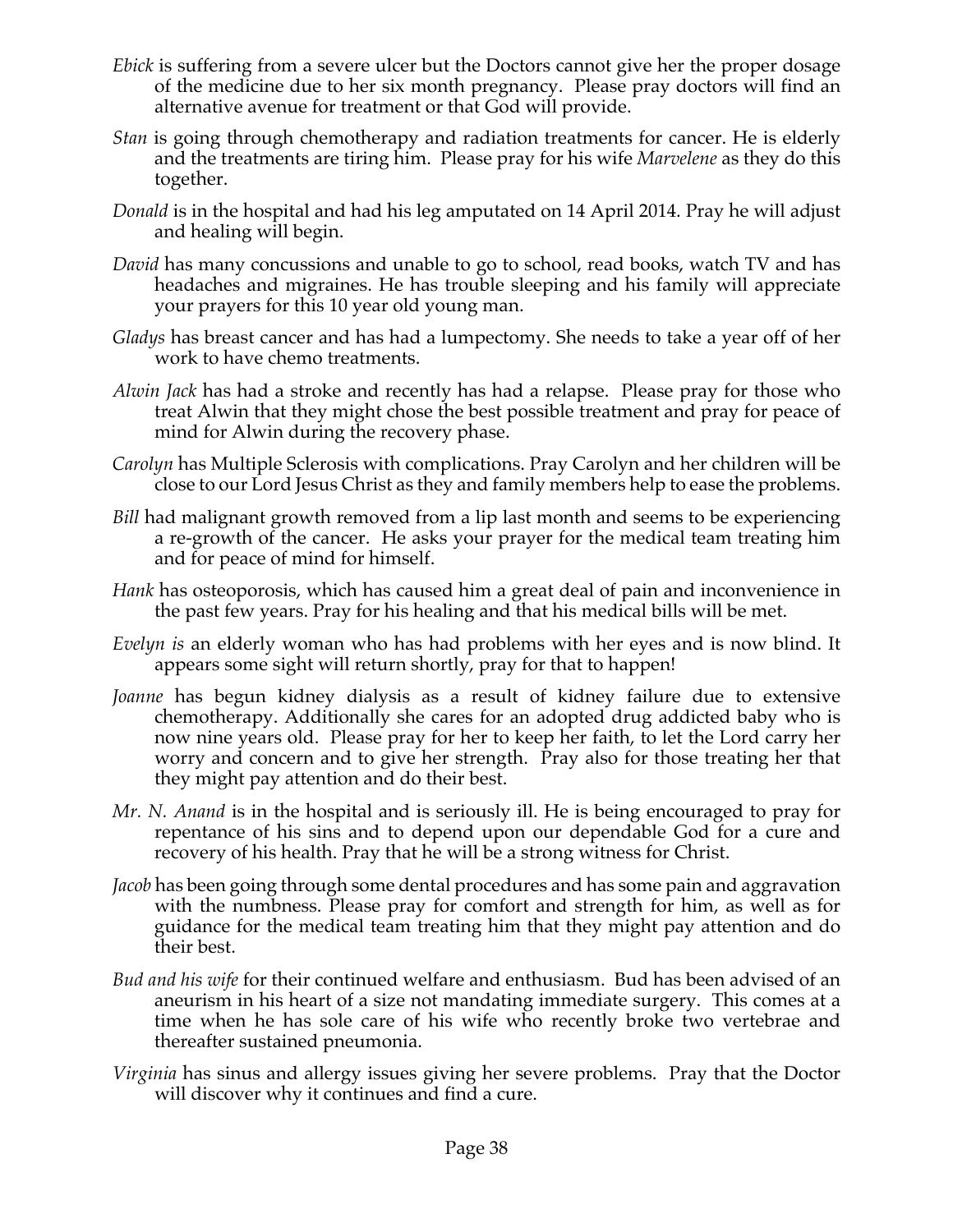- *Arlen* is receiving treatment for lung cancer and recently experienced a ruptured colon during treatment. She is alone in Oregon but does have a friend who has traveled a great distance to be at her side. Please pray for guidance for the medical team treating her and for strength and trust for Arlen.
- *Oscar* discovered some time ago he had blood clots in his leg and lung. He has been treated for them and has not been cured. He now will be facing surgery. Please keep him in your prayers.
- *Angela* had an ischemic stroke (clot). Please pray for guidance for the medical team treating her and for strength and trust for Angela. Please pray also that she and her family might put their worries on our Lord's back so she can work hard towards recovery.
- *Nora* had a stroke mid February 2013. Please pray for guidance for the medical team treating her and for strength and trust for Nora. Please pray also that she and her family might put their worries on our Lord's back so she can work hard towards recovery.
- *Linda* has been hospitalized for several days with a gastrointestinal problem. Please pray for guidance for the medical team treating her and for strength and trust for Linda.
- *Dester* is suffering from unknown skin and diseases. Please guide the medical team treating him to find out what the problem is and cure it. Pray also for Dester to trust in the Lord.
- *Lee* has Arterial Fibrillation, sheis doing much better and she and her family thank you for your prayers. Her pain level is high and some medications have bad side effects. Please continue her in Prayer in the weeks ahead as she heals.

*Nell* recently adopted two children and has just been diagnosed with multiple myeloma.

- *Mary Lou* has been suffering with seizures. She was in the hospital with a 24 hour monitor and is being sent home from the hospital with two medications and orders to return in 2 months for another MRI to review whatever is going on in her brain. Please pray for guidance for the medical people treating her, as well as peace of mind and trust in God for her and her family.
- *Kathleen* has spent the last two weeks in the hospital. She has been diagnosed with colitis, shingles and possibly colon cancer. Pray she will be comfortable and begin to heal.
- *Rachel* has Mitochondrial Myopathy. This is a hereditary disease of the muscles and they do not have a cure for it. Part of her pain is her family does not believe she is indeed ill, as she appears to be just fine. Please pray her family will learn the truth and be supportive of her; pray also the medical people treating her will find the right measures to minimize the disease. Most particularly pray for Rachel's trust in God.
- *Nicolas* is in the hospital with serious symptoms of a heart disorder. Please pray for peace of mind for him and guidance for the medical team looking for the cause and cure.
- *Juanita* is a young girl who was in a coma because of a blood disease. She has not come out and is gaining strength. They are awaiting results from blood samples. Her family thanks you for your prayers and asks that you continue.
- *George* had foot surgery. Please give thanks for the surgery and pray for a full and rapid recovery.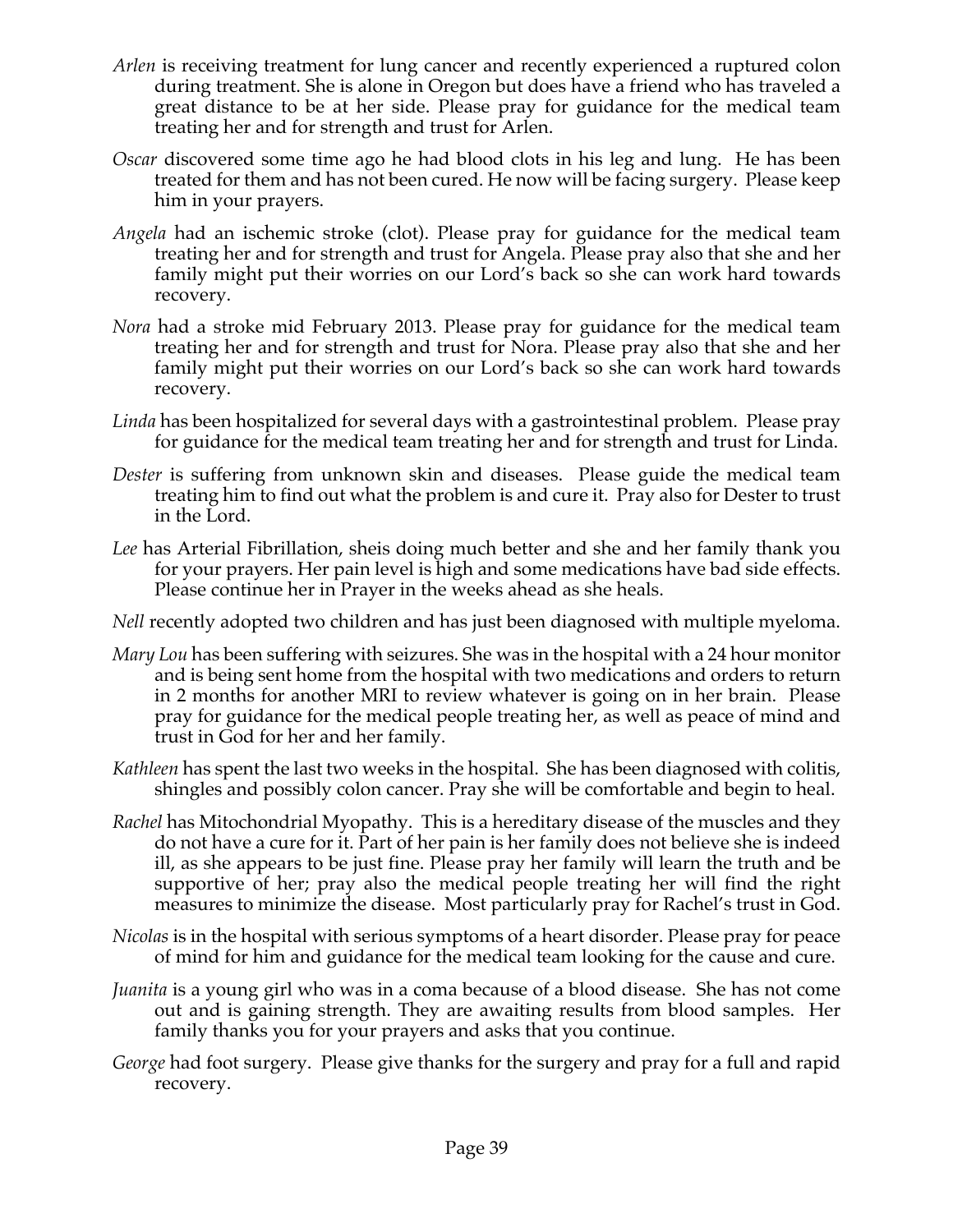- *Nellie* is in the emergency room of a hospital in a great deal of pain. Please pray for peace of mind for her and guidance for the medical team looking for the cause and cure.
- *Lauralee Meade* underwent a lumpectomy on Friday after Thanksgiving. A further anomaly has been discovered and she had additional preventative radiation treatment. Please pray for a complete remission of the cancer. Pray also Lauralee will maintain her great attitude and trust in God.
- *Kay Denton* (Mrs. Kay) was able to get a hip replacement in spite of her heart and kidney problems and is recovering remarkably! Please give thanks for this great evet and result! Please pray for continued peace of mind for Mrs. Kay and her family. Give thanks for her trust in the Lord and her positive attitude.

#### *Healing and Patience*

- *Kym* (43) has various hip problems which seems to be related to osteoarthritis. And, her mother *Ruth* is in the early stages of dementia. Pray for guidance for those treating both of them, as well as patience and trust in the Lord for both of them.
- *Christopher* has had problems with his leg for some time. Now he has to have it casted and it will stay that way for what to him seems an interminable time. Pray for patience and peace of mind for this young man who has much he wants to do.
- *James* for the Lord's healing of health issues and give a remedy for many personal challenges at the moment

# *Thanksgiving and Continued Healing*

- *Bill* had surgery November 2016 for a kidney tumor; he is one kidney short, but recovering very well for the present. It appears the cancer has spread to another spot. Please pray for Bill as he undergoes chemotherapy and perhaps other treatment. Pray Bill and his family will stay strong in their faith and draw the strength they need from our Lord.
- *Anita* had surgery on 4 November 2016 to remove what they thought were five tumors in her right lung, but turned out to be eight. They removed all eight. In addition, her lung was folded from her previous coil embolization. They removed the coils, unfolding her lower right lobe and oversewed the area. In reality she may come away with increased lung capacity. Anita, her husband Michael and family express for the power of your continued prayers and expressions of love. Please join them in giving thanks for God's Grace and pray for her continued healing.
- *Bob Reisor* had surgery on 19 September 2016 for a kidney tumor; he is one kidney short, but recovering very well for the present. The cancer has spread to his lung and another spot. Five years ago there was no treatment, but now it appears there is an oral medication that has shown great effectiveness on this particular cancer. As of 12 January 2017, the main spot shrank from 3.3 cm (1 1/3 inch) to 2.2 cm (7/8 inch) and the spots on his lungs have receded even more. Please give thanks to the Lord for such wonderful progress. Please pray for Bob as he undergoes chemotherapy and perhaps other treatment. Pray he and his family will be drawn closer to our Lord.
- *Shamu* had surgery on 5 January 2017, her fifteenth, to reconstruct the damage done her by Walter Reed Medical Center. The surgery apparently went well and we ask you give thanks for that. Please pray she will now have a chance to recover. She needs to gain strength and raise her blood pressure. She gives thanks for the treatment at John Hopkins. She is home now. Please pray for strength; physical, mental and spiritual for her. Pray for guidance for the new medical team treating her and for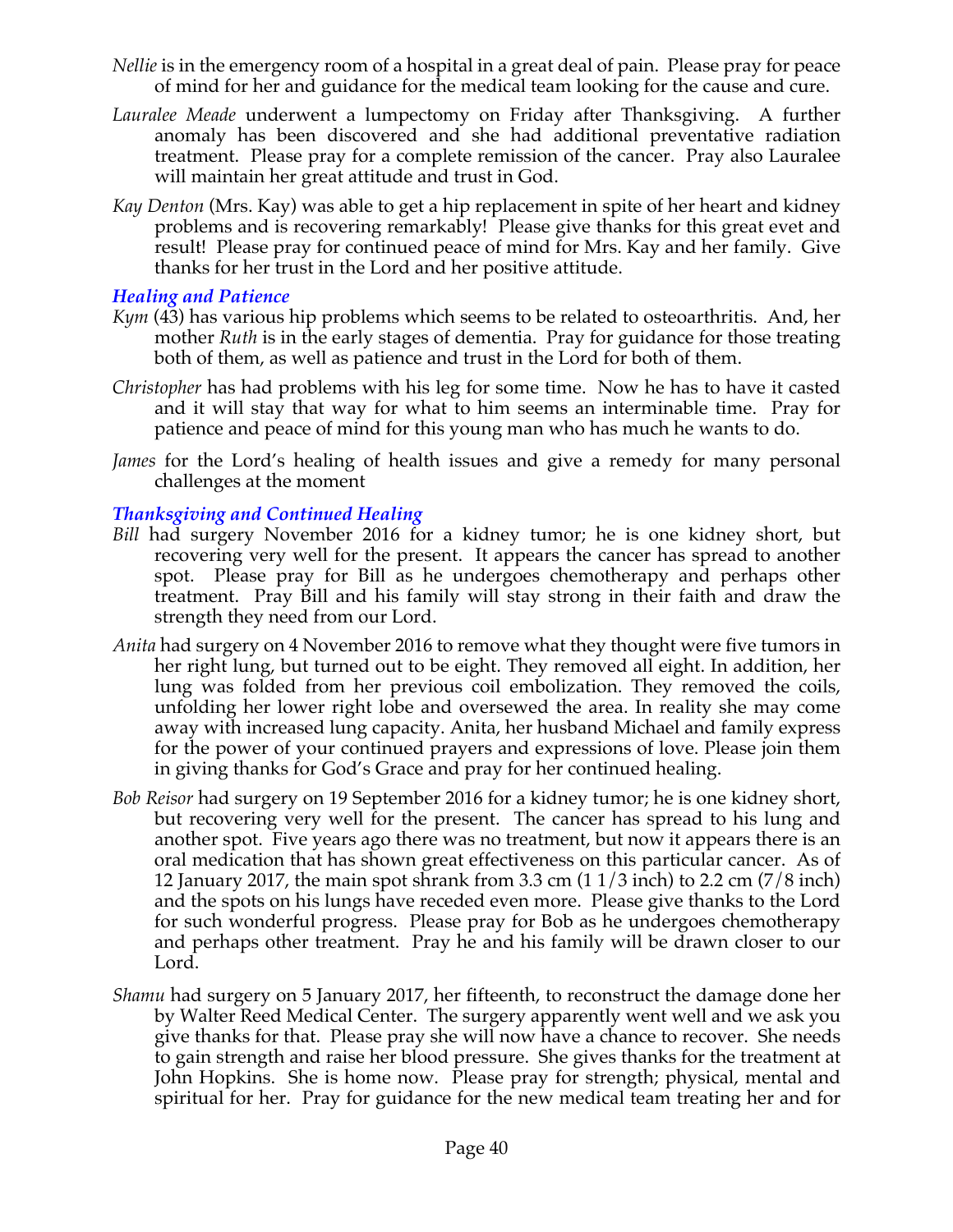her to know how to proceed with regard to the damage done her by Walter Reed Medical Center. Pray also for her to continue her trust in our Lord as she goes through this difficult time.

- *Jan Jessup* is recovering reasonably well from surgery to place a new knee joint in her right leg. Pray for her family to be able to properly care for her as she returns home and for Jan and her husband Roger to be able to put their worry on God's shoulders.
- *Ashiei* had surgery on Tuesday 1 December 2015, to remove a tumor from her chest; complications ensued. Please continue Ashiei in your prayers and pray for the medical team to be open to God's guidance on further treatment, to their best and for a good outcome. Pray also Ashiei and her family will be able to put their worry on God's shoulders.
- *Atina* has skin cancer, which is now in remission. Please give thanks for the remission, pray for continued remission of the cancer; pray also for continued faith for Atina and her family.
- *Clay* has melanoma which is now in remission. Please give thanks for the remission, pray for continued remission of the cancer; pray also for continued faith for Clay and his family.
- *Cindy (81)* had an operation to remove a cancerous growth in her stomach which was successful. She is now home, but in a bit of pain. Please give thanks for the good result, pray for full and complete healing and remission of the cancer, as well as cessation of the pain; pray also for continued faith for Cindy and her husband Les (91).
- *Jim Flanagan,* Bishop of Pennsylvania (AOC) had a Lumbar Laminectomy and fusion on Tuesday 7 June 2016, to help with pain in his L3, L4 & L5 areas. The surgery appears to have been successful, but he had difficulty recovering from the anesthetic, which has now resolved Please give thanks for the successful surgery, recovery from the anesthetic and the start of healing. Please pray for strength, physical, mental and spiritual for Jim and his lovely wife Mary Lou. Pray for guidance for the medical team treating him, that they will pay attention and do their very be Pray also for Jim and Mary Lou to continue their trust in our Lord as they goes through this difficult time, letting Him carry their worry.
- *Brett Gregr* had surgery on Tuesday, 22 March 2016, to remove a bleeding brain lesion. The surgery, which had potential to end his life, was apparently completely successful. Please give thanks for the great outcome and great work by the surgeons and medical team and please pray for Brett's peace of mind, as well as that of his wife Karin and the rest of his family during his recovery.
- *Linda* had successful dental surgery on 15 December 2015, she is also on a course of chemotherapy and this type of surgery was not recommended for people while they are taking chemotherapy. But, it was an emergency and had to be done. Please give thanks all went well and pray for continued healing and for peace of mind and trust in God for Linda and her family.
- *Ruby* broke her hip on 10 December 2015, surgery was successful. Please give thanks for the successful surgery and pray for her full and rapid recovery.
- *Terry* was undergoing radiation treatment for cancer, which he had to stop to amputate his leg below the knee due to diabetes. The surgery was successful, he has been fitted with a prosthetic leg and foot. He is in good spirits and positive about the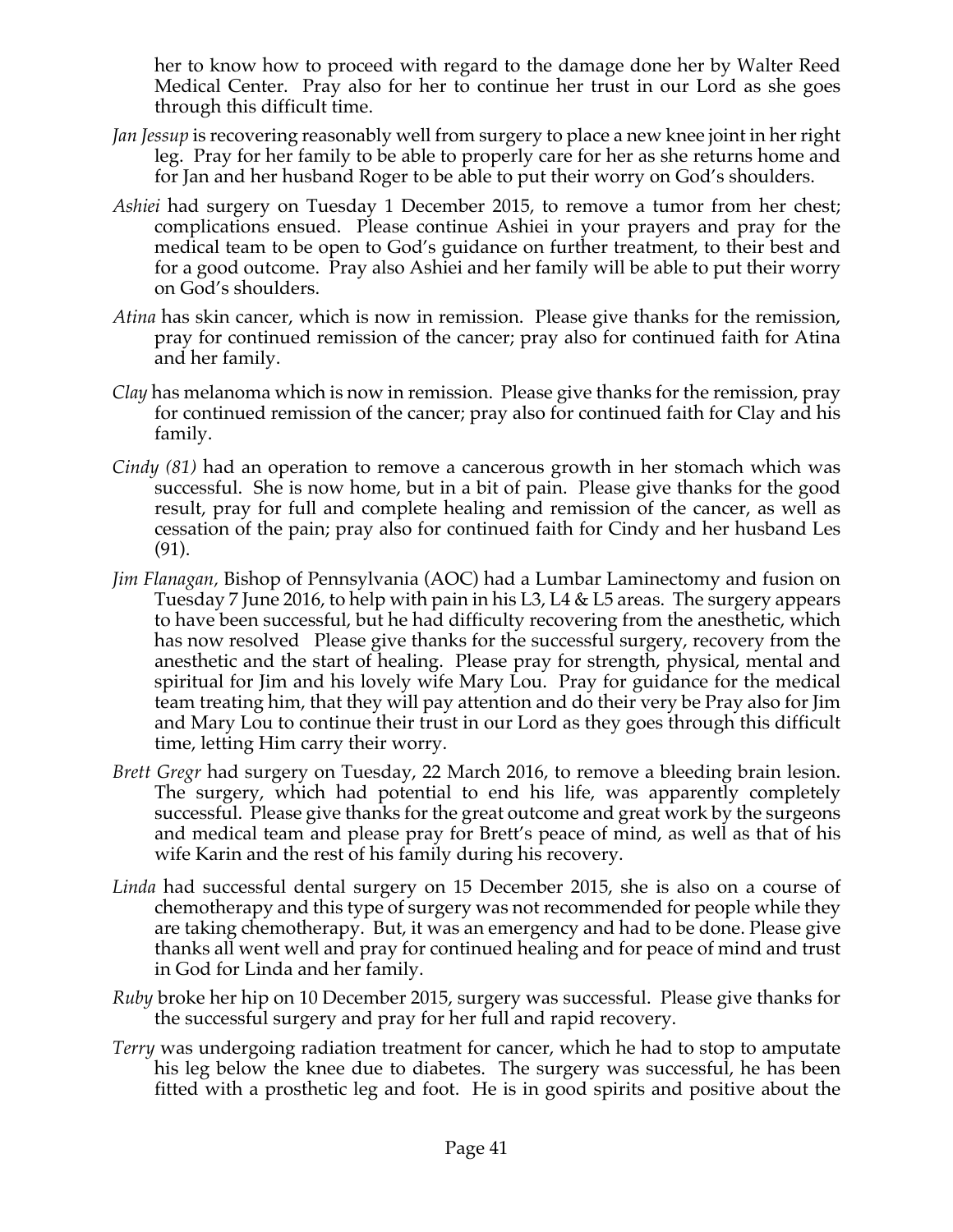remainder of his treatment. Please join Terry and his family in giving thanks for the successful surgery and continue to pray for his return to radiation treatment and then to chemotherapy, ask God to give Terry, his wife and seven year old son trust in him for peace of mind and heart, as well.

- *Janet Jessup* had a stroke on 3 July 2014 and heart problems that were causing huge issues for her. They seem to have gotten her stabilized and she is going home from the hospital. Please join the entire family in giving thanks for this wonderful development. Please pray for those treating her to find the appropriate treatment and for trust in God and peace of mind for Janet and her family, in particular her husband of 43 years, Rev Roger Jessup, retired minister of Saint Joseph of Arimathea Anglican Orthodox Church.
- *Sam* had surgery on his entire large intestine that had become infected. At the time of the operation he was just hours away from a complete organ shutdown. He had had turmoil in his life over the years. Sam is now in the ICU and his Minister visited him and explained to him God had given him another chance for him to make things right with his Lord. Pray for his good health and his spiritual life with Jesus.
- *Ian* had surgery to remove excess skin rendered a nuisance by controlled lost of 200 pounds. Please give thanks for the successful result and for those treating him to have paid attention and done their very best on the lengthy surgery, taking the best possible care of him. Please pray for his continued recovery and strength for his Mother who will be in charge of his after care.
- *Jenniffer* had surgery for breast cancer on 15 October 2014, which seemingly went well; please give thanks for that. She has had other complications which preclude her from making a full recovery in particular, the reconstructive surgery seems to have gravely affected her back muscles and nerves, resulting in both very limited mobility and extreme pain, the drugs are making her terribly sick; please pray those will be overcome. Pray for help for Jenniffer to keep her trust in the Lord and let Him carry her worry and concern as she recovers. Please pray also for strength and courage for her family as they try their best to help her.
- *Mary Thornell* has been battling colon cancer for three years now, she is currently treating at the City of Hope. Things seem to be going well, the numbers seem headed in the right direction. Please pray for guidance for those treating her, as well as strength, guidance and peace of mind for Mary and her husband Jim, as well as daughter Janice and son Jimmy, as she undergoes treatment.
- *Elma* is suffering from cancer. She was taken home from the hospital on the advice of her Doctor. We were asked to pray Elma's remaining time here on earth might be good and Elma and family might put their trust in the Lord and let Him carry their worry. Since then, Elma's Bishop told us a great Miracle of the Lord is working over Elma. Doctors sent her home to die, but now she seems to be doing all right. On behalf of her, thank you for all of your prayers. Please continue praying for her complete healing.
- *Dennis* has heart problems; now the medical people treating him discovered a large mass on his liver which turned out to be a cyst! Please give thanks for this great development and pray for peace of mind and trust in the Lord for Dennis and for God's guidance for the medical people treating him that the contemplated surgery might go well.
- *Dwight* had major oral surgery, for which he gives thanks. He is recovering slowly and asks your prayers to speed the process.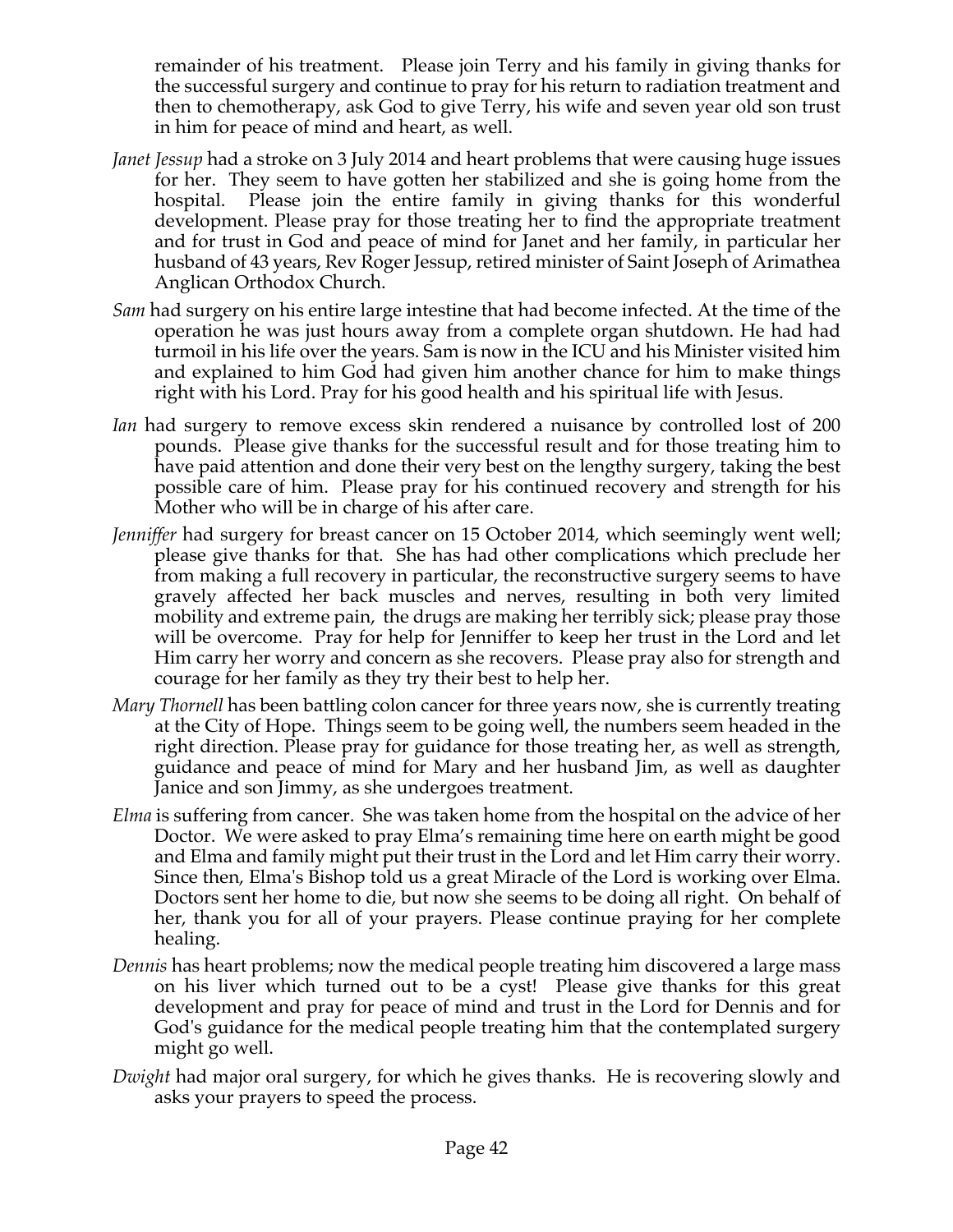*Mike* is a veteran who has served his country when she called. Please pray he will open his heart to God so He can make Mike's crooked road straight and pull him towards the summit rather than to the pit.

#### *Business*

*James* and *Sarah* who have recently moved to a new area and have new positions in employment. They are finding much stress in the new surroundings and will appreciate your prayers as they adjust.

# *Financial Guidance and Employment*

- *Kona* is applying for a job in the hospital. Pray our Lord will find the right position for her and she will glorify Him in the work.
- *Doug* recently became unemployed from his job of 18 years. He has been applying for jobs, but unable to get one at this time. His wife is working; this is not enough for the family. Please pray he will find employment with a firm that will be able to use his considerable skill and hard work to benefit both the firm and the family.
- *Catherine and Lewis* are at a low ebb due to a struggle for employment. Your fervent prayers will be appreciated.
- *Lori* is considering a potential change in her employment. Please pray for God's guidance in considering all aspect of her potential work.
- *Sara* is concerned about the future with her company. She would appreciate prayers for her continued employment and that her firm might find more and better ways to use her considerable skills.

# *Financial Guidance and Healing*

- *Clark* is in need of salvation; for God's Will to be done in his life. Pray his family will be blessed with the financial miracles that come from doing His Will.
- *Timothy and Sharon* had their home foreclosed the morning of 15 April 2014. They are experiencing spiritual, emotional and financial crisis at the current time. Please pray for God's guidance as to how they might handle the financial difficulties in which they have found themselves and more importantly have them draw closer to God and each other.
- *Linda, Rick, Christian and Sawyer* are a family experiencing spiritual, emotional and financial crisis at the current time. Please pray for God's guidance as to how they might handle the financial difficulties in which they have found themselves and more importantly have them draw closer to God and each other.
- *David and Lorna* are having financial problems. They are trying to find a smaller home which may be more affordable. *Lorna* has had an ongoing battle with brain cancer, her trips back and forth to the hospital have drained their finances to the point they sometimes struggle to have enough food in the house. Pleaser pray for Lorna's healing and guidance on how they might handle the financial difficulties in which they have found themselves.

# *God's Strength and Peace of Soul*

- *Hyo Son Pak*, a high school student, suffers from depression and anxiety. He cannot say why; on the one hand knowing rationally things are okay and on the other hand feeling what he knows to be irrationally that doom is impending. He asks your prayer the Holy Ghost might fill his heart with light and drive the darkness far away.
- *Thomas Schopp* is currently in the Lemon Creek Correctional Center, Juneau, Alaska. He asks that you pray for guidance for him and for him to open his heart fully to the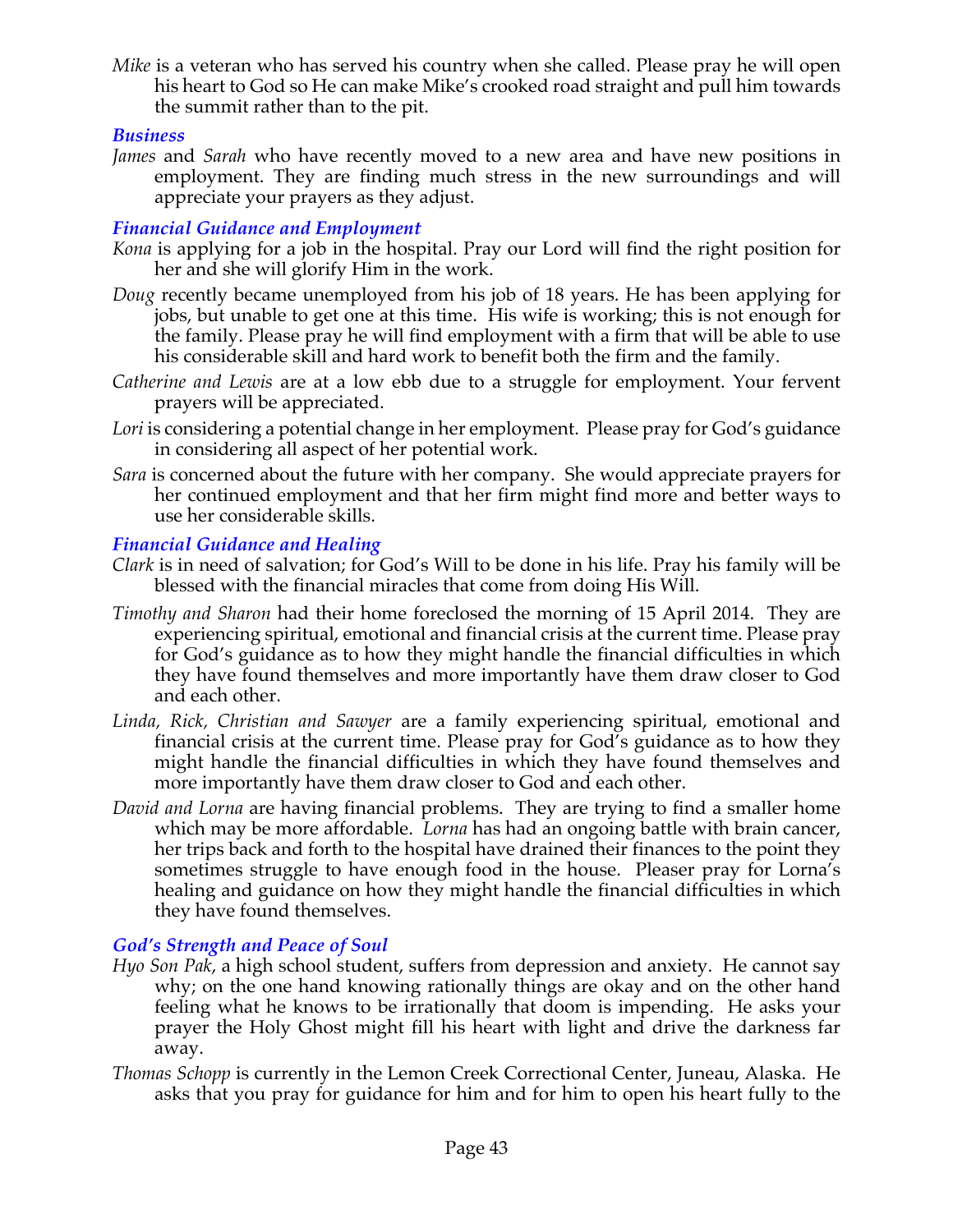Holy Ghost that he might be guided to be a force of good in this world and be able to be a productive member of our society. He adds that he much appreciates your prayer on his behalf as he is confident the Lord listens.

- *Adrian Heywood (17)* (friend of *Thomas Schopp)* is living with an abusive alcoholic stepfather, while his mother looks the other way, seemingly because she needs the stepfather's money. Thomas asks you pray for guidance for *Adrian*, that he might be helped to open his heart fully to the Holy Ghost to be guided to be a force of good in this world and be able to be a productive member of our society. *Thomas* adds he much appreciates your prayer on Adrian's behalf as he is confident the Lord listens.
- *Krysti* has issues stemming from habitual drug abuse. Pray she will take help from God through Christians trying to lead her to our Lord.
- *Charlie McCormack* is really feeling down again. He cannot say why; on the one hand knowing rationally things are pretty darn good and on the other hand feeling what he knows to be irrationally that doom is impending. He asks your prayer the Holy Ghost might fill his heart with light and drive the darkness far away.

#### *Guidance*

- *Zachary* is having huge problems growing up. He has let the wrong people guide his life and thinks he is the smartest person in the world. He cannot or will not see the destructive power of drugs and lies in his life. Pray his parents Lee and Shamu will come to see what course of action that they can take to help Zachary and safeguard his brother and sister. Please pray for God's guidance for all of them and in particular for Zachary to open his heart to God and his parents help.
- *Judy* seemingly does not want to allow the Holy Ghost into her heart so she might come to know our Lord and Savior, despite the efforts of her family. Please pray for her to open her heat and for her family to be at peace with their efforts.
- *Barbara* has been recovering from cancer for the last three years. Pray for her husband Bill who has come down with a mental illness that may have been caused by much stress the last few years. Barbara and Bill will appreciate your prayers.
- *Larry* is very weak and has periods of confusion and depression. Larry has been in the hospital and recently moved to a rehab. Please keep him in prayer as he begins to gain strength in the days ahead.
- *Thomas* recently learned as the result of a parole violation he will not be allowed to return to society for the remainder of his life. He is despairing and fearful of his inability to cope with this new news and God's plan for his life. Please pray he will be able to work with God to live with the choices he has made and go forward.
- *Cam* has gotten into some of the issues being with the wrong crowds, too much dinking and making the wrong decisions. Pray he will ask God to send the Holy Ghost in to straighten things out and he will listen when He speaks to him.
- *Paul* recently had his large toe amputated due to diabetes and is having a difficult recovery filled with fear about dying. He recently accepted Jesus as his savior and his family Rosie and Brenda are very grateful. Pray for strength for both Rosie and Brenda who are staying by his side through it all encouraging him on.
- *Steve* is addicted to alcohol, pain pills and gambling. Pray for wisdom, courage and strength to stick with treatment and follow God's plan for his life.
- *Eli* has some mental issues and has lost his way. He has yet to come to grips with the demons chasing him. Pray he will return to the Lord and his family. Eli's brother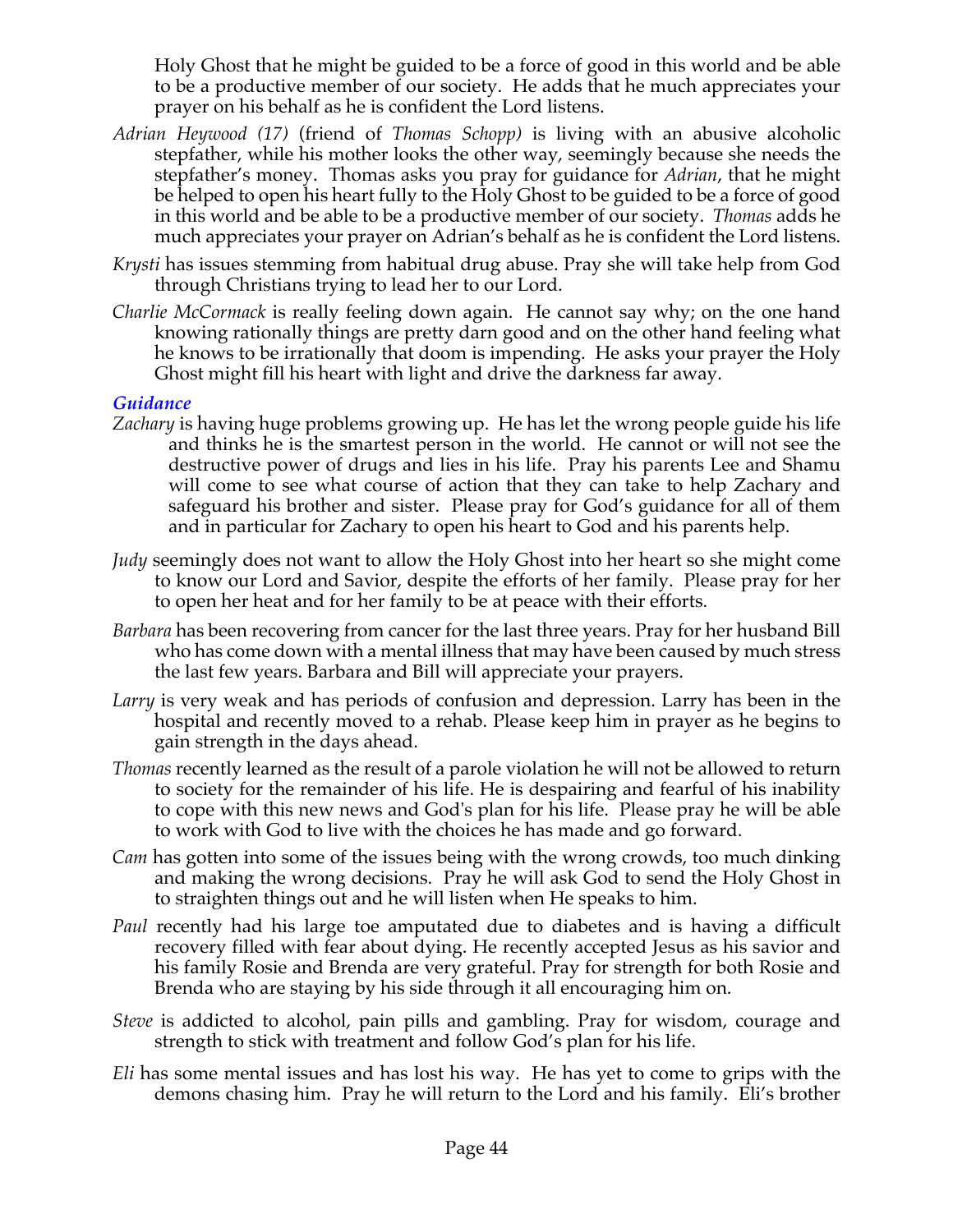*Carl* has gotten little to no support from the family, he being the one to get Eli into treatment. Daughter Katie seems to be the least helpful. Pray they will ask God to send the Holy Ghost in to straighten things out and they will listen when He speaks to them. The family has been open to the Prince of Darkness and needs help.

- *Michael and his Family* ask your prayers for wisdom as they are under trial and affliction to follow the law of the land and yet honor God in so doing.
- *Flora* is in remission with cancer, but has high blood pressure and fatigue. Flora's Mother recently died and this has caused added stress. Please pray she will be able to let God carry her worry and sorrow so she can do the things she must do.
- *Elizabeth* needs your prayers for her general well being. Pray she might see the Light of the Lord and let Him guide her life.
- *Gunner* need your prayers for his general well being. Pray he might see the Light of the Lord and let Him guide his life.
- *Eli* has lost his way both spiritually and mentally, please pray for him and his parents Ed and Barb, who are having great struggles seeing their son, go through these afflictions having brought up in a Christian home. Please pray his parents can find a way to help Eli.
- *Mitten* has a Christian talking to him about ChriMitten does not believe and does not seem to care. Please pray Mitten will see the light.
- *Kristen, Rickey and their two children* ask you to pray for grace, wisdom and understanding as they attempt to cope with infidelity, separation and possibly divorce as a result of backsliding from the Lord into the World.
- *Helene and her family* ask your prayers for them as they deal with the loss of Alan, husband and father.
- *Stephanie* seems to be very deeply into post partum depression after her baby was born prematurely. Please pray for her Mother in Law who is going a great distance to help Stephanie and her new Grandson. Pray that Stephanie will be able to direct her attention outward, rather than inward.
- *Caitlin* is in the grip of the Prince of Darkness; she thinks there is escape from reality in drugs. The saddest part is that reality is not as she sees it. Her family is despairing as they can do nothing to help her and ask that you pray for the Holy Ghost to enter into heart and show her the need for change before it is too late.
- *Nathaniel* is in spiritual turmoil. His family and friends will appreciate it if you will keep him in your prayers for him to find the root of his trouble and accept God's help.
- *Sam* and her *two children* have been living in a shelter and are to lose their place there. Please pray a place will be found they can stay in and recover.
- *Norrie* is facing daily exams in the weeks ahead. Pray for calmness and concentration and to do the best possible.
- *Jonathan* is addicted to drugs. He is now in jail awaiting trial. His parents and friends will appreciate it if you will keep him in your prayers for him to find the root of his trouble and accept God's help to heal addiction.
- *Beth* is suffering from ungodly treatment in her marriage. Please pray God will guide her in her behavior, actions and thoughts that she might be able to lead her husband to God so her marriage might prosper to the benefit of them.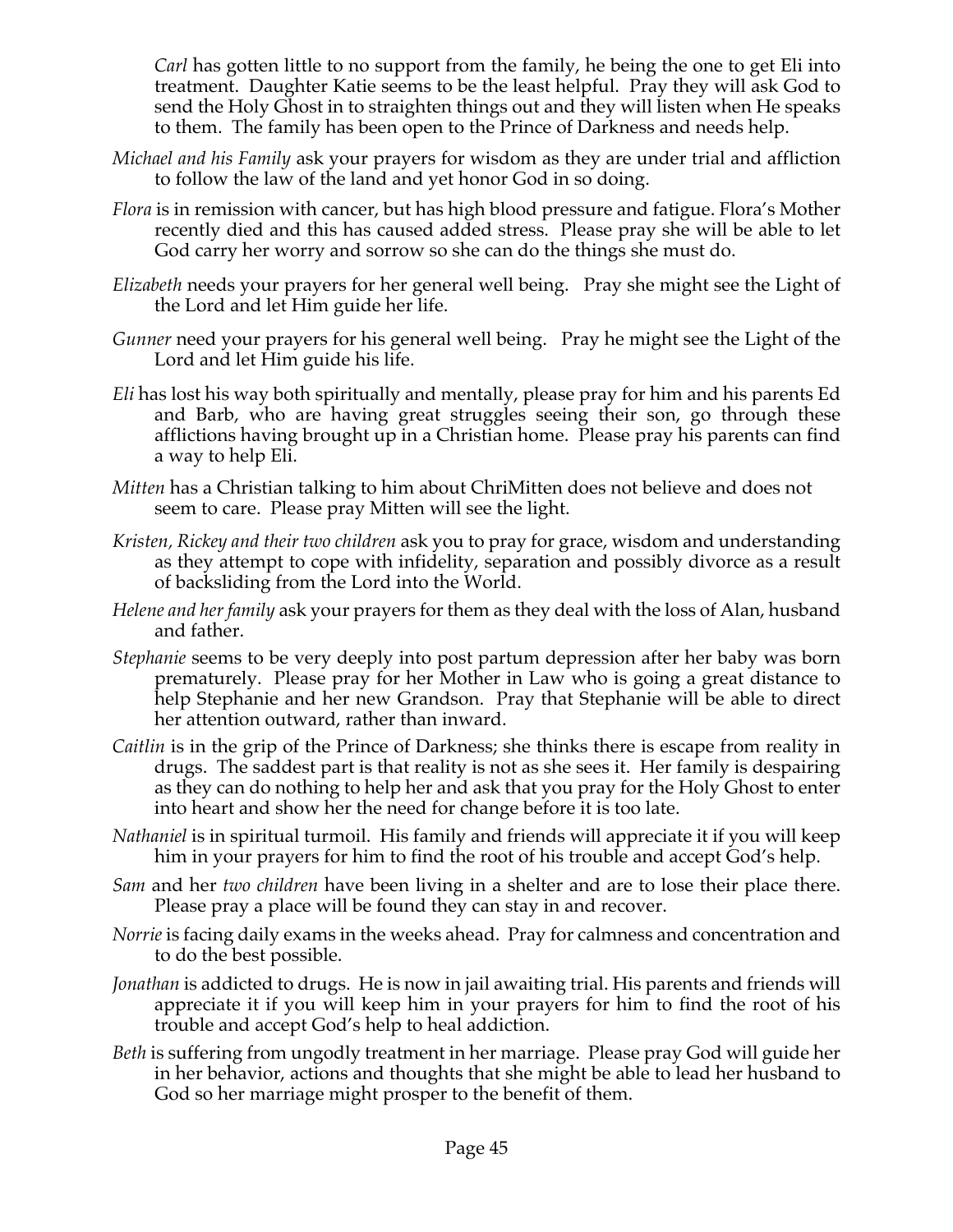- *Jeanette* has had many members of her family die from diabetes and several are near death now. Jeanette does not know the Lord and is despondent and perplexed about her family and herself. Please pray she can open her heart to allow the Holy Ghost in to bring her knowledge and understanding.
- *Sara* asks that you pray for guidance for her as she deals with the stresses of her family and life. Pray that she can separate those things which she can affect from those things which she cannot and give her grace to accept that she cannot do everything and can only change those things within her control. She asks for God's help for her business so that she might remain gainfully employed while keeping up with the needs of her mother and husband and healing her own problems.

*Jacquie* to open her heart to God and accept His Love and Grace.

# *School Challenges*

Destiny, Blake and Janet

# *Anglican Orthodox Church*

# *Indonesia*

Please pray for the Lord's will regarding the establishment of an AOC church in Indonesia.

# *Pakistan*

*General and Ongoing -* The forces of evil are strong in Pakistan. The force of God stronger. Pray for our Christian family there.

*Ernest Jacob* Presiding Bishop Pakistan

# *Congo*

Jimmy is a missionary in the Congo. There has been violent unrest in this country and also a water shortage. Please pray people will find water to drink and Jimmy will be a means of helping others to find the Lord.

# *Serbia*

Bishop Igor Djurcik asks us to pray for peace between Serbia and the country of Kosovo which broke away from them in 2008. Kosovo is a muslim country and seems to be willing to provoke conflict; Serbia is a primarily Christian country which seems to be ready to return the conflict. Pray Serbia will look for the long term best interests of its people.

# *Philippines*

Please pray a *Minister* will be found who would like to serve in Tabuk, in the Philippine Islands. The Anglican Orthodox Church has an established Church there and in the surrounding areas and need a Shepherd to lead the flock*.*

# *Diocese of the Epiphany*

*Saint Paul's, Moberly, Missouri* would like your prayers that the Holy Ghost might enter more fully into their hearts so that they might be more effective in spreading the Word of God.

# *Diocese of Virginia*

*Saint Joseph of Arimathea Anglican Orthodox Church* is under a lot of stress. We all are, but they need even more prayer. Rev Roger Jessup, their wonderful minister, had to retire as he was so pressed by the duties of a primary care giver, in addition to all the worries of this world. Pray for trust in God for each member of the parish and for them to find economic relief.

# *Armed Forces & Contractors*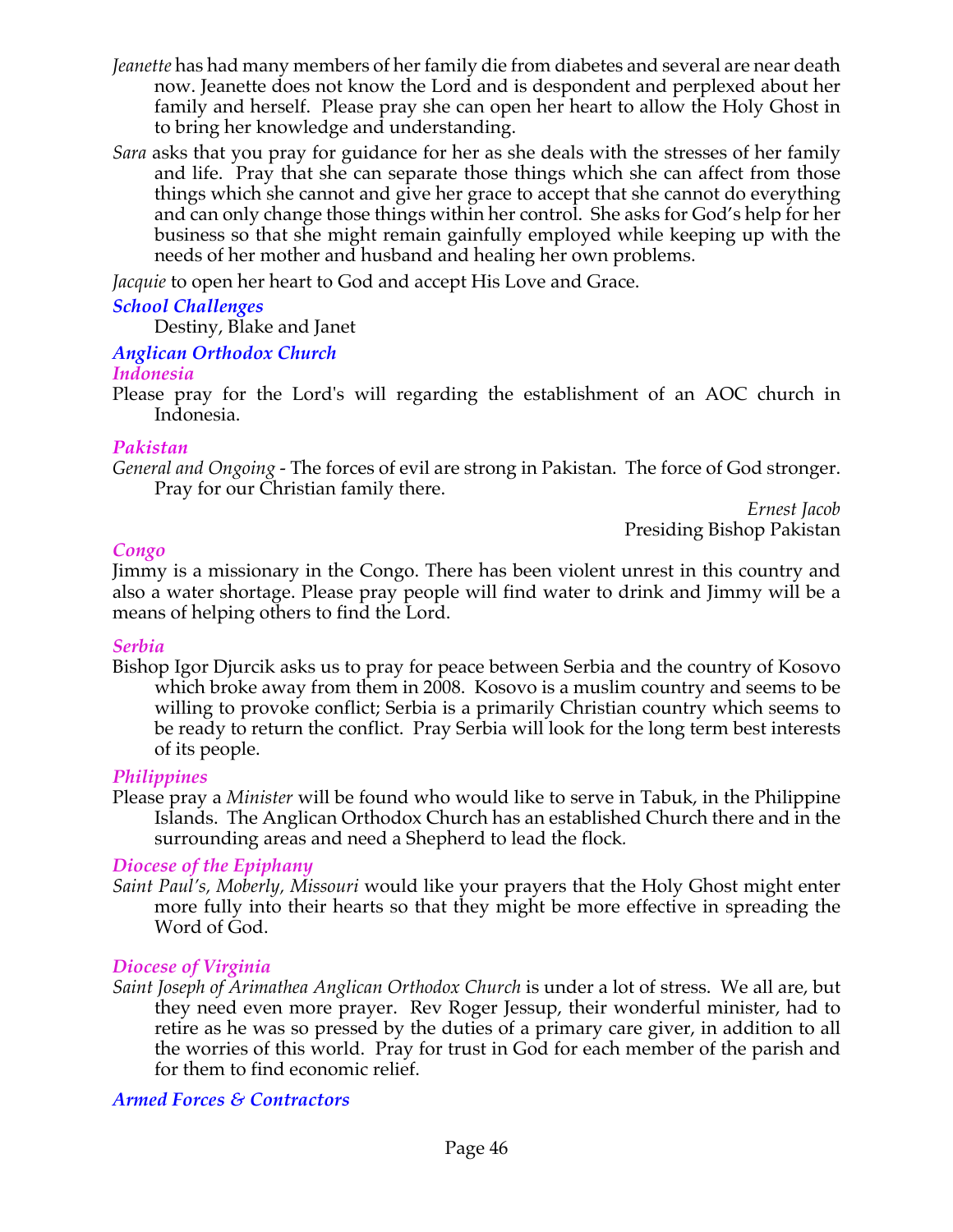Dustin (USAF - Stateside), Kristyna and Luis Aviles (Army – Fort Lewis, Washington), Airman Donny Patton (USAF - Hulbert Field, Florida), Jordan Brown (USMC – Recruiter – Iowa City, Iowa), Trevor Jennings (USAF - KC-10 Boom Operator – New Jersey), Trevor Di Marco (USN – Whidbey Island, EF-18 Pilot), Kurt Thomas (USN – Virginia), Ethan (US Army Airborne – Southwest Asia)

# *For Our Country*

Our country has lost its way. Over half the people that vote, voted for a government that promises them things it cannot deliver in return for their souls which it can, will and does take. Our foreign policy backs the rise of Islam, we turn our backs on those who would follow God and arm those who murder them. Pray God will raise up a leader from among the people who can turn the country's course 180° and attempt to come back to God. Pray the people will recognize that they are headed down a smooth wide road into the pit, a road that will get smoother and smoother, steeper and steeper until the only possible way is down. Down, into the depths of the pit. Pray people will recognize there is:

- One True and Triune God who is goodness in and of Himself
- All religions are not equal
- All ways of life are not equal;
- The Bible holds the Key to Life;
- All rights come from God, not the State;
- Good;
- Bad;
- Evil;
- Right;
- Wrong;
- Allah is the Devil;
- Abortion is no more than sacrifice of children to Baal.

Pray this recognition will not come too late. Pray we will, each of us, do our duty to God, Country and Family, putting His Honor above all.

# *Persecuted*

- The Islamist group (ISIS) took over Quaragosh, the biggest Christian city in Iraq; 164 men, women and children were beheaded. People ask where is God? The real question is where are the people to enforce God's will? Pray the people of the world will see Allah for who he is, the Devil. Pray for those who remain behind that they might find a way to safety.
- Around the world, Christians are under attack, not only in the Muslim world, but from Hindus and others in India. Also, they are under continual attack in the name of Separation of Church and State in the western world, as it becomes actively atheist or pro-devil buddy. Please pray for God's guidance and protection for all persecuted Christians and those around them.

# *Education*

- *Aaron* is in need of God's guidance to see what he needs to do to fulfill his potential and live his life in a manner which will bring true happiness to him.
- *Thomas Dabney* is attending Delta State University in Cleveland, Mississippi, to finish his Bachelor's Degree. Please pray for Thomas to focus on education and do his very best at school.